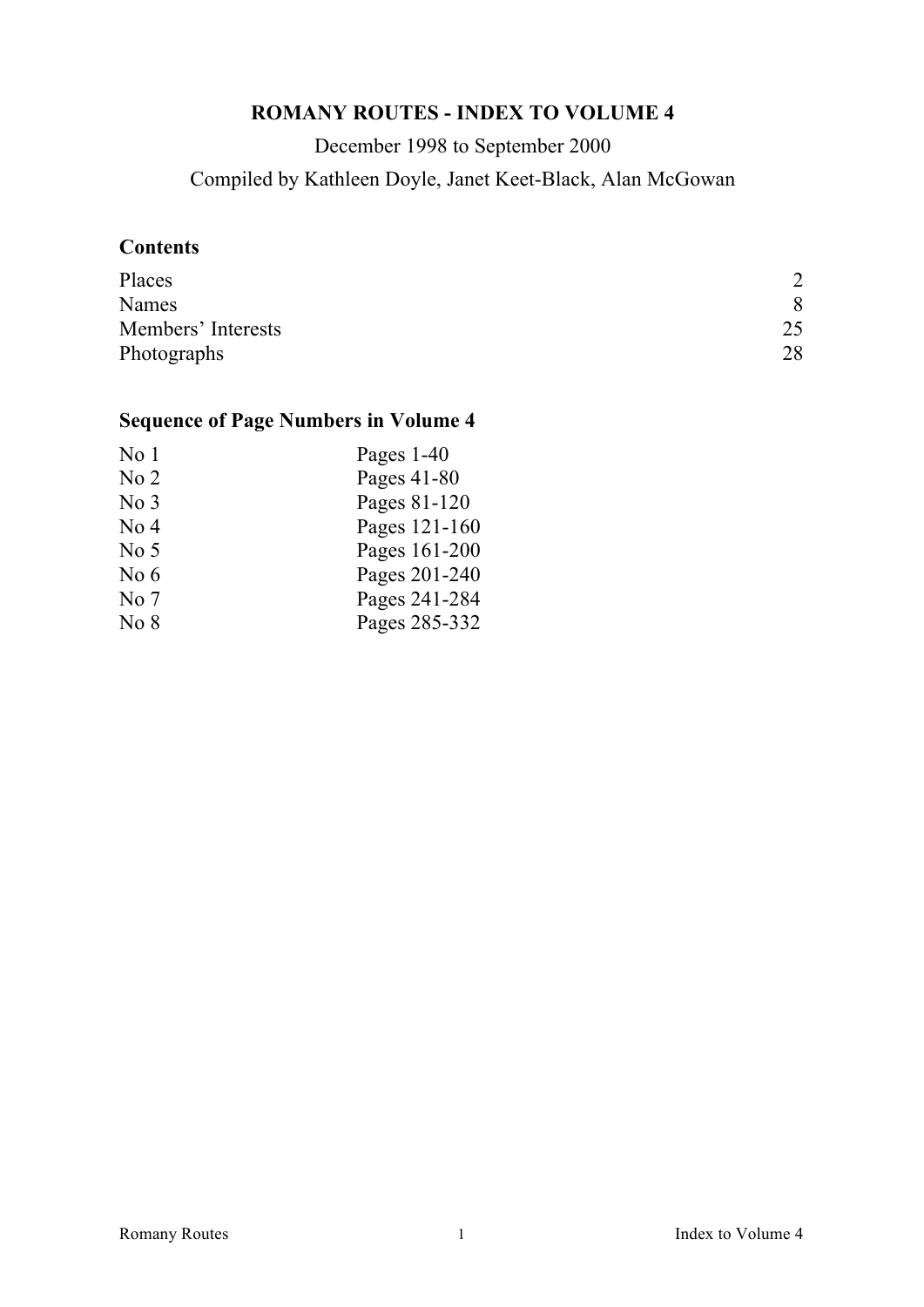### **PLACES**

| <b>BEDFORDSHIRE</b>      | 44<br><b>CAMBRIDGESHIRE</b><br><b>Brampton</b> |                     |                  |                              |               |
|--------------------------|------------------------------------------------|---------------------|------------------|------------------------------|---------------|
|                          | 11, 35, 199, 217                               |                     | 11, 35, 217, 317 | Chapeltown                   | 329           |
| Bedford                  | 58                                             | Caldecote           | 90               | Chesterfield                 | 331           |
| Botany Bay               | 90                                             | Cambridge           | 328, 329         | Dalbury                      | 128           |
| Capel                    | 329                                            | Coates              | 329              | Derby                        | 251, 327, 331 |
| Harlington               | 301                                            | Fordham             | 58               | Ilkeston                     | 327, 329      |
| Henlow                   | 165                                            | Isle of Ely         | 90               | Littlemoor                   | 44            |
| Kings Cow-hovil          | 133                                            | Linton              | 83               | Mappley (Mapperley?)         | 327           |
| Little Staughton         | 222                                            | Newmarket           | 10, 44, 142,     | Norton                       | 329           |
| <b>Marston Moretaine</b> | 133                                            |                     | 174, 238         | Sudbury                      | 128           |
| Ridgmont                 | 165, 222                                       | Stetchworth         | 174              | Tansley                      | 44            |
| Southill                 | 212, 301                                       | Wisbech             | 327, 329         | Woodthorpe, Clay Cross       | 44            |
| Wilden                   |                                                |                     |                  |                              |               |
|                          | 222                                            |                     |                  |                              |               |
| Wipsnut (Whipsnade?)     | 148                                            | <b>CHESHIRE</b>     | 320              | <b>DEVON</b>                 | 11            |
| Woburn Sands             | 123                                            | Birkenhead          | 328              | Bideford                     | 138           |
| Wootton                  | 222                                            | Bollington          | 328              | Chudleigh                    | 150           |
|                          |                                                | Chester             | 321              | Down St Mary                 | 251           |
| <b>BERKSHIRE</b>         |                                                | Haughton Green      | 320              | Exeter                       | 331           |
|                          | 43, 48, 49, 96, 181                            | Hazel Grove         | 44               | Honiton                      | 236, 251      |
| Abingdon                 | 59, 135, 219                                   | Northwich           | 321              | Mary Down                    | 251           |
| Ascot                    | 232                                            | <b>Tabley House</b> | 79               | Mullon (Mullion?)            | 251           |
| Chieveley                | 165                                            | Waverton            | 321              | Newton Abbot                 | 236           |
| <b>East Garston</b>      | $50 - 51$                                      | Wilmslow            | 236              | North Molton                 | 251           |
| Lambourne                | 49                                             | Wirral              | 331              | Okehampton                   | 251           |
| Maidenhead               | 123                                            |                     |                  | Plymouth                     |               |
| Mortimer                 | 181                                            | <b>CORNWALL</b>     | 11               | 64, 150, 236, 322, 329, 331  |               |
| Newbury                  | 49, 295                                        | Bodmin              | 188, 236         | <b>St Thomas</b>             | 293           |
| Newtown, Reading         | $232-3$                                        | Camborne            | 190, 236         | Sourton                      | 251           |
| Reading                  | 64, 138, 232-3,                                | Hayle               | 188-190          | South Molton                 | 51            |
| 259-260, 275, 325-6      |                                                | Launceston          | 153, 206         | Tavistock                    | 236           |
| Stanford in the Vale     | 101                                            | Liskeard            | 129              | Wolborough                   | 236           |
| <b>Sutton Courtenay</b>  | 219                                            | Menheniot           | 100              |                              |               |
| Thatcham                 | 49                                             | Mullon (Mullion?)   | 251              | <b>DORSET</b>                | 52, 113, 324  |
| Welford                  | 50                                             | Phillack Pelham     | 236              | Broadwater (Broadwinsor) 291 |               |
| Windsor                  | 150, 275                                       | Redruth             | 190              | Broadwinsor                  | 291           |
| Wokingham                | 331                                            | St Erth             | 190              | Clapton (Somerset?)          | 291           |
| Woolhampton              | 49                                             | St Tudy             | 251              | Coombe                       | 291           |
|                          |                                                | Stratton            | 331              | Dorchester                   | 28-29         |
| <b>BUCKINGHAMSHIRE</b>   |                                                | The Tamar           | 10               | Farnham                      | 207           |
|                          |                                                | Trelissick          | 190              | Kingston                     | 291           |
| <b>Bow Brickhill</b>     | 49, 148, 199<br>233                            | Trethew Farm        | 100              | Kinson                       | 240           |
|                          |                                                |                     |                  |                              |               |
| Buckland                 | 148                                            | Truro               | 331              | Poole                        | 182           |
| Castlethorpe             | 212                                            |                     |                  | Puddletown                   | 324           |
| Colnbrook                | 116, 130                                       | <b>CUMBERLAND</b>   | 49,60            | Purbeck                      | 291           |
| Datchet                  | 242, 274                                       | <b>Bridekirk</b>    | 50               | Shaftesbury                  | 155           |
| Horton                   | 130                                            | Carlisle            | 60, 90, 97       | Sherborne                    | 291           |
| Long Crendon             | 6                                              | Moscow              | 90               | Tolpuddle                    | 291           |
| Newport Pagnell          | 142                                            | Penrith             | 282, 331         | Wareham                      | 291           |
| Quainton                 | 322                                            |                     |                  | West Howe                    | 182           |
| Waddesdon                | 322                                            | <b>DERBYSHIRE</b>   | 30, 117, 326     | West Moors                   | 207, 208      |
| Windsor                  | 150                                            | Ashover             | 44               | Wool                         | 291           |
|                          |                                                | Beeley              | 148              |                              |               |
|                          |                                                | Belper              | 328              |                              |               |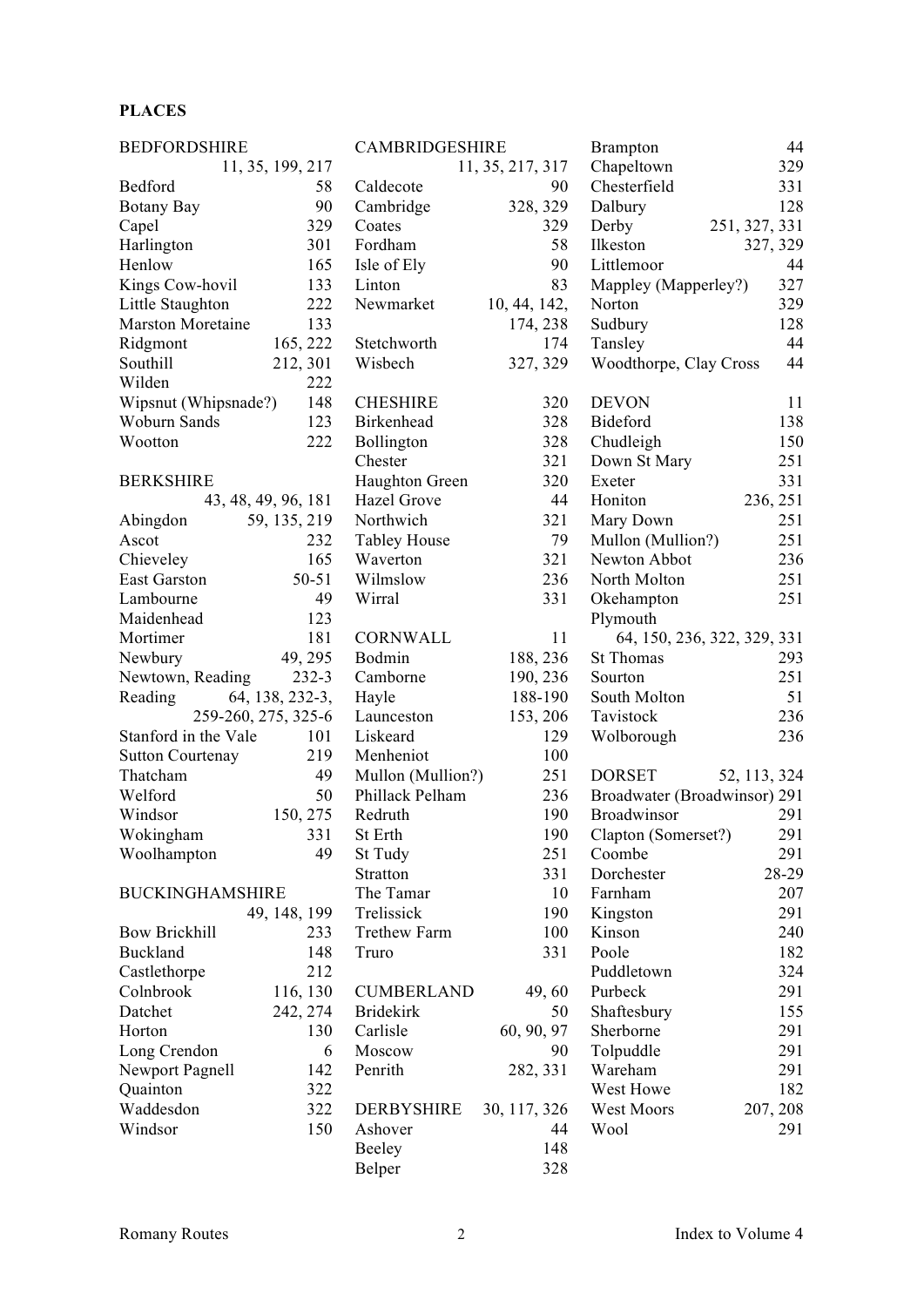| <b>DURHAM</b>                         | 49      | Haw         |
|---------------------------------------|---------|-------------|
| <b>Barnard Castle</b>                 | 327     | Stow        |
| Felling                               | 134     |             |
| Gateshead                             | 97      | <b>HAN</b>  |
| Greatham                              | 327     | Alde        |
| Houghton-le-Spring                    | 134     | Altor       |
| Jarrow                                | 159     | Ando        |
|                                       |         | Basi        |
| <b>ESSEX</b><br>289, 318              |         | Baug        |
| Backing (Bocking?)                    | 329     | Bent        |
| Blackmore                             | 124     | <b>Bins</b> |
| <b>Braintree</b>                      | 328     | Bold        |
| <b>Brentwood</b>                      | 331     | Bour        |
| Castle Hedingham                      | 328     | <b>Bran</b> |
| Chelmsford<br>124, 163, 165           |         | Chris       |
| 165, 197<br>Chigwell                  |         | Dum         |
| Colchester                            | 331     | East        |
| Dagenham                              | 197     | East        |
| Danbury Common                        | 259     | East        |
| Eastwood                              | 28, 259 | Eling       |
| 165, 233, 317<br><b>Epping Forest</b> |         | Ever        |
| Fairlop                               | 197     | Farel       |
| <b>Fairlop Forest</b>                 | 142     | Fawl        |
| Fairlop Oak                           | 165     | Ham         |
| Galleywood Common                     | 124     | Hart        |
| <b>Great Baddow</b>                   | 124     | Haze        |
| <b>Hainault Forest</b><br>165, 197    |         | Head        |
| Harlow                                | 297     | Itche       |
|                                       | 124     | Little      |
| Hockley<br>Ilford                     | 46, 258 |             |
|                                       |         | Long        |
| Leigh on Sea                          | 318     | New         |
| Leytonstone 233, 258-60, 319          |         | Nort        |
| Prittlewell                           | 259     | Odih        |
| Shenfield                             | 163     | Ports       |
| Southend                              | 28      | Ports       |
| South Harley (Harlow?)                | 328     | Shol        |
| Thundersley                           | 318     | Sout        |
| Tilbury                               | 319     | Spar        |
| West Ham                              | 331     | Stocl       |
|                                       |         | Uppo        |
| <b>GLOUCESTERSHIRE</b>                |         | Vern        |
| 49, 96, 120, 256, 323                 |         | Wate        |
| Alderborough                          | 329     | West        |
| Avening                               | 251     | Wicl        |
| Berkeley                              | 242     | Wino        |
| Brimpsfield                           | 173     |             |
| <b>Bristol</b>                        | 199     | Yate        |
| Cheltenham<br>238, 327, 331           |         |             |
| 4-6, 173<br>Cirencester               |         | <b>HER</b>  |
| Cold Ashton                           | 173     |             |
| Cranham                               | 173     | Bish        |
| Evening (Avening)                     | 251     | <b>Brid</b> |
| Fairford                              | 49      | King        |
| Gloucester                            | 32, 328 | Ledb        |
| Great Witcombe                        | 32      | Leon        |

| Hawkesbury<br>Stow on the Wold     | 173<br>99, 120 |
|------------------------------------|----------------|
| HAMPSHIRE 49, 67, 96, 324          |                |
| 46, 177, 298, 300<br>Aldershot     |                |
| 181, 250, 305<br>Alton             |                |
| Andover<br>48, 96, 97, 266         |                |
| Basingstoke                        | 46, 329        |
| <b>Baughurst</b>                   | 177            |
| Bentley                            | 116            |
| <b>Binsted</b>                     | 116, 180       |
| Boldre                             | 181, 266       |
| 46, 182, 240<br>Bournemouth        |                |
| <b>Bramshill</b>                   | 176            |
| Christchurch                       | 328            |
| Dummer                             | 136            |
| Easton                             | 27             |
| <b>East Tisted</b>                 | 147            |
| East Woodhay                       | 49             |
| Eling                              | 88             |
| Eversley<br>139, 176-7             |                |
| Fareham                            | 136            |
| Fawley                             | 165, 218       |
| Hambledon                          | 165            |
| Hartfordbridge Flats               | 176            |
| Hazeley Heath                      | 176            |
| Headley<br>Itchen Stoke            | 136            |
| Little London                      | 136<br>275     |
| Longparish                         | 136            |
| New Forest<br>46, 266, 331         |                |
| North Waltham                      | 136            |
| Odiham<br>13, 147, 207             |                |
| 49, 267, 296<br>Portsea            |                |
| 13, 96, 199, 324<br>Portsmouth     |                |
| Sholing                            | 209, 219       |
| 267, 275, 328<br>Southampton       |                |
| Sparsholt                          | 163            |
| Stockbridge                        | 25             |
| <b>Upper Clatford</b><br>48-49, 97 |                |
| Vernham Dean                       | 275            |
| Waterlooville                      | 13             |
| <b>Weston Patrick</b>              | 180            |
| Wickham                            | 294            |
| Winchester<br>14, 31, 147, 180,    | 266, 292       |
| Yateley                            | 136            |
| <b>HEREFORDSHIRE</b>               |                |
| 45, 67, 199, 321                   |                |
| <b>Bishopstone</b>                 | 128            |
| <b>Bridgington Berry</b>           | 90             |
| Kingsland                          | 128            |
| Ledbury<br>Leominster              | 90<br>128      |
|                                    |                |

Sarnesfield 94

| <b>HERTFORDSHIRE</b>                   |                 |
|----------------------------------------|-----------------|
| 11, 24, 35, 182, 199                   |                 |
| Barnet                                 | 217             |
| Berkhampstead                          | 12              |
| Bovingdon                              | 148             |
| Harpenden                              | 238             |
| Hemel Hempstead                        | 288             |
| Hertford                               | 88, 288         |
| Little Gaddesden                       | 12              |
| Northchurch                            | 148             |
| Offley                                 | 328             |
| Rickmansworth                          | 148             |
| <b>St Albans</b>                       | 331             |
| Southgate                              | 328             |
| Wallington                             | 301             |
| Watford<br>148, 329, 331               |                 |
| <b>HUNTINGDONSHIRE</b>                 |                 |
|                                        | 11, 125         |
| Buckden                                | 125             |
| Folksworth                             | 83              |
| Huntingdon                             | 125             |
| Kimbolton                              | 212             |
| Ramsey                                 | 125             |
|                                        |                 |
| ISLE OF MAN 43-4, 102-103              |                 |
|                                        |                 |
|                                        |                 |
| <b>ISLE OF WIGHT</b>                   | 49, 181         |
| Parkhurst                              | 265             |
| <b>KENT</b>                            |                 |
|                                        |                 |
| 11, 24, 67, 91-93, 123-4,              |                 |
| 261, 262-5, 289, 305, 312-15<br>Ash    | 254             |
| Ashford                                | 213, 254        |
| Beckenham                              | 238             |
| Belvedere                              | 263             |
| Biddenden                              | 192             |
| Birchington                            | 254, 287        |
| Blackheath                             | 259             |
| <b>Brompton</b>                        | 327             |
|                                        |                 |
| Canterbury 200, 213, 287, 328<br>Chalk | 312             |
|                                        |                 |
| Charing<br>Charlton                    | 255, 264<br>200 |
| Charlton near Dover                    |                 |
| 213, 255, 296, 301                     |                 |
| Chartham                               | 264             |
| Chatham<br>8, 313-14, 329              |                 |
| Chilham                                | 264             |
| Chislet                                | 254             |
| Cranbrook                              | 69              |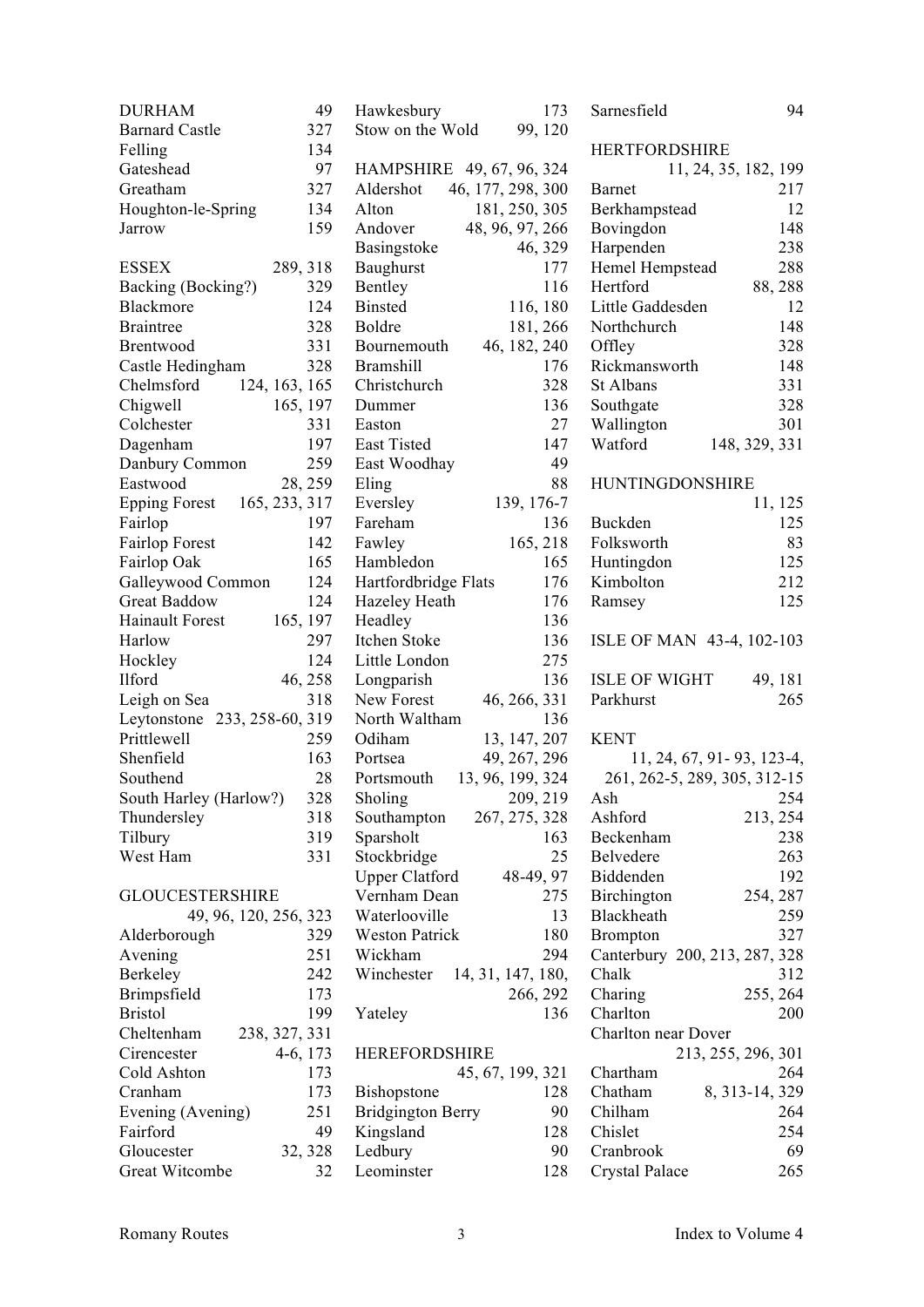| Darenth Wood            | 264               | <b>LANCASHIRE</b>     | 3                  | Wainfleet                   | 44                       |
|-------------------------|-------------------|-----------------------|--------------------|-----------------------------|--------------------------|
| Deal                    | 85                | Accrington            | 234-5              | West Torrington             | 6                        |
| Denstroude              | 265               | Aintree               | 238                |                             |                          |
| Dover                   | 92, 213, 287, 301 | Ashton                | 331                | <b>LONDON</b>               |                          |
| Dunkirk                 | 265               | Blackburn             | 115                |                             | 97, 98, 159, 182, 197-9, |
| Elham                   | 55                | Blackpool             | 33, 45, 193, 329   | 260, 288-9, 327, 328, 329   |                          |
| Erith                   | $263 - 4$         | <b>Bolton</b>         | 328                | Cripplegate                 | 288                      |
| Faversham               | 265               | Chorley               | 327                |                             |                          |
| Folkestone              | 45-46, 55,        | Fleetwood             | 329                | <b>MIDDLESEX</b>            |                          |
|                         | 192, 238, 254-5   | Leigh                 | 331                | Bow                         | 329                      |
| Frindsbury              | 98                | Liverpool             | 45, 64, 142,       | <b>Brentford</b>            | 331                      |
| Goodnestone             | 254               |                       | 152, 322, 328, 329 | Camden Town                 | 258-9                    |
| Gravesend               | 312               | Manchester            | 3, 148, 328        | Chelsea                     | 124                      |
| Greenwich               | 259               | Openshaw              | 148                | Cowley                      | 148                      |
| Greenwick (Greenwich?)  | 329               | Preston               | 331                | Edmonton                    | 174-5                    |
| Hadlow                  | 56                | Ratcliffe Bridge      | 328                | Hampton                     | 327                      |
| Hartlake                | 56                | Ulverston             | 11                 | Hampton Wick                | 64, 298-9                |
| Herne                   | 254               | Warrington            | 329                | Harlesden Green             | 181                      |
| Herne Common            | 264-5             |                       |                    | Harrow                      | 48                       |
| Hinxhill                | 254               | <b>LEICESTERSHIRE</b> |                    | Harrow Green                | 259                      |
| Horsmonden              | 299               | Burbridge (Burbage?)  | 328                | Harrow on the Hill          | 181                      |
| Hythe                   | 55, 255           | <b>Bushby</b>         | 44                 | Hendon                      | 331                      |
| Iwade                   | 200               | Coleorton             | 128                | Hyde Park                   | 45                       |
| Knoxfield               | 264               | Dunton Bassett        | 328                | Islington                   | 289, 331                 |
| Lenham Heath            | 255               | Hinckley              | 328                | Kensington                  | 76                       |
| Luton                   | 313               | Leicester             | 138, 142, 251,     | Marlborough House           | 45                       |
| Lydden                  | 301               |                       | 327, 328, 329      | Marylebone                  | 289                      |
| Lyminge                 | 55                | Loughborough          | 328                | Mile End                    | 329                      |
| Maidstone               | 8, 150, 213       | Melton Mowbray        | 331                | Notting Hill                | 30                       |
| Meopham                 | 261               | Mountsorrel           | 327                | Ruislip                     | 206                      |
| Mersham                 | 138               | Muston                | 279                | St George in the East       | 64                       |
| Milton                  | 200               | Shepshed              | 327                | St Giles in the Fields      | 197                      |
| Milton by Sittingbourne |                   | Wymeswold             | 328                | <b>St Pancras</b>           | 257, 259, 289            |
|                         | 192, 207          |                       |                    | Shadwell (Tower Hamlets) 64 |                          |
| Ramsgate                | 45, 287           | LINCOLNSHIRE          | 205                | Shoreditch                  | 30, 88, 198              |
| Ruxley                  | 263               | Alford                | 55                 | Somerstown                  | 259                      |
| <b>St Pauls Cray</b>    | 263               | Barrowby              | 278                | Stepney                     | 45, 90, 138              |
| Sevenoaks               | 319               | <b>Boston</b>         | 142, 327           | <b>Tower Hamlets</b>        | 64                       |
| Sheerness               | 200               | <b>Brigg</b>          | 329                | Westminster                 | 198                      |
| Sittingbourne           | 192               | Gainsborough          | 327                | Whitechapel                 | 238                      |
| Speldhurst              | 299               | Grantham              | 44, 135, 278-9,    | Willesden                   | 331                      |
| Staple                  | 254               |                       | 282, 327, 328, 329 |                             |                          |
| Tenterden               | 191, 301          | Grimsby               | 328                | <b>NORFOLK</b>              | 52, 196                  |
| Thanet                  | 138, 287          | Heckingham            | 329                | Carbrooke                   | 329                      |
| Throwley                | 254               | Horncastle            | 90                 | Feltwell                    | 329                      |
| Tonbridge               | 52                | Isle of Axholme       | 316                | Germain                     | 329                      |
| Tower Hamlets, Dover    | 301               | Lincoln               | 142, 327, 329      | Great Fransham              | 232                      |
| <b>Upper Thruxted</b>   | 264               | Louth                 | 327                | Great Holkham               | 196                      |
| West Wickham            | 263               | New York              | 90                 | Heckingham                  | 329                      |
| Wingham                 | 90                | Pinchbeck Barr        | 327                | Kings Lynn                  | 148, 329                 |
| Woolwich                | 138               | Pointon               | 329                | Northwold                   | 328                      |
| Wormshill               | 254               | Sleaford              | 328                | Norwich                     | 175, 196, 232, 329       |
| Wrotham                 | 148               | Spalding              | 82-83, 115, 327    | Tilney                      | 329                      |
| Yalding                 | 8, 312            | Stamford              | 329                | Wells                       | 329                      |
|                         |                   | <b>Stow Green</b>     | 142                | Wiggenhall St Germain       | 329                      |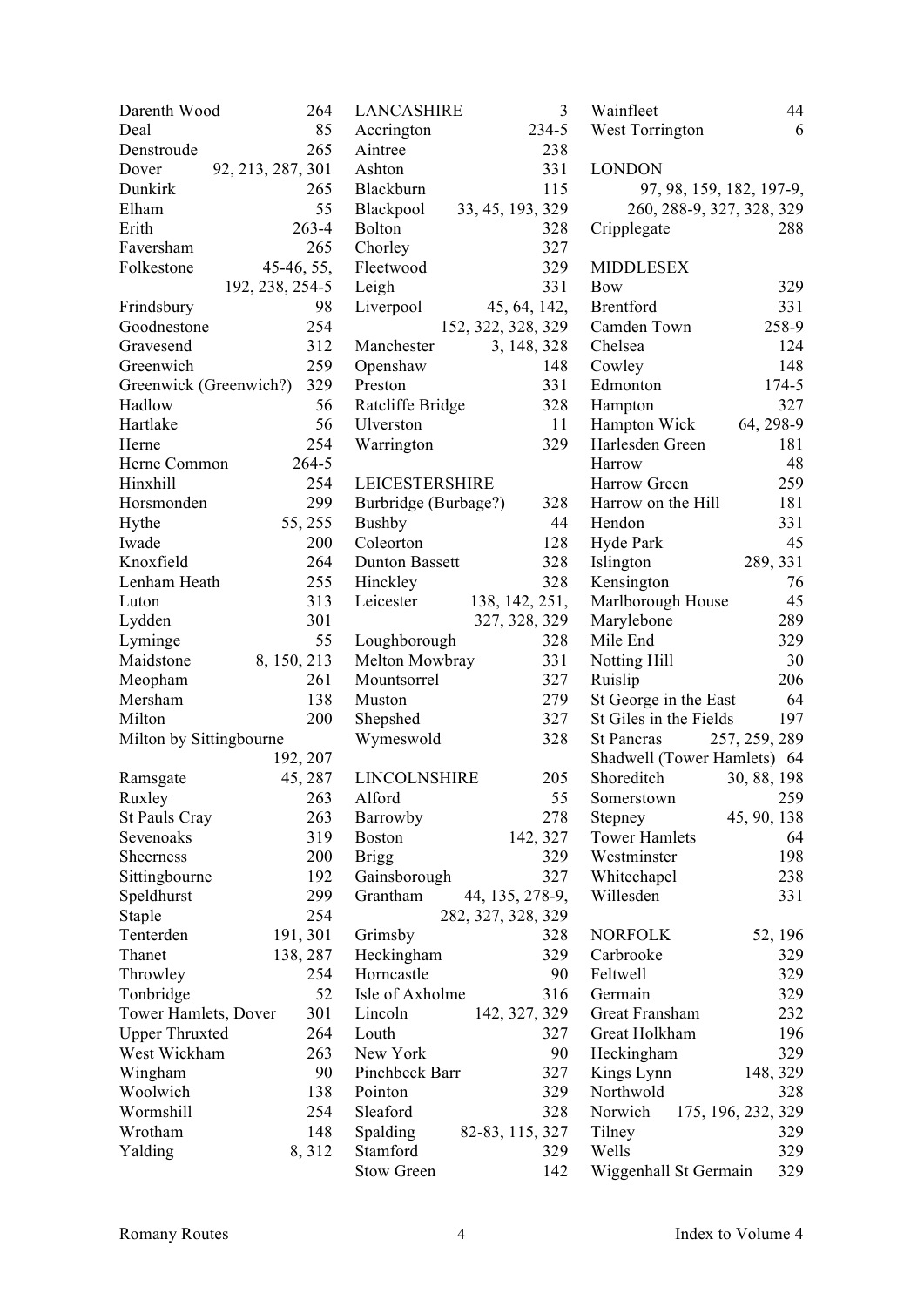| Wymondham                    | 175                  | Stoke Lyne                      | 54            | Cannock                | 331           |
|------------------------------|----------------------|---------------------------------|---------------|------------------------|---------------|
| Yarmouth                     | 199                  | Swinbrook                       | 135           | Church Eaton           | 128           |
|                              |                      | Tackley                         | 212           | Fulford                | 128           |
| NORTHAMPTONSHIRE             |                      | Thame                           | 6             | Kingsley               | 128           |
| Barby                        | 328                  | Upper Heyford                   | 26, 54, 59    | Marchington            | 128           |
| <b>Boughton Green</b>        | 142                  | Weston on the Green             | 35            | Newcastle              | 328           |
| <b>Bozeat</b>                | 133                  | Witney                          | 150           | Rushall                | 173           |
| Easton on the Hill           | 212                  |                                 |               | Sandon                 | 128           |
| Grimsbury Walkworth          | 134                  | <b>SHROPSHIRE</b>               | 39, 49, 96,   | Shenstone              | 128           |
| Northampton                  | 142                  |                                 | 117, 235      | Stone                  | 128           |
| Peterborough                 | 142, 328, 329        | Albrighton                      | 36            | Swynnerton             | 128           |
| Towcester                    | 175, 222, 256        | Baschurch                       | 128           | Wedgley (Sedgley?)     | 44            |
|                              |                      | Chetwynd                        | 128           | Wednesbury             | 209           |
| NORTHUMBERLAND               |                      | Donington                       | 36            | Wolverhampton          | 209, 235      |
|                              | 49, 61, 96, 191, 275 | Duddleston                      | 51            |                        |               |
| Barrasford                   | 50                   | Ellesmere                       | 128           | <b>SUFFOLK</b>         | 199           |
| Chollerton                   | 50                   | Fitz                            | 128           | California             | 43,89         |
| Chollerton Edge              | 275                  | Hinstock                        | 128           | Ipswich                | 43, 89, 329   |
| Haltwhistle                  | 50                   | Hodnet                          | 128           | Kesgrave               | 164           |
| Haydon                       | 50                   | Knockin                         | 128           | Newmarket              | 10, 44, 142,  |
| Hexham                       | 50, 97               | Loppington                      | 128           |                        | 174, 238      |
| <b>High Stanners</b>         | 134                  | Ludlow                          | 128           | Sudbury                | 321           |
| Holywell                     | 134                  | Moreton Corbet                  | 128           | Walsham le Willows     | 63            |
| Morpeth                      | 134                  |                                 | 128           |                        | 63            |
| Newcastle                    | 90, 324, 331         | Moreton Say<br>Ruyton of the 11 | 128           | Westhorpe<br>Woodstock | 150           |
| Norham                       | 62                   |                                 | 128           |                        | 327           |
|                              | $8\,$                | Shawbury                        | 128           | Woolpit                |               |
| Rothbury                     |                      | Stoke Upon Tern                 |               |                        |               |
| Stamfordham                  | 275                  | Welshampton                     | 128           | <b>SURREY</b>          | 329           |
| Tweedmouth                   | 275                  | Weston under Redcastle          | 128           | Ash                    | 298           |
| Tweedmouth Moor              | 8                    | Whitchurch                      | 128           | <b>Barnes</b>          | 11            |
|                              |                      | Withington                      | 128           | Battersea              | 46, 163, 192  |
| NOTTINGHAMSHIRE              |                      | Wroxeter                        | 128           | <b>Bisley</b>          | 156           |
| Greasley                     | 251                  |                                 |               | Borough (Southwark)    | 198           |
| Hucknall                     | 251                  | <b>SOMERSET</b>                 |               | Chertsey               | 291           |
| Mansfield                    | 328                  | Axbridge                        | 330           | Chilworth              | 299           |
| Newark                       | 278                  | Bridgwater                      | 327           | Compton                | $25\,$        |
| Nottingham                   | 64, 142,             | Clapton                         | 291           | Dunsall (Dunsfold?)    | 90            |
|                              | 327, 328, 329        | Frome                           | 266, 294      | Egham                  | 48            |
| Vowden Green                 | 327                  | Halanton                        | 251           | Elephant & Castle      | 318           |
|                              |                      | Holcombe                        | 282           | Epsom                  | 192, 232, 238 |
| <b>OXFORDSHIRE</b>           | 24                   | Nunney                          | 291           | Ewhurst                | 248           |
| Ardley                       | 54, 59               | Oakchurch                       | 251           | Farnham                | 52, 136, 192  |
| Banbury                      | 134, 328             | Quarly                          | 251           | Godalming              | 192           |
| <b>Bicester</b>              | 26, 54               | Sproxton?                       | 328           | Great Bookham          | 138           |
| Bletchington                 | 35                   | Taunton                         | 236           | Guildford              | 299           |
| Caversham                    | 50                   | Webbington                      | 330           | Kineston (Kingston)    | 124           |
| Cottisford Heath             | 59                   | Yeovil                          | 251, 324      | Kingston               | 124, 300      |
| Fewcott                      | 54                   |                                 |               | Knaphill               | 156           |
| Fritwell                     | 26                   | <b>STAFFORDSHIRE</b>            |               | Lambeth                | 331           |
| Henley                       | 163, 177             |                                 | 117, 159, 235 | Lewisham               | 331           |
| Islip                        | 35                   | Barston (Burston?)              | 328           | Norwood                | 197           |
| Kirtlington                  | 59                   | <b>Bramshall</b>                | 128           | Oakwood Hill           | 249           |
| Lower Heyford 26, 35, 54, 59 |                      | <b>Brewood St Mary</b>          | 128           | Old Kent Road          | 193           |
| Middleton Stoney             | 54                   | <b>Burslem</b>                  | 328           | Pyrford                | 46            |
| Oddington                    | 35                   | Burton on Trent                 | 103           | Ripley                 | 299, 300      |
|                              |                      |                                 |               |                        |               |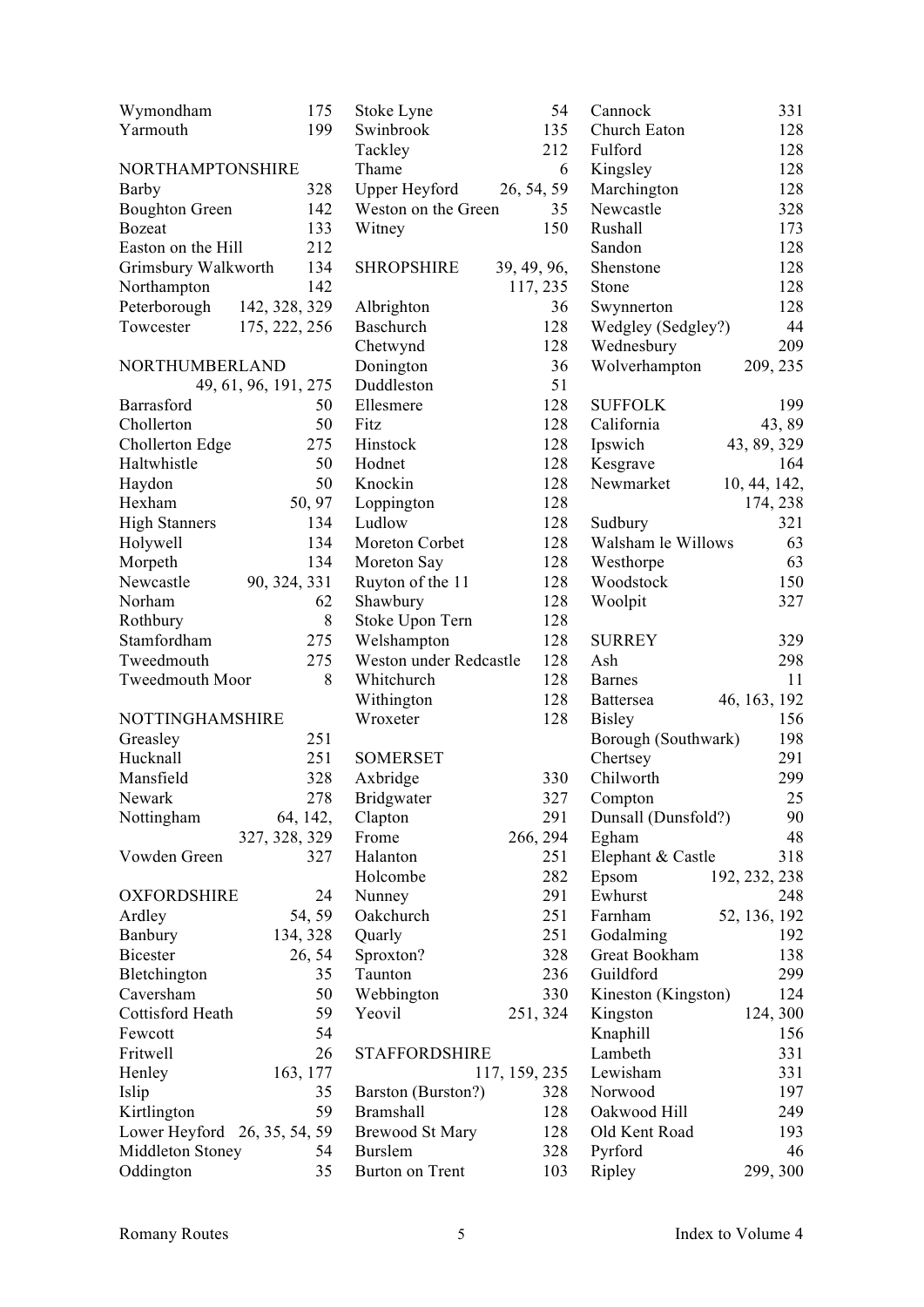| St Martha                | 299                      | Hartfield                   | 305                | Wartling                                | 91, 305                  |
|--------------------------|--------------------------|-----------------------------|--------------------|-----------------------------------------|--------------------------|
| Send                     | 192                      | Hastings                    | 143                | Westfield                               | 305                      |
| Southwark                | 198, 288                 | Haywards Heath              | 143                | Westham                                 | 91, 92                   |
| Surrey Heath             | 98                       | Heathfield                  | 165, 305           | Whatlington                             | 305                      |
| Walworth                 | 64, 163                  | Hellingly                   | 97                 | Withyam                                 | 299, 305                 |
| Wandsworth               | 30, 163, 331             | Herstmonceux                | 305                | Woodmancote                             | 165                      |
| West Molesey             | 181, 299                 | Hooe                        | 305                | Worthing                                | 163                      |
| Wimbledon                | 199                      | Horsham                     | 143, 167, 250, 298 |                                         |                          |
| Woking                   | 46, 192                  | Hurstpierpoint              | 165                | WARWICKSHIRE                            | 69, 279                  |
| Worplesdon               | 177, 266                 | Icklesham                   | 305                | Barford                                 | 69                       |
|                          |                          | Iden                        | 305                | Birmingham                              | 64, 120,                 |
| <b>SUSSEX</b>            | 24, 67, 112, 249,        | Iping                       | 207                |                                         | 142, 150, 329            |
|                          | 261, 266, 287, 305       | Isfield                     | 305                | Coleshill                               | 128                      |
| Arundel                  | 142                      | Keymer                      | 249                | Compton Wynyates                        | 168                      |
| Battle                   | 142                      | Kirdford                    | 300                | Coventry                                | 142, 331                 |
| Beckley                  | 305                      | Lavant                      | 296                | Leamington                              | 170                      |
| Bexhill                  | 141, 323                 | Lewes                       | 12, 52, 143        | Little Compton                          | 133                      |
| Bodiam                   | 305                      | Linch                       | 305                | Saltisford                              | 168                      |
| <b>Bodle Street</b>      | 305                      | Lindfield                   | 143                | Southam                                 | 168                      |
| <b>Brede</b>             | 140, 141, 142, 305       | Lower Beeding               | 298                | Tysoe                                   | 135, 168                 |
| <b>Brightling</b>        | 123, 305                 | Maresfield                  | 305                | Warwick 69, 168-170, 232                |                          |
| <b>Brighton</b>          | 30, 142, 267,            | Mark Cross                  | 67                 |                                         |                          |
|                          | 275, 299, 300, 329       | Mayfield                    | 143, 305           | WESTMORLAND                             |                          |
| Burgess Hill             | 112                      | Midhurst                    | 143, 207           | Appleby                                 | 83, 99, 117              |
| Burwash                  | 112, 165, 305            | Mid Lavant                  | $292-3$            |                                         |                          |
| <b>Buxtead</b>           | 305                      | Mountfield                  | 305                | <b>WILTSHIRE</b>                        |                          |
| Catsfield                | 305                      | Ninfield                    | 305                |                                         | 49, 113, 199, 290, 324   |
| Chailey                  | 141                      | Northiam                    | 305                | <b>Bremer</b>                           | 291                      |
| Chichester               | 137, 143,                | Ore                         | 141, 299           | Devizes                                 | 290                      |
|                          | 163, 294-5               |                             | 233                | Downton                                 | 88                       |
|                          | Chiddingly 141, 143, 305 | Oving<br>Peasmarsh          | 114, 305           | Hungerford                              | 328                      |
|                          |                          | Penhurst                    | 305                | Marlborough                             | 290, 331                 |
| Crawley                  | 143, 249                 |                             | 305                |                                         |                          |
| Crowborough<br>Crowhurst | 140<br>305               | Pett                        |                    | Salisbury 113, 291, 296, 321<br>Swindon | 331                      |
| Cuckfield                | 143                      | Petworth 137, 143, 218, 298 | 92                 |                                         |                          |
| Dallington               | 305                      | Pevensey<br>Pulborough      | 143                | <b>WORCESTERSHIRE</b>                   |                          |
|                          | 167                      | Robertsbridge               | 143                |                                         | 24, 49, 256              |
| Ditchling Bosthill       | 207                      | Rotherfield                 | 67, 143, 305       | Evesham                                 |                          |
| Donnington               |                          |                             |                    |                                         | 135                      |
| Eastbourne               | 52, 91-93,               | Rye                         | 143<br>305         | Feckenham                               | 126-7                    |
| East Grinstead           | 213, 301<br>143          | Salehurst<br>Seaford        | 143                | Little Hardwick                         | 256<br>49, 135           |
|                          |                          |                             | 123, 305           | Worcester                               |                          |
| East Hoathly             | 305                      | Sedlescombe                 |                    |                                         |                          |
| East Lavant              | 137                      | Shoreham                    | 143                | <b>YORKSHIRE</b>                        |                          |
| Etchingham               | 165, 305                 | Slaugham                    | 143                |                                         | 49, 55, 86, 98, 230, 256 |
| Ewhurst                  | 143, 250, 305            | Sompting                    | 163                | Armley                                  | 14                       |
| Fairlight                | 305                      | Steyning                    | 143                | <b>Bradford</b>                         | 134, 174                 |
| Fernhurst                | 112                      | Storrington                 | 143                | <b>Bridlington</b>                      | 94                       |
| Fletching                | 299, 305                 | Sumpton (Sompting?)         | 163                | <b>Buckrose</b>                         | 331                      |
| Framfield                | 305                      | Ticehurst                   | 143, 165, 305      | Claro                                   | 331                      |
| Frant                    | 140, 305                 | Uckfield                    | 143, 165, 323      | Darfield                                | 94                       |
| Glynde                   | 112                      | Udimore                     | 305                | Doncaster                               | 142                      |
| Goodwood                 | 294                      | <b>Upper Beeding</b>        | 112                | Great Driffield                         | 94                       |
| Guestling                | 305                      | Wadhurst                    | 305                | Harrogate                               | 45                       |
| Hailsham                 | 99, 123, 141             | Waldron                     | 140, 305, 324      | Howden                                  | 95                       |
| Halling                  | 173                      | Warbleton                   | 140, 305           | Hull                                    | 327                      |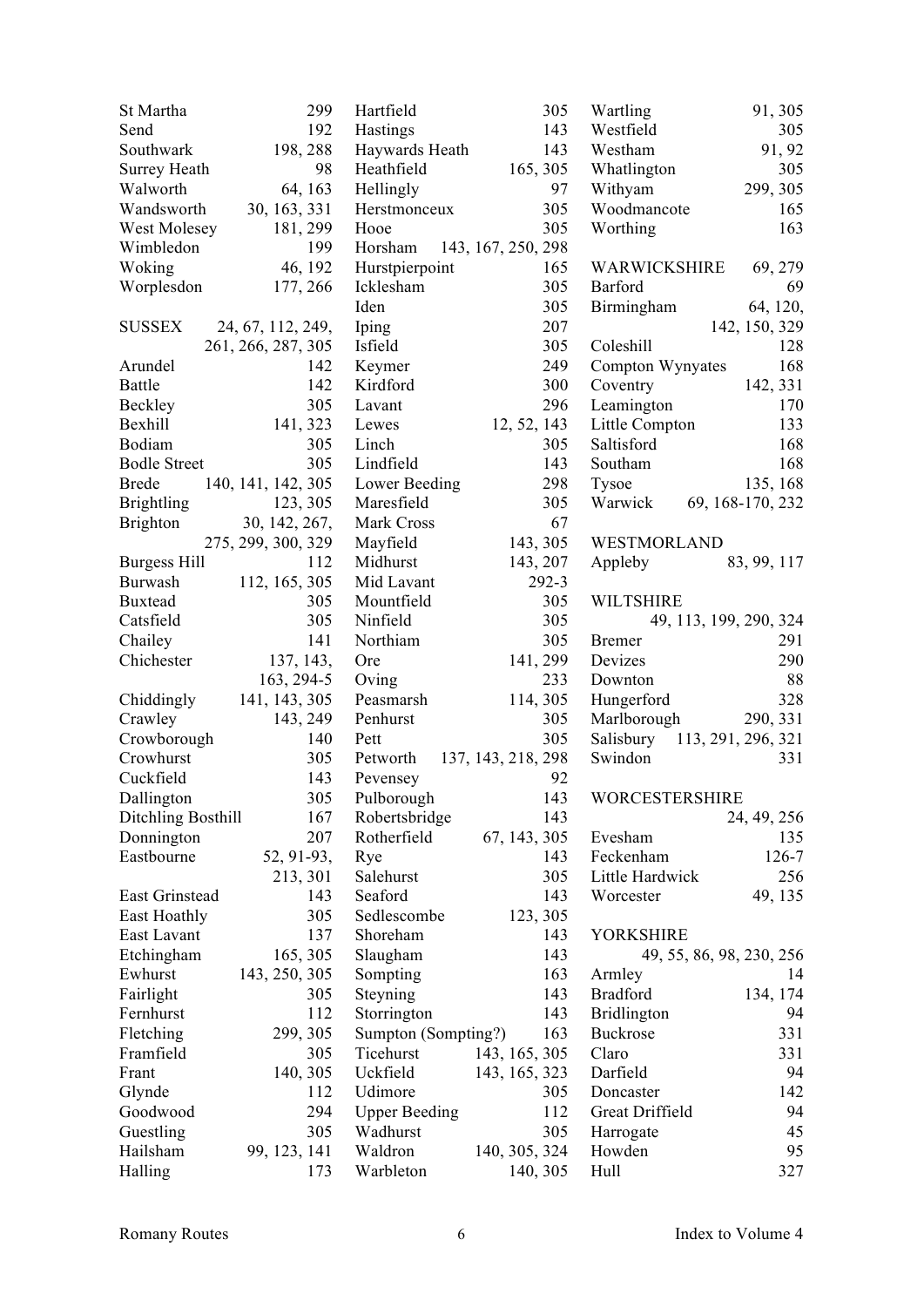| 142                             | 103                                     |
|---------------------------------|-----------------------------------------|
| Knaresborough                   | Bangor                                  |
| Leeds 49, 66, 94, 96, 134, 331  | Caernarvon<br>38                        |
| 331                             | Cardiff                                 |
| Lower Agbrigg                   | 150                                     |
| 159                             | 320                                     |
| Malton                          | Connahs Quay                            |
| 134                             | 320                                     |
| Normanton                       | Flint                                   |
| 142                             | Flintshire                              |
| Otley                           | 96                                      |
| 94                              | Garn Dolbenmaen                         |
| Pately Bridge                   | 36                                      |
| Richmond                        | Hanmer, Flintshire                      |
| 296                             | 51                                      |
| Rossington                      | Haverfordwest                           |
| 316                             | 321                                     |
| 45, 52                          | 128                                     |
| Scarborough                     | Hay, Brecon                             |
| Sheffield                       | 150                                     |
| 142, 328, 331                   | Llanelly                                |
| Stanningley                     | LlanfairPG                              |
| 66                              | 38                                      |
| 94, 331                         | 151                                     |
| Wakefield                       | Llangelynnin                            |
| 233                             | 85                                      |
| Whitby                          | Llangollen                              |
| Woodhouse<br>148                | Llansantffraid ym Mechain 128           |
| York                            | 199                                     |
| 251                             | Monmouthshire                           |
|                                 | 149-50<br>Newtown                       |
| <b>MISCELLANEOUS</b>            | 51<br>Overton, Flintshire               |
| 205                             | 103                                     |
| East Anglia                     | Penley                                  |
| North Midlands                  | 39                                      |
| 256                             | Penmaenmawr                             |
|                                 | 331<br>Pontypool                        |
| <b>SCOTLAND</b>                 | 39<br>Prestatyn                         |
| 159, 288, 327, 329              | Queensferry<br>320                      |
| 7-8, 60-62, 104-6,              | 150                                     |
| <b>Borders</b>                  | Roath                                   |
| 157-9, 194-6, 214-216           | 128, 150<br>Welshpool<br>Wrexham<br>142 |
| 60<br>Carlaverock<br>60         |                                         |
| Castletown<br>60                | <b>IRELAND</b> (North and South)        |
| Cromarty<br>105<br>Dee Valley   | 32, 85, 90, 148, 164, 166, 328          |
| Dumfries                        | Bangor                                  |
| 105                             | 78                                      |
| Edinburgh                       | Dublin                                  |
| 9, 195, 216                     | 136                                     |
| Ettrick<br>104                  |                                         |
| 9                               | <b>BULGARIA</b>                         |
| Falkland                        | 297                                     |
| Fife<br>105                     |                                         |
| Fortrose                        | 53                                      |
| 60                              | <b>FRANCE</b>                           |
| 105                             | 322                                     |
| Glasgow                         | Calais                                  |
| Hawick                          | Normandy                                |
| 105, 194, 196                   | 292                                     |
| Herdmanston<br>157              |                                         |
| Jedburgh                        | <b>HUNGARY</b>                          |
| 194-5                           | 53                                      |
| Kelso<br>60, 62                 |                                         |
| Kildearn                        | <b>PORTUGAL</b>                         |
| 215                             | 17, 53                                  |
| 105<br>Kirkcudbrightshire       |                                         |
| Ladykirk                        | <b>RUMANIA</b>                          |
| 62                              | 53                                      |
| 105<br>Langtown                 |                                         |
| Leith                           | <b>SPAIN</b>                            |
| 216                             | 17                                      |
| Roxburghshire<br>61             |                                         |
| <b>Stirling</b>                 | <b>SWEDEN</b>                           |
| 195                             | 53-54                                   |
| Uphall<br>196                   |                                         |
| Upsettlington                   | 53                                      |
| 196                             | <b>USSR</b>                             |
| Yetholm<br>8, 61, 105, 194      |                                         |
|                                 | YUGOSLAVIA<br>53                        |
| <b>WALES</b><br>3, 31, 51, 117, |                                         |
| 151, 193, 199, 261, 329         | <b>AUSTRALIA</b>                        |
| 45<br>Aberdare                  | 15-17, 57-58, 123, 265                  |
| Anglesey                        | New South Wales                         |
| 37                              | 17, 287                                 |

| Tasmania                                                        | 17                                   |
|-----------------------------------------------------------------|--------------------------------------|
| CANADA                                                          | 138, 257                             |
| <b>SINGAPORE</b>                                                | 319                                  |
| <b>SOUTH AFRICA</b><br>Cape of Good Hope                        | 58,89                                |
| USA<br>Dayton, Ohio<br>Denver, Colorado<br>The Bronx (New York) | 15-17, 177, 193<br>274<br>238<br>238 |
|                                                                 |                                      |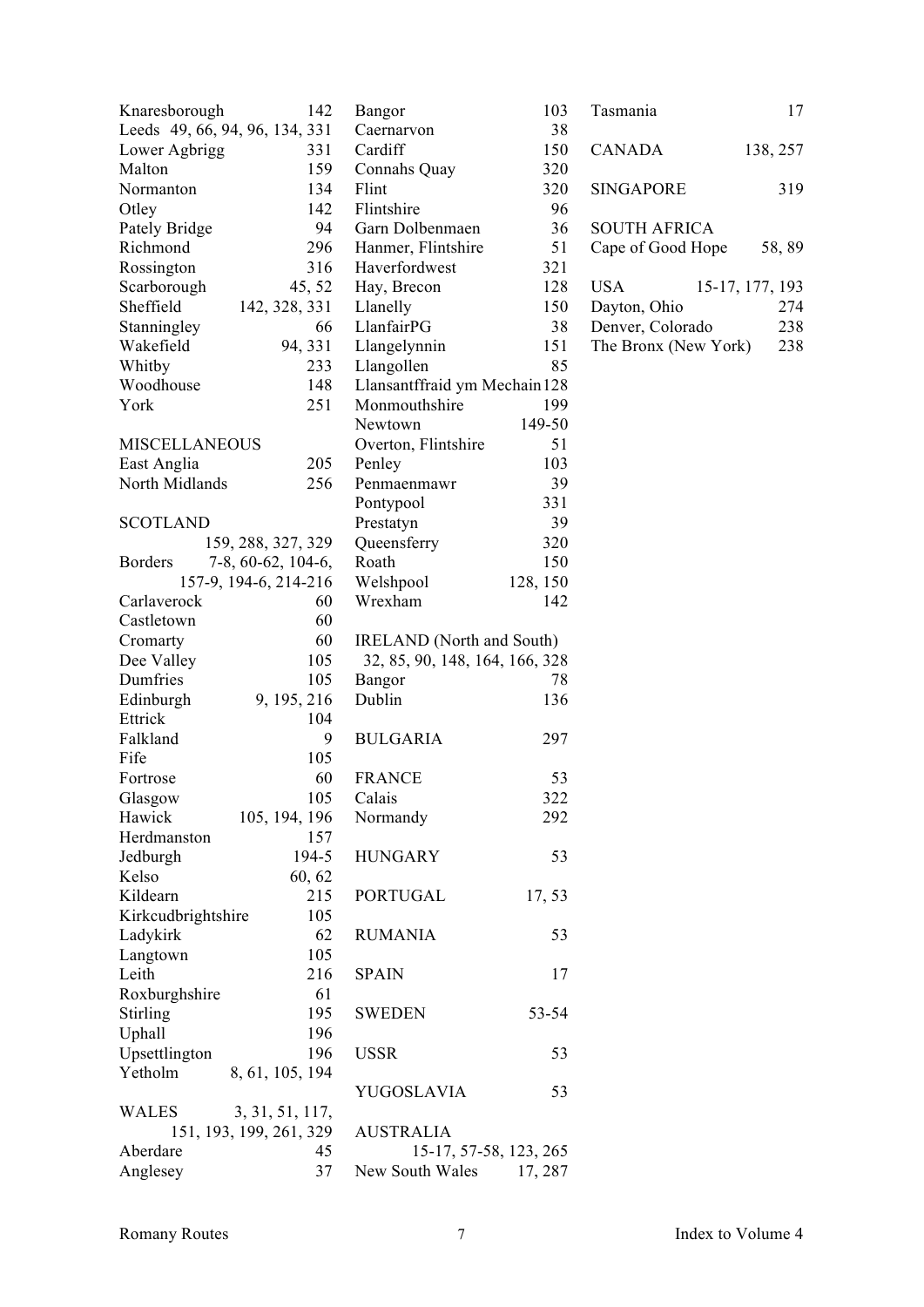#### **NAMES**

| Those marked * are not |                | Unity                | 136     | Esther                        | 140             |
|------------------------|----------------|----------------------|---------|-------------------------------|-----------------|
| Travellers             |                | <b>BACKUS</b>        |         | Janetta                       | 140             |
|                        |                | Charlie              | 177     | Janette                       | 52              |
| <b>ABBOTT</b>          |                | <b>BAILEY</b>        | 64, 191 | <b>BECKETT</b>                |                 |
| Bob                    | 117            | Frances              | 163     | Amy                           | 267             |
| Syer                   | 117            | Francis              | 163     | <b>Britannia</b>              | 292             |
| <b>ACRES</b>           |                | Henry                | 163     | Charlotte Ann                 | $177, 266 - 7,$ |
| Joseph*                | 199            | Jimany               | 163     |                               | 292, 296        |
| <b>ADAMS</b>           | 6              | Lydia                | 163     | Esther                        | 267             |
| <b>ALLEN/ALLAN</b>     | 197, 198       | Mary Ann             | 163     | Francis                       | 267             |
| Jamie                  | 8              | Miss S               | 46      | Frederick John                | 292             |
| <b>ALLENS</b>          |                | Mrs S                | 46      | Joseph 177, 266-7, 292-3, 296 |                 |
| Nicholas               | 114            | Robert               | 301     | Rosina                        | 292             |
|                        |                |                      | 163     |                               | 292             |
| <b>ALLOWAY</b>         | 6              | Samuel               |         | Thomas                        |                 |
| <b>AMYS</b>            | 5              | <b>BAKER</b>         | 4, 5    | William                       | 267, 292        |
| <b>ANDERSON</b>        |                | <b>BALL</b>          |         | <b>BELCHER</b>                |                 |
| Annie                  | 319            | Ada                  | 221     | Jem                           | 166             |
| <b>ANTILL</b>          |                | Jesse                | 220     | Tom                           | 166             |
| Charles                | 327            | Joseph               | 221     | <b>BELDOM</b>                 |                 |
| Emma                   | 327            | Polly                | 221     | Alice                         | 131             |
| Florence               | 327            | <b>BARNES</b>        | 12, 182 | Caleb                         | 131             |
| <b>APPLETON</b>        |                | <b>BARTHOLOMEW</b>   |         | Eliza                         | 131             |
| Cecil                  | 131            | Jack                 | 166     | Matilda                       | 131             |
| William                | 131            | <b>BARTLETT</b>      |         | Riley                         | 131             |
| <b>ASHBEE</b>          | $\overline{4}$ | Annie                | 138-9   | Sam                           | 131             |
| <b>ASHMORE</b>         |                | <b>BARTON</b>        |         | Thomas                        | 131             |
| Arthur                 | 329            | Ambrose              | 213     | <b>BENNETT</b>                | 235             |
| Mary                   | 329            | Esther               | 49      | <b>BERRY</b>                  |                 |
| <b>ASHTON</b>          |                | Harriet              | 213     | <b>Betsy</b>                  | 287             |
| Abe                    | 117            | Naomi                | 213     | Catherine                     | 243             |
| <b>ASTLEY</b>          | 76             | Solomon              | 213     | Elizabeth                     | 213, 287        |
| <b>ATKINSON</b>        |                | <b>BARWICK</b>       |         | George                        | 213             |
| Benjamin               | 102            | Ada                  | 327     | Harriet                       | 301             |
| Christina              | 102            | Emma                 | 327     | Isaac                         | 213, 287, 301   |
| <b>AUSTIN-TOBY</b>     |                |                      | 327     | James                         |                 |
|                        |                | Helen                |         |                               | 213, 287, 301   |
| Nellie                 | 192            | John                 | 327     | Laura                         | 213             |
| Rosina Clara           | 192            | John Richard         | 327     | Louisa                        | 213             |
| <b>AVERY</b>           | $\overline{4}$ | Mary Ann             | 327     | Mark                          | 213, 243, 287   |
| <b>AXTON</b>           | $\overline{4}$ | Susannah             | 327     | Nancy                         | 301             |
| <b>AYRES</b>           |                | <b>BARWISE</b>       |         | Olive                         | 301             |
| Abraham                | 298            | John                 | 132     | Patience                      | 213, 287, 301   |
| Alice                  | 298            | <b>BASSETT</b>       |         | Samson                        | 213             |
| Edward                 | 298            | Janette              | 52      | Susan                         | 213.287         |
| Ferneti                | 177            | John                 | 52      | William                       | 213, 243        |
| George                 | 136            | William              | 52      | BIBBY/BIBBEY                  | 28, 88, 218     |
| James                  | 298            | <b>BATCH</b>         | 64      | Charles                       | 163             |
| Lena                   | 298            | <b>BATT</b>          | 6       | Emma                          | 163             |
| Mary Ann               | 298            | <b>BAUGUS</b>        |         | <b>BIDDLE</b>                 |                 |
| Maud                   | 298            | Charlie              | 177     | Mary Ellen                    | 279             |
| Nellie                 | 298            | <b>BAXTER</b>        |         | <b>BIRCH</b>                  |                 |
| Phoebe                 | 298-9          | Herbert              | 117     | Charlotte (Ann)               | 177, 266-7      |
| Samuel                 | 298-9          | <b>BEANEY/BEENEY</b> | 261     | Mary                          | 301             |
| Sylvanus               | 177            | Absolom              | 52, 140 | <b>BIRD</b>                   | 4, 125          |
|                        |                |                      |         |                               |                 |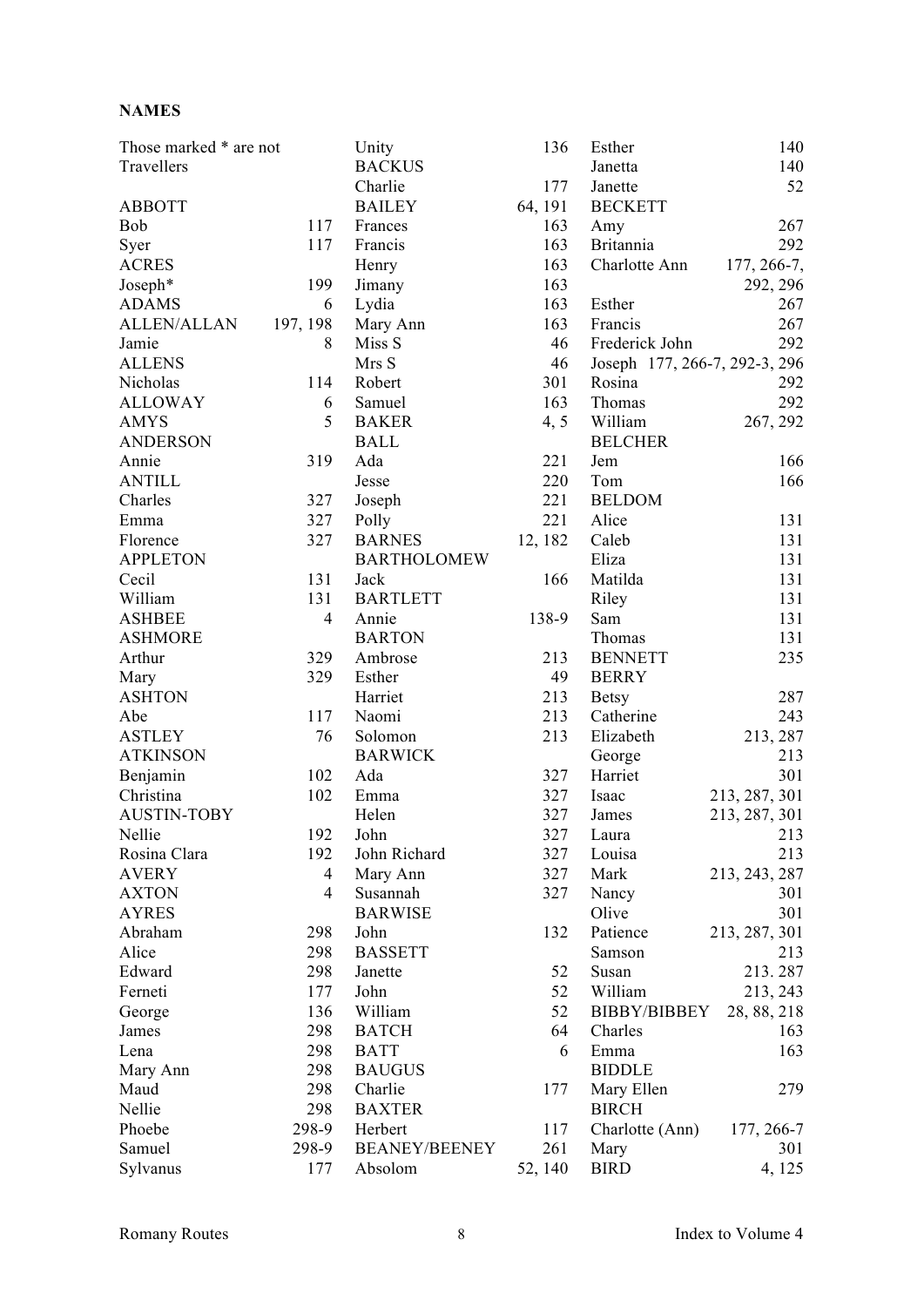| <b>BISHOP</b>           |                 | Darklus           | 117          | Rebecca            | 46                |
|-------------------------|-----------------|-------------------|--------------|--------------------|-------------------|
| Caroline                | 213             | Diana             | 301          | Ria                | 66, 156           |
| Jane                    | 213             | Emma              | 176          | Tryphena           | 136               |
| William                 | 213             | Ethel             | 102          | Walker             | 299               |
| <b>BLACKHAND</b>        | 6               | Felicia           | 251          | William            | 136, 299-300      |
| <b>BLACKISH?</b>        | $\overline{4}$  | Flora             | 251          | <b>BOYCE</b>       |                   |
| <b>BLACKMAN</b>         |                 | Frank             | 103          | Esther             | 267               |
| Emily                   | 131             | Frederick         | 103          | Frederick John     | 292               |
| Herbert                 | 131             | George            | 117          | Joseph             | 266-7, 292-3, 296 |
| John Herbert Michael    | 131             | Gordon            | 317          | Puella             | 267               |
| Mary Ann                | 131             | Gravellene        | 101          | Rosina             | 292               |
| <b>BLACKWELL</b>        | $\overline{4}$  | Hannah C          | 103          | Samuel             | 267               |
| <b>BLEWER</b>           |                 | Harriet           | $102 - 3$    | Thomas             | 292               |
| Bob                     | 117             | Henry             | 182          | William            | 267, 292          |
| <b>BLOOMFIELD</b>       |                 | Henty             | 117          | <b>BOYD</b>        | 66                |
| Amos                    | 327             | Hetty             | 117          | <b>BRADDICK</b>    | 150               |
| Mary Ann                | 327             | Hope              | 117          | <b>BRADDOCK</b>    |                   |
| <b>BOBINGDON</b>        | 133             | John              | 182          | Amos               | 117               |
| <b>BOILING</b>          |                 |                   | 182          | Bob                | 117               |
|                         | 117             | Joseph<br>Lavinia | 251          | <b>BRAHAM</b>      |                   |
| Trenit                  |                 |                   |              |                    |                   |
| <b>BOLLING</b>          | 5               | Lily              | 236          | Lizzie             | 328               |
| <b>BOND</b>             | 66              | Louis             | 182          | Sidney             | 328               |
| Carolina                | 329             | Lucy              | $320 - 1$    | <b>BRAITHWAITE</b> |                   |
| Emily                   | 329             | Lurainia          | 117          | Hannah             | 11                |
| Emma                    | 329             | Martha            | 117          | <b>BRAY</b>        |                   |
| George                  | 329             | Mary Ann          | 175          | Mary Maria         | 255               |
| Henry                   | 329             | Mazy              | 251          | <b>BRAZIL</b>      |                   |
| James                   | 329             | Membrensi         | 321          | Martha             | 141               |
| Mary                    | 329             | Minnie            | 117          | Nenti              | 118               |
| Rebecca                 | 329             | Nelson            | 182          | Saily              | 118               |
| Thomas                  | 329             | Ogus              | 182          | <b>BRIDGES</b>     | 5                 |
| William                 | 329             | Peats             | 301          | <b>BRIMSDON</b>    | $\overline{4}$    |
| <b>BOOTH</b>            |                 | Rabbi             | 117          | <b>BRINKLEY</b>    | 88, 125           |
| <b>Bill</b>             | 117             | Richard           | 102          | Ann                | 182               |
| Bob                     | 117             | Robert            | 301          | Aquila             | 182               |
| Ephraim                 | 117             | Sampson           | 251          | Arthur             | 328               |
| Matilda                 | 117             | Samuel            | 182          | Bonner             | 182               |
| Matt                    | 117             | Sherriff          | 117          | Charles            | 182               |
| Tilly                   | 117             | Sinfai            | 176          | Edward             | 328               |
| <b>BOSTOCK</b>          | 45              | Sylvester         | 31, 237      | Elizabeth          | 165               |
| Arthur $R^*$            | 293             | Taimi             | 230          | Esther             | 328               |
| <b>BOSWELL</b>          | 12, 30, 44, 88, | Tearnai           | 117          | James              | 165, 182          |
| 166, 171, 191, 197, 326 |                 | Thomas/Tommy      | $102-3, 176$ | John               | 182               |
| Alice                   | 235             | Thorney           | 101          | Johnathon          | 182               |
| Amos                    | 14,66           | Tilaithi          | 176-7        | Orris              | 328               |
| Angus                   | 236             | Trenit            | 117          | Rodney             | 182               |
| Appy                    | 117, 230        | Unity             | 236          | Sarah              | 328               |
| Beata                   | 301             | <b>BOSWORTH</b>   |              | Walter             | 182               |
| Benjamin                | 217             | Union             | 197, 259     | William            | 182               |
| <b>Buller</b>           | 117             | <b>BOWERS</b>     |              | <b>BRITTON</b>     |                   |
| Charles                 | 316             | <b>Britty</b>     | 66, 156      | Caroline           | 220               |
| Christina               | $102 - 3$       | Harriet           | 136          | Jane               | 220               |
| Clarman                 | 251             | John              | 299          | <b>BROUGHTON</b>   |                   |
| Cruiser                 | 117             | Noah              | 66, 156      | Sarah              | 328               |
| Darkis                  | 176             | Priscilla         | 298-300      |                    |                   |
|                         |                 |                   |              |                    |                   |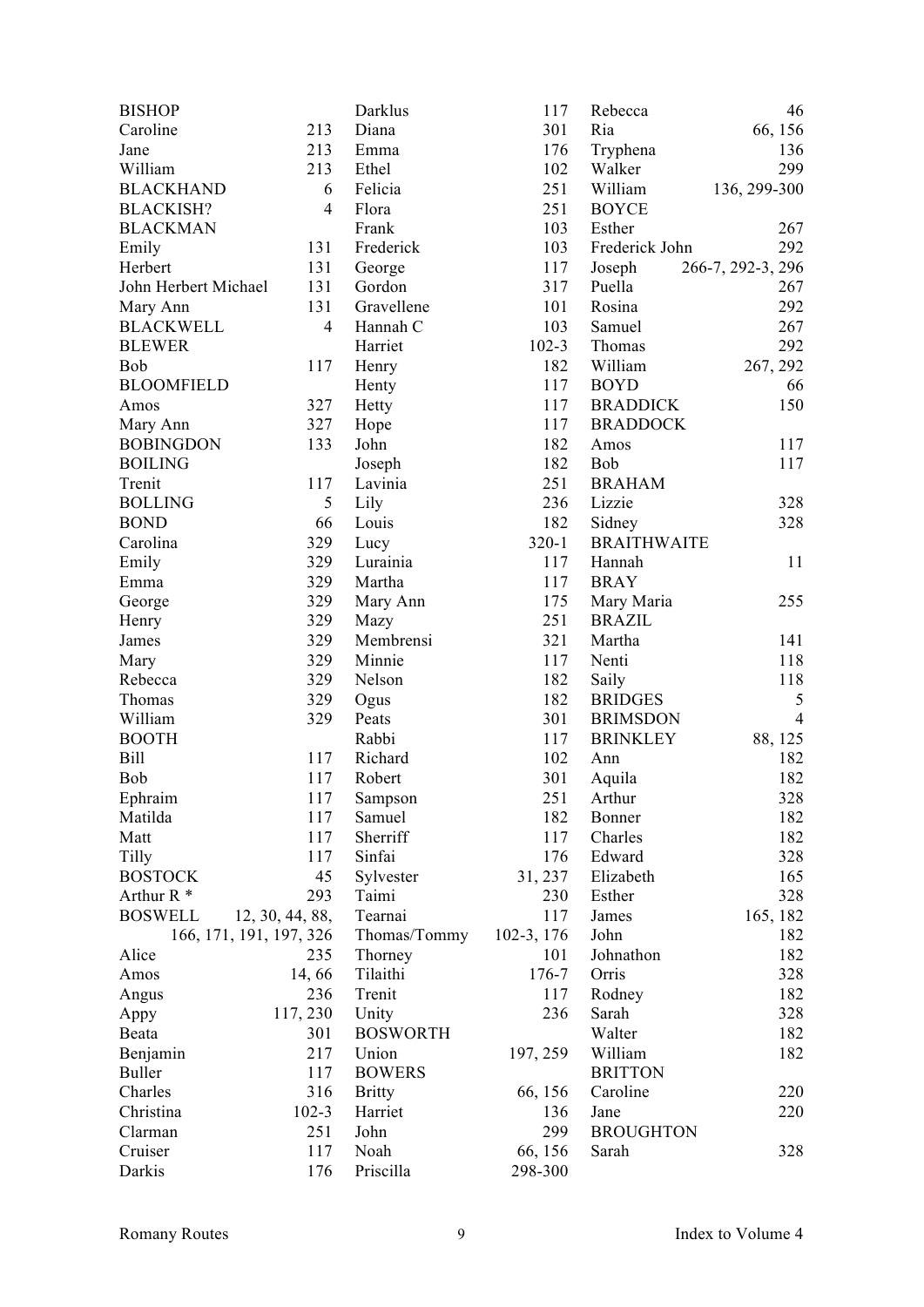| <b>BROWN</b>         | 88             | John                | 291            | Norah               | 328              |
|----------------------|----------------|---------------------|----------------|---------------------|------------------|
| Agnes                | 6              | Joseph              | 134            | Thomas              | 328              |
| Alice K              | 329            | Mary Emma           | 134            | <b>CHARLES</b>      |                  |
| Charles              | 124            | Othey               | 118            | Annie               | 138              |
| Charlotte            | 6              | Urgaria             | 291            | Frederick           | 138              |
| Clara                | 6              | <b>BUTERY</b>       |                | <b>CHICK</b>        | 5                |
| Edward               | 159            | Phyllis             | 301            | <b>CHILCOTT</b>     | 171              |
| George Love          | 182            | <b>BUTLER</b>       | $\overline{4}$ | <b>CHILTON</b>      |                  |
| Hezekiah             | 6              | Ann                 | 91             | John                | 164              |
| James                | 182            | Nancy               | 213            | <b>CLAPHAM</b>      | 5                |
| John                 | 182, 329       | Quality             | 212            | <b>CLARINGBOLD</b>  |                  |
|                      |                |                     | 118            |                     | 55               |
| Lydia                | 6              | Samson              |                | Charles             |                  |
| Maria                | 329            | Siberensi/Siverency | 212            | CLARK(E)            | 4, 8             |
| Sophia               | 6              | William             | 235            | Agnes Ellen         | 131              |
| William              | 6              | <b>BUTTERIDGE</b>   |                | Henry Uden George   | 131              |
| <b>BROWNETT</b>      | 5              | Walter              | 261            | Mungo *             | $105 - 6$        |
| <b>BROWNING</b>      | $\overline{4}$ | <b>BYLES</b>        |                | <b>CLAYTON</b>      |                  |
| <b>BRUTON</b>        | $\overline{4}$ | Ann (Nanny)         | 256            | Rebecca             | 118              |
| <b>BUCKLAND</b>      | 88, 237        | <b>CALLADINE</b>    |                | <b>COATS</b>        |                  |
| Aquilla              | 212            | Ned                 | 118            | Christiana          | 159              |
| Catherine            | 52             | <b>CAMPBELL</b>     |                | Joseph              | 159              |
| Charlotte            | 212            | Donald *            | 157            | William             | 159              |
| Dimiti               | 219            | <b>CAREW</b>        | 197            | <b>COFFEE</b>       | 4, 6             |
| <b>Edward Nelson</b> | 52             | <b>CAREY</b>        |                | COGGINS             |                  |
| Emmanuel             | 212            | Becky               | 177            | George <sup>*</sup> | 26               |
| Johnnie              | 118            | <b>CARPENTER</b>    | $4 - 6$        | Richard*            | 26               |
| Kate                 | 52             | <b>CARR</b>         | 191            | <b>COLE</b>         | 4, 123, 198, 290 |
| Lovevinney           | 219            | <b>CARTER</b>       |                | Agnes Ellen         | 181              |
| Mizelli              | 219            | Agnes               | 137            | Albert              | 181              |
| Nelson John          | 52             | Herbert David       | 117            | <b>Britannia</b>    | 180, 181         |
| Quality              | 212            | Marian              | 136            | Charlie             | 27               |
| Reni                 | 232-3          | Sarah               | 137            | Edith Esther        | 181              |
| Siberensi            | 212-3          | Vandeloo            | 137            | Elizabeth Amy       | 181              |
| Thomas               | 182            | William             | 141            | Ernest David        | 181              |
| Urania               | 232-3          | <b>CARTRIDGE</b>    | 118            | Freedom             | 179-180          |
| Uriah                | 219            | <b>CASTLE</b>       | 298            | Goliath             | 179-181          |
|                      |                |                     |                |                     |                  |
| <b>BUCKLEY</b>       | 28, 64, 197    | Jane                | 67             | Harriet             | 136              |
| James                | 327            | Thomas              | 67             | Henry               | 179              |
| John                 | 212            | <b>CATLIN</b>       |                | Job                 | 179              |
| Oratio Nelson        | 64             | Mrs                 | 212            | John                | 179-181          |
| William              | 213            | <b>CHAMPION</b>     |                | Kathleen Joan       | 131              |
| <b>BUGGS</b>         |                | Arthur              | 55             | Kezia               | 179-181          |
| Phoebe               | 220            | George              | 55             | Liberty             | 179              |
| <b>BUNCE</b>         | 290            | Henry               | 55             | Sarah               | 181              |
| <b>BURDEN</b>        |                | Mary Ann            | 55             | Tom                 | 27               |
| Matilda (Tilly)      | 131            | <b>CHAPMAN</b>      | 88             | Valerie             | 179              |
| William              | 131            | Amey                | 328            | William             | 27, 180          |
| <b>BURNSDON</b>      | $\overline{4}$ | David               | 328            | <b>COLEMAN</b>      |                  |
| <b>BURNSIDE</b>      |                | Ellen               | 328            | Edmond              | 148              |
| Jack                 | 118            | Frederick           | 182            | Maley               | 148              |
| <b>BURRETT</b>       | 64             | Georgina            | 328            | Noma                | 148              |
| <b>BURTON</b>        | 154            | Henry               | 328            | Rodia               | 148              |
| Albert               | 134            | James               | 328            | Siharer             | 148              |
| Ellen Sophia         | 134            | Margaret            | 328            | <b>COLES</b>        | 5                |
| Hughie               | 118            | Mary                | 328            |                     |                  |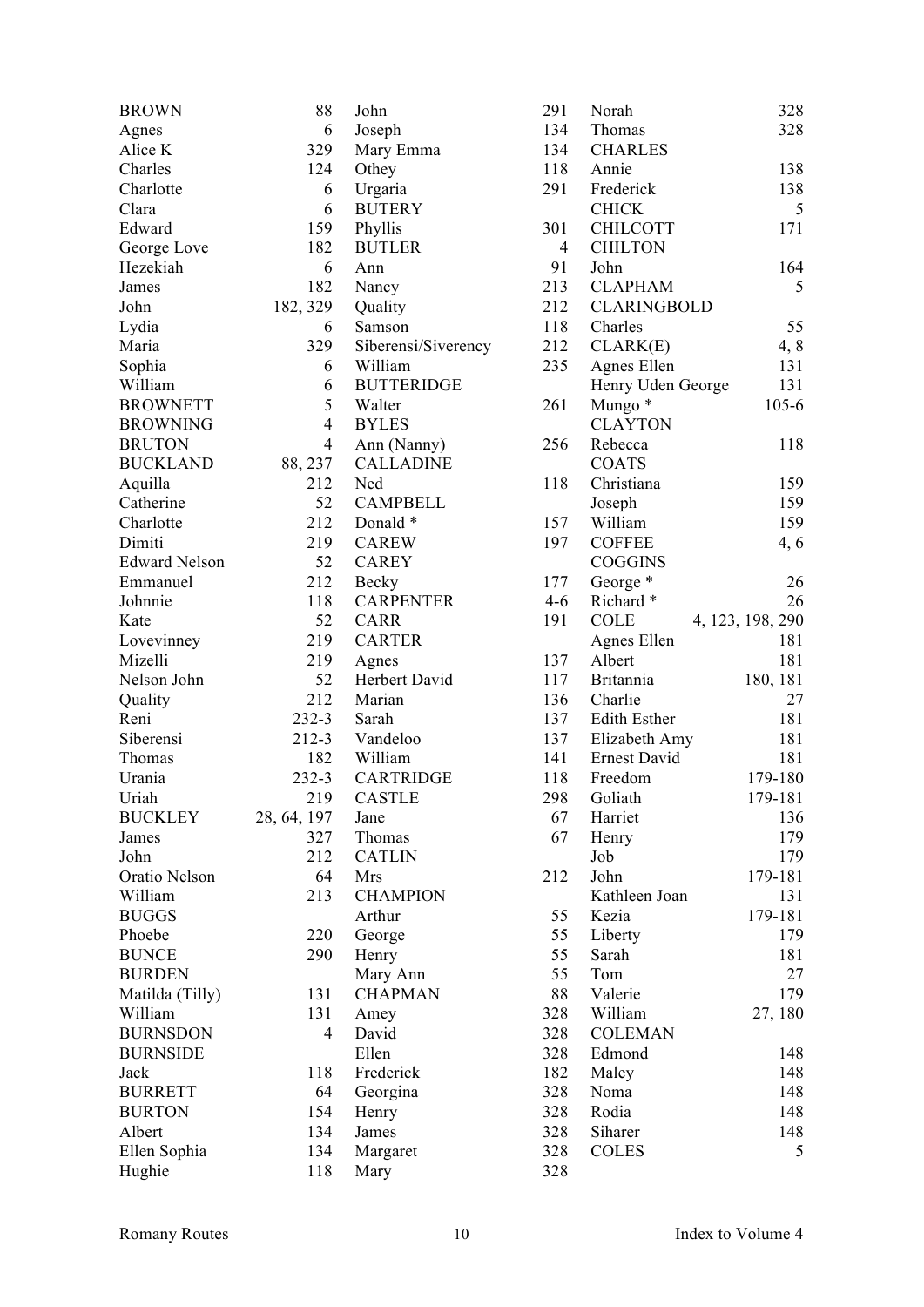| <b>COLLARD</b>       |                         | Robert                   | 103            | <b>DEAN</b>                                    | 5                     |
|----------------------|-------------------------|--------------------------|----------------|------------------------------------------------|-----------------------|
| Mrs                  | 46                      | William                  | 102            | Joseph                                         | 299-300               |
| <b>COLLINS</b>       |                         | <b>CORNFORD</b>          |                | Priscilla                                      | 298-300               |
| Helen Lucy           | 131                     | John                     | 90             | Rebecca                                        | 300                   |
| Leonard              | 131                     | <b>CORRIE</b>            | 197            | <b>DEDMAN</b>                                  | 118                   |
| Pat                  | 265                     | <b>COULSON</b>           | 154            | George                                         | 118                   |
| William              | 131                     | <b>COUSIN</b>            | 5              | Tidli                                          | 118                   |
| <b>COLLINSON</b>     |                         | <b>COUSINS</b>           | 66             | <b>DELL</b>                                    | 88                    |
| Absalom              | 220                     | <b>COX</b>               |                | Mary Ann                                       | 182                   |
| Albert               | 55                      | Agnes                    | 181            | DENNARD/DENYARD                                |                       |
| <b>Betsy</b>         | 220                     | Austin                   | 301            | Annie                                          | 138-9                 |
| Elizabeth            | 220, 221                | Lydia                    | 301            | Frederick Charles                              | 138                   |
| Hannah               | 220                     | Robert                   | 301            | Raymond                                        | 138                   |
| Harry                | 220                     | Thomas                   | 301            | <b>DENTON</b>                                  | 5                     |
| Henry                | 220                     | William                  | 301            | <b>DEW</b>                                     |                       |
| James                | 220                     | <b>CREW</b>              | 5              |                                                |                       |
| Jane                 | 220                     | <b>CROSBY</b>            |                | George James * 26, 35, 54, 59<br><b>DEXTER</b> |                       |
| Maria                | 220                     |                          | 118            |                                                |                       |
|                      |                         | Anna                     |                | Maria                                          | 327                   |
| Mary                 | 220                     | Izek                     | 118            | <b>DIXIE</b>                                   | 163                   |
| Mary Ann             | 220                     | James                    | 118            | <b>DOBSON</b>                                  | 64                    |
| Patience             | 220                     | <b>CROWLEY</b>           |                | <b>DOE</b>                                     | 28, 182               |
| Phoebe               | 220                     | Darby                    | 32             | Edwin                                          | 131                   |
| Ruth                 | 220                     | <b>CUNNINGHAM</b>        | 118            | Frank                                          | 131                   |
| Serena               | 220                     | Mary                     | 118            | Jane                                           | 133                   |
| Thomas               | 220                     | <b>CURLIT</b>            |                | Joe                                            | 133                   |
| Trayton              | 220                     | Tom                      | 60             | June                                           | 116                   |
| William              | 220, 299                | <b>CURTIS</b>            | $\overline{4}$ | Lena                                           | 132                   |
| <b>COLLISON</b>      | 64                      | DAILEY/DALY              |                | Rebecca                                        | 46                    |
| <b>COMBS</b>         |                         | John                     | 85             | <b>DOUTCH</b>                                  | $\overline{4}$        |
| Sarah                | 11                      | Timothy                  | 55             | <b>DRAPER</b>                                  |                       |
| <b>COOK</b>          | 5                       | <b>DALE</b>              |                |                                                | 28, 88, 128, 171, 197 |
| James                | 182                     | Charles                  | 319            | Aquilla                                        | 212                   |
| <b>COOPER</b>        | 24, 28, 30, 88,         | Gladys                   | 319            | Darnity                                        | 123                   |
|                      | 182, 197, 198, 274, 283 | Maude                    | 319            | Edward                                         | 69, 182               |
| Annie                | 56                      | Priscilla                | 319            | Elias                                          | 182                   |
| Cansellitti          | 238                     | Rosetta                  | 319            | Elizabeth                                      | 11                    |
| Celia                | 66                      | Thomas                   | 319            | Ellen                                          | 182                   |
| Charity              | 220                     | <b>DALTON</b>            |                | Leviathan (f)                                  | 205                   |
| Elizabeth            | 181                     | William                  | 182            | Margaret                                       | 11                    |
| Harriet              | 207                     | <b>DALY - See DAILEY</b> |                | Mirelli/Marella                                | 11                    |
| James                | 181                     | <b>DAMSTER/DAMESTER</b>  |                | Quality                                        | 212                   |
| John                 | 90                      | - See GAMESTER           |                | Sophia                                         | 59                    |
| John "Stumpy Jack"   | 207                     | <b>DARKINS</b>           |                | Vicmenti                                       | 125                   |
| Matty                | 30-31, 177, 283         | Emma                     | 182            | <b>DREWE</b>                                   |                       |
| Priscilla            | 66                      | DAVI(E)S                 | 4, 6, 326      | Hector *                                       | 216                   |
| Samuel               | 56                      | William                  | 55             | <b>DRISCOLL</b>                                |                       |
| Tilaithi             | 176-7                   | <b>DAWES</b>             | 5              | James John                                     | 55                    |
| Walter               | 274                     | <b>DAWSON</b>            | 5,259          | <b>DUNN</b>                                    |                       |
| <b>COOTE</b>         | 66                      | Joseph                   | 260            | Thomas Junior *                                | 26                    |
| <b>CORDER</b>        |                         | <b>DAY</b>               | 4, 5           | <b>DUNTON</b>                                  |                       |
| James *              | 198                     | Daniel *                 | 165            | Nellie                                         | 132                   |
| William <sup>*</sup> | 197-8                   | John                     | 182            | <b>DURHAM</b>                                  | 64                    |
| <b>CORKILL</b>       |                         | <b>DEAKINS</b>           |                | Superintendent *                               | 324                   |
| Christina            | 102                     | Frederick                | 56             | <b>DYER</b>                                    | 5                     |
|                      |                         |                          |                |                                                |                       |
| John                 | $102 - 3$               |                          |                | <b>DYTON</b>                                   | 88                    |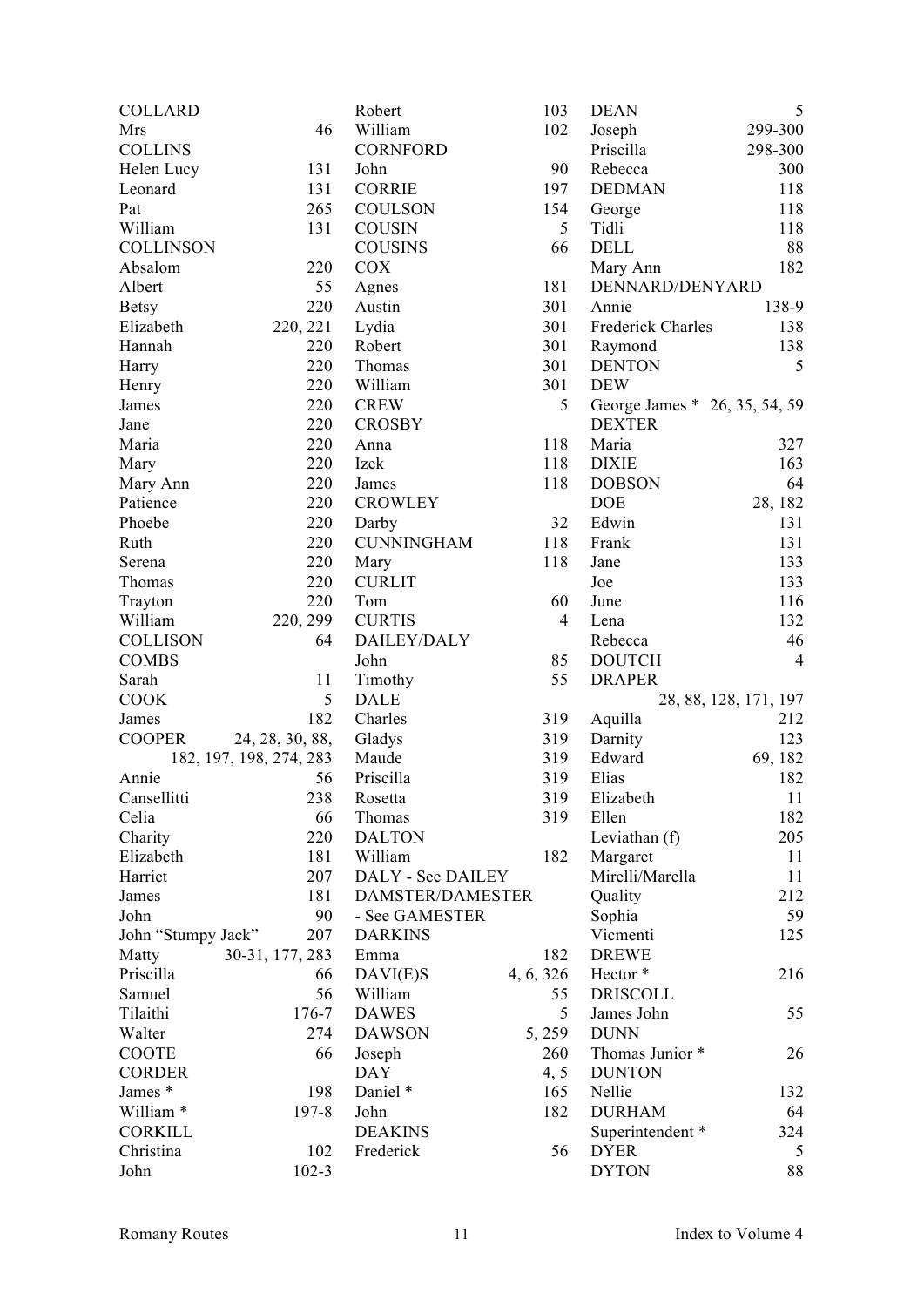| <b>EAGERS</b>     |                | John             | 9         | Saney            | 128                           |
|-------------------|----------------|------------------|-----------|------------------|-------------------------------|
| Alfred *          | 321            | John (Sir) $*$   | 158-9     | Trophanna        | 128                           |
| <b>EASTWOOD</b>   | 88             | Johnny           | $157 - 8$ | Zany             | 128                           |
| Caroline          | 182            | King             | 61        | <b>FOSTER</b>    |                               |
| Ellen             | 182            | Willie           | $8\,$     | Cathrine         | 148                           |
| Thomas            | 182            | <b>FARALLS</b>   | 5         | Noma             | 148                           |
| <b>EATON</b>      | 150            | FAZZ             | 5         | William          | 148                           |
| <b>EDMUNDS</b>    |                | <b>FIDDLER</b>   | 150       | FRANKHAM/FRANKUM |                               |
| A E               | 328            | <b>FINNEY</b>    |           |                  | 154                           |
| Harriett          | 328            | <b>Bob</b>       | 118       | <b>Britannia</b> | 177, 266                      |
| <b>EDWARDS</b>    | 4, 5, 243, 290 | Maureen          | 118       | Carnation        | 266                           |
| Ann               | 149-150        | Tom              | 118       | Caroline         | 136                           |
| Rebecca           | 149-150        | Tutti            | 118       | Charlotte        | 177                           |
| Rosemary          | 118            | <b>FLECKIE</b>   |           |                  | Charlotte Ann 177, 266-7, 292 |
| William           | 64             | Judith           | $61-2$    | Cinderella       | 131                           |
| <b>EGERTON</b>    | 118            | Lussha           | $61-2$    | Eli              | 293                           |
| <b>ELAND</b>      |                | Miriam           | $61 - 2$  | Fred             | 177                           |
| Mary Ellen        | 279            | <b>FLEMING</b>   | 6         | Frederick        | 266                           |
| <b>ELDBOROUGH</b> | 4              | <b>FLETCHER</b>  | 4, 5, 261 | George           | 266-7                         |
| <b>ELDRIDGE</b>   | 5, 6           | Alfred           | 168       | Harriet          | 266                           |
| <b>ELLEN</b>      |                | Daniel           | 131       | Hezekiah         | 177, 266, 292-6               |
| Kate              | 124            | Edwin            | 168       | Jesse            | 177, 266, 294                 |
| <b>ELLIOTT</b>    | 154            | Eliza            | 131       | John             | 131, 266                      |
| Cuthbert          | 61             | Emily            | 131       | Johnny           | 266                           |
| Drusilla          | 118            | Ethel Lily May   | 131       | Leonard          | 177, 266                      |
| Ellen             | 61             | Gentilla         | 291       | Lily Jane        | 266                           |
| Everett           | 118            | Hilda May        | 131       | Moses            | 266                           |
| Thomas            | 275            | Lee              | 131       | Nation           | 177                           |
| <b>ELLIS</b>      |                | Leonard          | 131       | Sam              | 177                           |
| <b>Bessie</b>     | 118            | Nathan           | 131       | Samuel           | 136, 266, 292-3               |
| Everett           | 118            | Risavoi          | 256       | Walter           | 266                           |
| Kizzy             | 118            | Sibby            | 131       | William          | 266-7, 293-5                  |
| Lena              | 118            | Sidney           | 131       | <b>FREWEN</b>    |                               |
| William           | 327            | Thomas           | 256       | Kate             | 132                           |
| <b>EMMETT</b>     | 261            | FLORENCE/FLORENS |           | Thomas           | 132                           |
| <b>EVANS</b>      | 4,150          | /FLEURANS        |           | <b>FULCHER</b>   |                               |
| George Bramwell   | 236            | Ann              | 128       | Ann              | 329                           |
| <b>EVENS</b>      |                | Anna Ron         | 128       | John             | 329                           |
| Bertie            | 118            | Ashela           | 128       | <b>FUTCHER</b>   |                               |
| Dennie            | 118            | Delilah/Deliah   | 103, 128  | Mary             | $96 - 7$                      |
| Ezi               | 118            | Fredrick         | 128       | William          | $96 - 7$                      |
| Sentelena         | 118            | George           | 103, 128  | <b>GAMBLE</b>    | 88                            |
| Sentibel          | 118            | Henrietta        | 128       | Elizabeth        | 297                           |
| <b>EVERITT</b>    |                | Inaretta         | 128       | Henry            | 297                           |
| Eliza             | 163            | Isabella         | 128       | John             | 328                           |
| <b>EXTON</b>      | 6              | Joneretta        | 128       | Lottie           | 297                           |
| EYLE(S)           | 5              | Lucy             | 103, 128  | Sarah            | 328                           |
| <b>FAA/FAW</b>    | 171, 191       | Manauo           | 128       | Sarah A          | 328                           |
| Alice             | 214            | Manroffe         | 128       | GAM(E)STER       |                               |
| Cuthbert          | $105 - 6$      | Manrow/Manroe    | 128       | Agnes            | 94                            |
| Donald            | $105 - 6$      | Maratta          | 128       | Ann              | 50, 97                        |
| Donnert Davie     | $105 - 6$      | Marion           | 128       | Catherine        | 51                            |
| Duncan            | $105 - 6$      | Mary             | 128       | Elizabeth        | 49, 94                        |
| Elspeth           | 8              | Maurov           | 128       | Esther           | 49                            |
| Helen Yetholm     | 106            | Munro            | 128       | Frederick        | 48                            |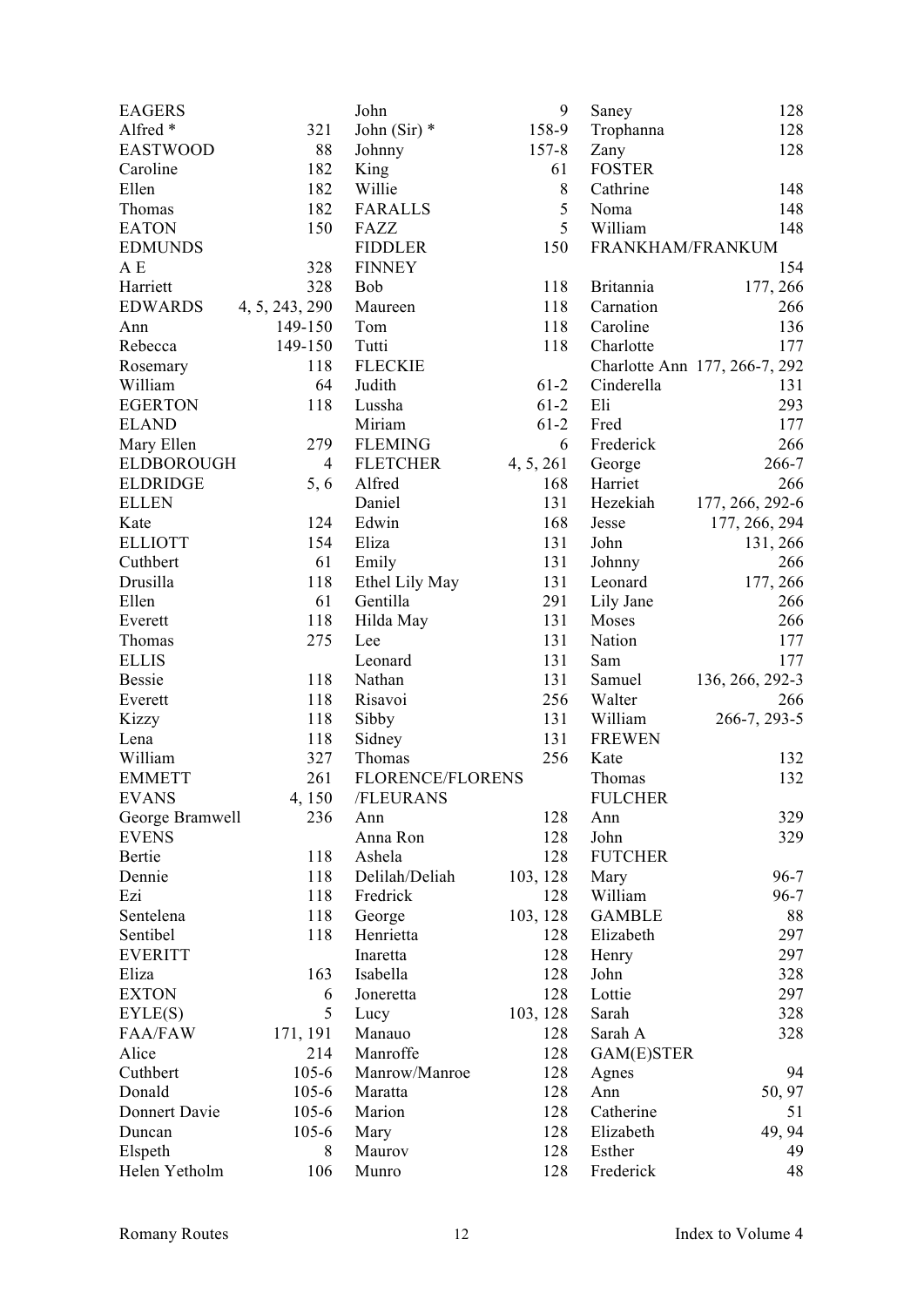| George               | 97             | Samuel                 | 260           | Charles                | 136                 |
|----------------------|----------------|------------------------|---------------|------------------------|---------------------|
| Grace                | 49             | <b>GILL</b>            |               | Edward                 | 135                 |
| Hester               | 51             | Elizabeth              | 55            | Emily                  | 135                 |
| James                | 48             | William                | 55            | Frederick              | 136                 |
| Jane                 | 97             | GILLESPIE <sup>*</sup> | 104           | George                 | 135, 136            |
| John                 | 48, 50, 51, 97 | <b>GILLHAM</b>         |               | Harriet                | 136                 |
| Jonathan             | 50             | Charlotte              | 267           | Leander                | 135                 |
| Joseph               | 50             | William                | 267           | Mary                   | 256                 |
| Joyce                | 48-9           | <b>GILLMAN/GILMAN</b>  | 5             | Mary Ann               | 136, 296            |
| Mary                 | 48-9, 96-7     | <b>GILMORE</b>         | 6             | Render                 | 256                 |
| Peter                | 49             | <b>GLASTER</b>         |               | Thomas                 | 136                 |
| Ralph                | 49, 97         | John                   | 94            | Tryphena               | 136                 |
| Sarah                | 50             | Thomas                 | 94            | Unity                  | 136                 |
| Sophia               | 50             | <b>GLASTONBURY</b>     | 6             | <b>GREENWAY</b>        | 5                   |
| Thomas               | 48-9           | <b>GLOVER</b>          | 197           | <b>GREGORY</b>         |                     |
| William              | 49-51          | <b>GODDARD</b>         |               | Alfred                 | 177                 |
| William Thomas       | 48             | Ed                     | 55            | Deliverance            | 177                 |
| <b>GARDINER</b>      |                | <b>GODFREY</b>         | 64            | Ebenezer               | 177                 |
| Agnes                | 137            | GOLB(E)Y               |               | Eldorai                | 177                 |
| <b>GARDNER</b>       | $\overline{4}$ | Abraham                | 123           | Jack                   | 177                 |
| <b>GASCOYNE</b>      |                | Charlotte              | 123           | Keziah                 | 176, 177            |
| John                 | 165            |                        | 123           | Tieni                  |                     |
| <b>GASKIN</b>        |                | Cornelius              |               |                        | 177                 |
|                      |                | John                   | 123           | Tom                    | 177                 |
| George               | 118            | Mary Ann               | 123           | GREY - See GRAY        |                     |
| John                 | 165            | Priscilla              | 123           | <b>GRICE</b>           |                     |
| Johnnie              | 118            | Sarah                  | 123           | <b>Emily Lusington</b> | 131                 |
| Pol                  | 118            | Sophia                 | 123           | Helen Gaskell          | 131                 |
| <b>GATEHOUSE</b>     |                | William                | 123           | Hugh                   | 131                 |
| Rose Ellen           | 11             | <b>GOLLATHER</b>       |               | Margaret               | 131                 |
| Sarah                | 11             | Frances (Fanny)        | 249           | <b>GROOME-LOCK</b>     |                     |
| Zillah               | 11             | <b>GOODBERRY</b>       |               | Esmeralda              | 39                  |
| <b>GEATER/GEATOR</b> | 6              | Sarah                  | 329           | <b>GULLY</b>           |                     |
| <b>GEORGE</b>        |                | <b>GOODE</b>           |               | John                   | 166                 |
| William              | 64             | Frank Mason *          | 176           | <b>GUMBLE</b>          | 88                  |
| <b>GIBSON</b>        | 63             | <b>GOODMAN</b>         | 6             | Caroline               | 289                 |
| Christopher          | 55             | <b>GORDON</b>          |               | Daniel                 | 289                 |
| <b>GILBERT</b>       |                | Jean                   | 194-6         | Emma                   | 289                 |
| Charles              | 329            | $Mr*$                  | 212           | Henry                  | 289                 |
| Helen                | 131            | Rosie                  | $195 - 6$     | James                  | 289                 |
| Joseph               | 182            | <b>GORMON</b>          | 118           | Phoebe                 | 289                 |
| <b>GILES</b>         |                | <b>GRAEME</b>          |               | Thomas                 | 289                 |
| Albert               | 259            | Gemme                  | 61            | William                | 289                 |
| Angelina             | 259-60         | Judith                 | 61            | <b>HAINES/HAINS</b>    | 5                   |
| <b>Britannia</b>     | 259-60         | <b>GRANT</b>           | 88            | HALL                   | 5, 64, 66, 154, 235 |
| Caroline Union       | 257            | <b>GRAY/GREY</b>       | 28, 78,       | Arthur                 | 329                 |
| Charles              | 259            |                        | 125, 205, 237 | Caroline               | 329                 |
| Clara                | 259            | Coralena               | 221           | Elizabeth              | 329                 |
| Daniel               | 198, 257-60    | Dave                   | 118           | Ellen                  | 329                 |
| Henrietta            | 259            | Delinda                | 90            | Harry                  | 230                 |
| Jane                 | 259-60         | Joshua                 | 90            | Martha A               | 329                 |
| John                 | 260            | Montague               | 125           | William                | 329                 |
| Leweson              | 260            | $Sir G*$               | 190           | <b>HAMILTON</b>        |                     |
| Lewis                | 259            | <b>GREEN</b>           |               | Lady Jane *            | 158-9               |
| Louisa               | 198, 259       | Ann                    | 90            | <b>HAMMETT</b>         |                     |
| Matilda              | 259, 318-9     | Caroline               | 136           | Emma Gentilla          | 291                 |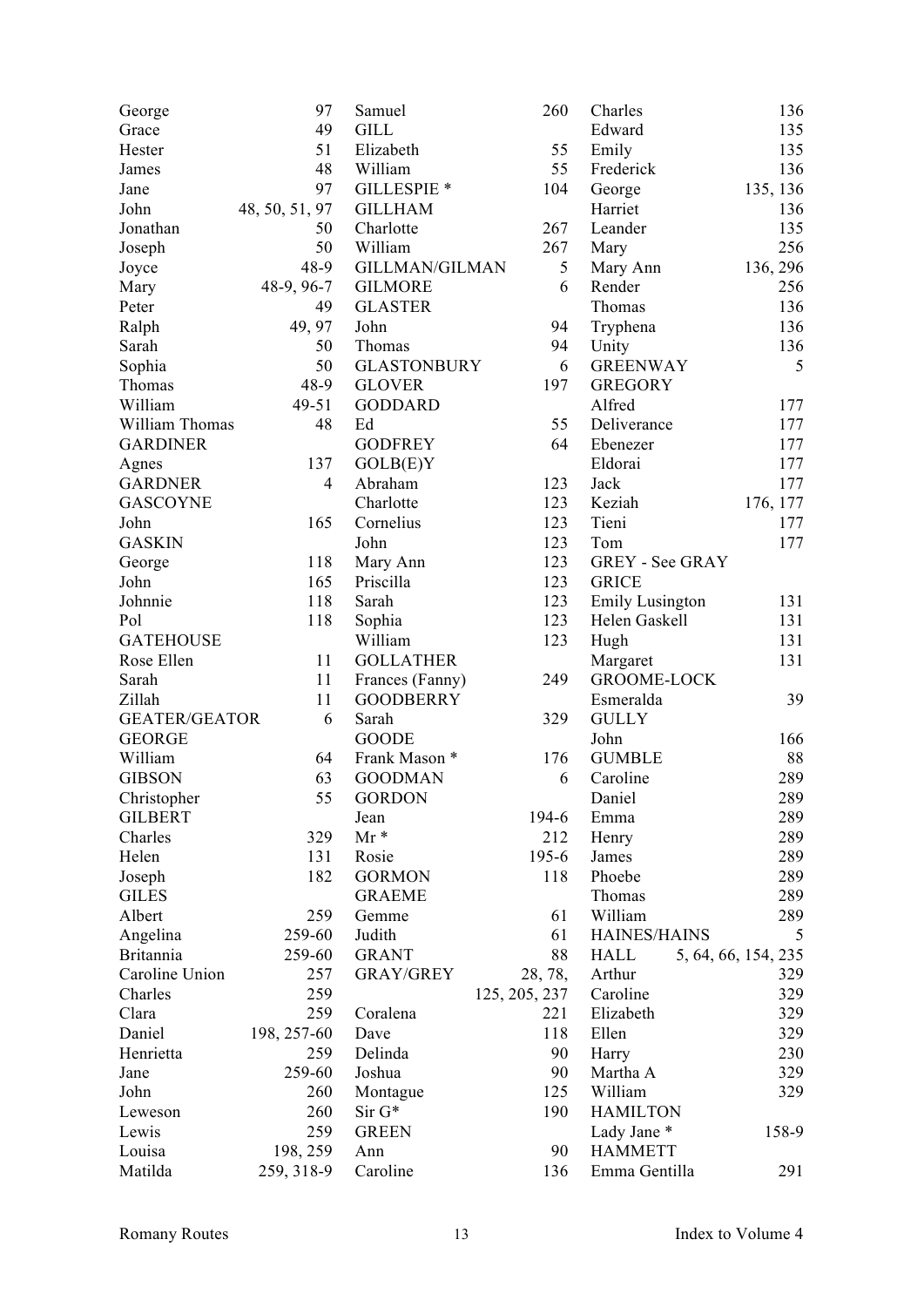| Mary              | 291                  | <b>HARTWELL</b>        |                   | Violet                         | 132           |
|-------------------|----------------------|------------------------|-------------------|--------------------------------|---------------|
| <b>HAMPTON</b>    | 64                   | James                  | 59                | William                        | 132           |
| <b>HARDCASTLE</b> |                      | <b>HATHAWAY</b>        |                   | <b>HEATH</b>                   |               |
| Elizabeth         | 49, 94               | Ida                    | 238               | Elizabeth                      | 328           |
| Richard           | 49, 94               | <b>HAWKES</b>          |                   | George                         | 328           |
| <b>HARDING</b>    | 192                  | Blanche                | 258               | Lujer                          | 118           |
| Emily             | 328                  | Julia                  | $257 - 8$         | <b>HEDGES</b>                  |               |
| HARK?             | 6                    | Robert                 | 258               | Salome                         | 318           |
| <b>HARMAN</b>     |                      | <b>HAWKINS</b>         | 5                 | <b>HELGHWAY</b>                |               |
| William           | 67                   | <b>HAWS</b>            |                   | Catherine                      | 51            |
| <b>HARRIS</b>     |                      |                        | 55                | <b>HERON</b> – See also HEARNE |               |
|                   | 192, 217-8, 235      | Alfred                 |                   |                                |               |
| Amey              | 140                  | Edith                  | 55                | <b>HERON</b>                   | 31, 166, 171, |
| Anne              | 140                  | Susan                  | 55                |                                | 203, 237, 326 |
| Annie             | 141                  | <b>HAYES</b>           |                   | Edenham (Edmund)               | 212           |
| Catherine         | 141                  | Henry James            | $45 - 6$          | Edward                         | 212           |
| Charlotte         | 165                  | John                   | 46                | Isaac                          | 213           |
| Christopher       | 140, 141             | Lily                   | 46                | Luereane                       | 203           |
| Clara             | 140                  | <b>HAYNES</b>          |                   | Margaret                       | 63            |
| David             | 56, 141              | George                 | 301               | Niabai                         | 212           |
| Edward            | 140                  | <b>HAYWARD</b>         | 5,59              | Sinfai                         | 213           |
| Elias             | 140, 141, 164-5, 323 | <b>HAZELHURST</b>      |                   | <b>HERRETT</b>                 |               |
| Elizabeth         | 141, 323             | Walter                 | 118               | Charles John                   | 132           |
| Ellen             | 141                  | <b>HEAD</b>            |                   | Doris Eileen                   | 132           |
| Esther            | 140, 141             | Augustus               | 50                | Emma Jane                      | 132           |
| Frederick         | 140                  | Sophia                 | 50                | Henry John                     | 132           |
| Jack              | 255                  | HEARN - See also HERON |                   | <b>HERRINGTON</b>              | 118           |
| Jemima            | 140, 323-4           | <b>HEARN/HERNE</b>     | 12, 30, 69,       | <b>HIBBERD</b>                 |               |
| John              | 140, 148,            |                        | 88, 118, 171, 237 | Phyllis                        | 133           |
|                   | 164-5, 255, 323-4    | Cathrine               | 148               | <b>HICKMAN</b>                 |               |
| Leraina           | 141, 164             | Drusilla               | 118               | Charlie                        | 265           |
| Louisa            | 141                  | Edenham                | 212               | Thomas                         | 98, 265       |
| Maria             | 140                  | Edmund                 | 148, 212          | <b>HICKS</b>                   |               |
| Martha            | 141                  | Edward                 | 212               | Jane                           | 296           |
| Mary              | 133, 255             | Eliza                  | 163               | Sarah Ann                      | 296           |
| Mary Ann          | 140                  | Emmanual               | 206               | William                        | 296           |
| Mary Matilda      |                      | 140 Georgina Kathleen  | 131               | <b>HIGGS</b>                   | 118           |
| Moses             | 140                  | Herbert                | 132               | <b>HILDING</b>                 | 261           |
| Motti             | 118                  | Humphrey               | 212               | <b>HILL</b>                    | 5             |
| Nellie            | 192                  | Isaac                  | 213               | John                           | 182           |
| Olive             | 141                  | James                  | 132               | Thomas                         | 182           |
| Phoebe            | 141                  | Job                    | 163               | <b>HILLIER</b>                 |               |
| Reuben            | 141                  | Joseph                 | 131               | Cinderella                     | 291           |
| Sylvester         | 141, 323             | Methuselah             | 206               | <b>HILTON</b>                  |               |
| Thomas David *    | 56                   | Myrenny                | 206               | Janette                        | 52            |
| <b>HARRISON</b>   | 154, 274             | Niabai                 | 212               | <b>HINDS</b>                   |               |
|                   | 328                  | Patience               | 132               | Bob                            | 118           |
| Emily             | 328                  |                        | 118               | HISCOCK/HISCOX                 |               |
| George            |                      | Rudolph                |                   |                                |               |
| Henry             | 251                  | Sagy                   | 212               | Esther                         | 209           |
| Margaret          | 256                  | Samuel Alexander       | 132               | Jack                           | 209, 219      |
| Maria             | 251                  | Siberensi/Siverency    | $212 - 3$         | John                           | 209           |
| Richard           | 251                  | Sinfai                 | 213               | Mizelly                        | 219           |
| William           | 328                  | Sinnamenti             | 206               | Mizelly Ellen                  | 209           |
| <b>HART</b>       |                      | Solinon                | 163               | Rosina                         | 209           |
| Harriet           | $102 - 3$            | Solomon                | 163               | Synett                         | 219           |
|                   |                      | Thomas                 | $76 - 7$          |                                |               |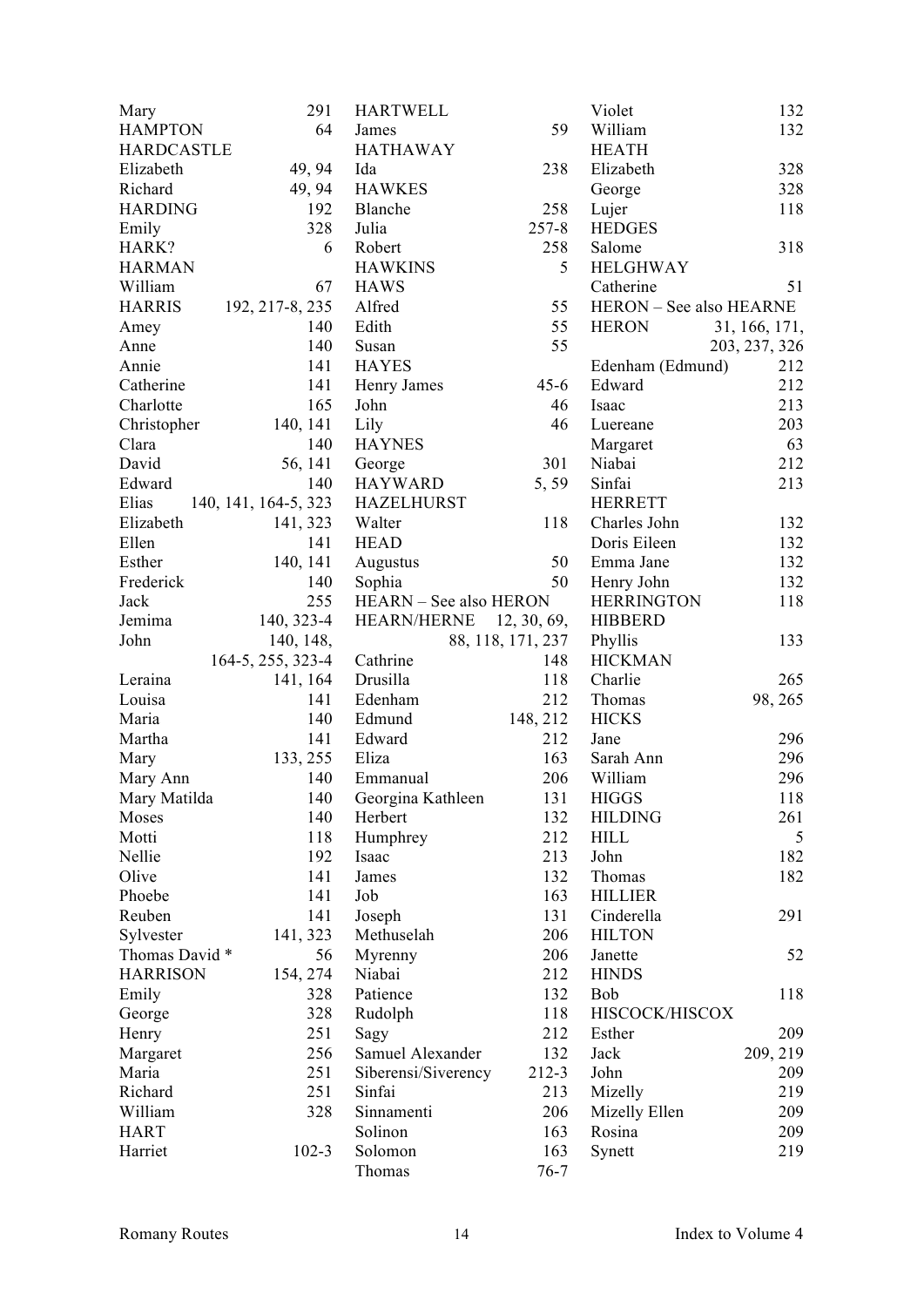| <b>HOARE</b>       |                | <b>HUSSY</b>              | 66            | <b>JOLLY</b>         |            |
|--------------------|----------------|---------------------------|---------------|----------------------|------------|
| Jack *             | 100            | <b>HUT</b>                |               | Henry                | 329        |
| <b>HOBBING</b>     |                | Charles (stage name)      | 134           | <b>JOLSER</b>        |            |
| Henrietta Margaret | 131            | HUTCHINS/-INGS            | 5             | Joseph               | 329        |
| John Isaac         | 131            | <b>ING</b>                |               | <b>JONES</b>         | 4, 5, 198  |
| <b>HOBBS</b>       | 6              | Walter                    | 163           | Edward               | 52         |
| Hester             | 51             | <b>INGRAM</b>             |               | $Mr*$                | 295        |
| <b>HODGE</b>       | 5              | Charlie                   | 132           | <b>JOWLES</b>        | 171        |
| <b>HODGEKISS</b>   | 235            | Elizabeth Louise          | 132           | <b>JOYCE</b>         |            |
| <b>HOGBEN</b>      | 192            | Jean                      | 132           | Mrs                  | 168        |
| William            | 192            | Michael                   | 132           | <b>JOYNES</b>        | 5, 6       |
| <b>HOGG</b>        |                | <b>INWOOD</b>             |               | <b>KALE</b>          | 6          |
| James              | 104            | Joan Phyllis              | 132           | <b>KEET</b>          | 24         |
| <b>HOLLAND</b>     |                | <b>IRVING</b>             |               | Abraham (Henry)      | 207        |
| Arkless            | 118            | William                   | 243           | <b>Britannia</b>     | 207, 240   |
| Ephraim            | 118            | <b>JACKSON</b>            |               | Henry                | 207, 208   |
| Mary               | 90             | Mellie                    | 328           | Matilda              | 207        |
| <b>HOLLETT</b>     |                | <b>JAGGS</b>              |               | Matthew              | 207, 240   |
| Priscilla          | 123            | Ada                       | 258           | Matty                | 68         |
| <b>HOLLOWAY</b>    | 6              | <b>JAMES</b>              | 5, 193        | Phoebe               | 67         |
| Richard            | 55             | Albert                    | 18            | Solomon              | 67         |
| <b>HOLMES</b>      |                |                           |               | <b>KELLY</b>         |            |
|                    |                | <b>Britannia</b><br>Celia | 180, 207, 240 |                      | 55         |
| Captain *          | 116<br>329     |                           | 3,66          | Frank<br><b>KEMP</b> |            |
| George             |                | Cissy                     | 18            |                      |            |
| Mary Ellen         | 279            | Eleanor                   | 207           | Edward               | 123        |
| Selina             | 329            | Elijah                    | 207           | Mary                 | 123        |
| <b>HOOPER</b>      | 182            | Eliza                     | 207           | Sophia               | 123        |
| <b>Bill</b>        | 217            | Ellen                     | 18            | <b>KEMPSTER</b>      |            |
| <b>HOPKINS</b>     | 5              | Frederick                 | 18            | Agnes                | 94         |
| Clara              | 259            | Harry                     | 116           | Joyce                | 49         |
| <b>HORN</b>        |                | Hesther                   | 18            | Thomas               | 49         |
| Mary               | 90             | June                      | 116           | <b>KERRY</b>         |            |
| <b>HORRICK</b>     |                | Natty                     | 118           | <b>Betsy</b>         | 177        |
| William            | 182            | Olive                     | 207           | <b>KIDD</b>          |            |
| <b>HOWARD</b>      |                | Patience                  | 18            | Sydney               | 118        |
| Ada                | 209            | Robert                    | 207           | <b>KILLICK</b>       | 261        |
| Joe                | 118            | Sampson                   | 18            | <b>KILSBIE</b>       |            |
| Marina             | 118            | <b>JAMPHREY</b>           | 105           | George               | 206        |
| <b>HUBERT</b>      | $\overline{4}$ | <b>JANMAN</b>             |               | Keziah               | 206        |
| <b>HUDSON</b>      |                | $Mr*$                     | 294           | Myrenny              | 206        |
| Ann                | 232            | <b>JEFFERIES</b>          | 5             | Samuel               | 206        |
| <b>HUGHES</b>      | 24,70          | <b>JEFFREY</b>            | 274           | <b>KING</b>          | 5, 91, 233 |
| Eli                | 207            | <b>JEFFS</b>              |               | $Bill *$             | 104        |
| Harriet            | 207            | Nellie                    | 182           | William              | 59         |
| Matilda            | 207, 295       | Walter Henry              | 182           | <b>KINGSLEY</b>      |            |
| <b>HUME</b>        |                | <b>JENKINS</b>            | 5             | Charles <sup>*</sup> | 176        |
| Sir Patrick *      | 157-8          | William                   | 59            | <b>KNIGHT</b>        |            |
| <b>HUNT</b>        | $4-6, 288$     | <b>JENNINGS</b>           | 6, 243, 290   | Robert *             | 88         |
| Alice              | 298            | <b>JOHNSON</b>            |               | <b>KNIGHTON</b>      | 243, 290   |
| Jimmy              | 298            | Emmy                      | 114           | <b>KNOTT</b>         | 66         |
| Ward *             | 189            | John                      | 301           | <b>KNOWLES</b>       | 118        |
| <b>HUNTLEY</b>     |                | Leonard                   | 156           | <b>KUELL</b>         |            |
| Eleanor            | 207            | Rosina                    | 114           | Walter               | 55         |
| Eliza              | 207            | Sarah                     | 301           | <b>LADDS</b>         | 64         |
| William            | 207            | <b>JOINTER</b>            | 5             | <b>LAFFIN</b>        | 6          |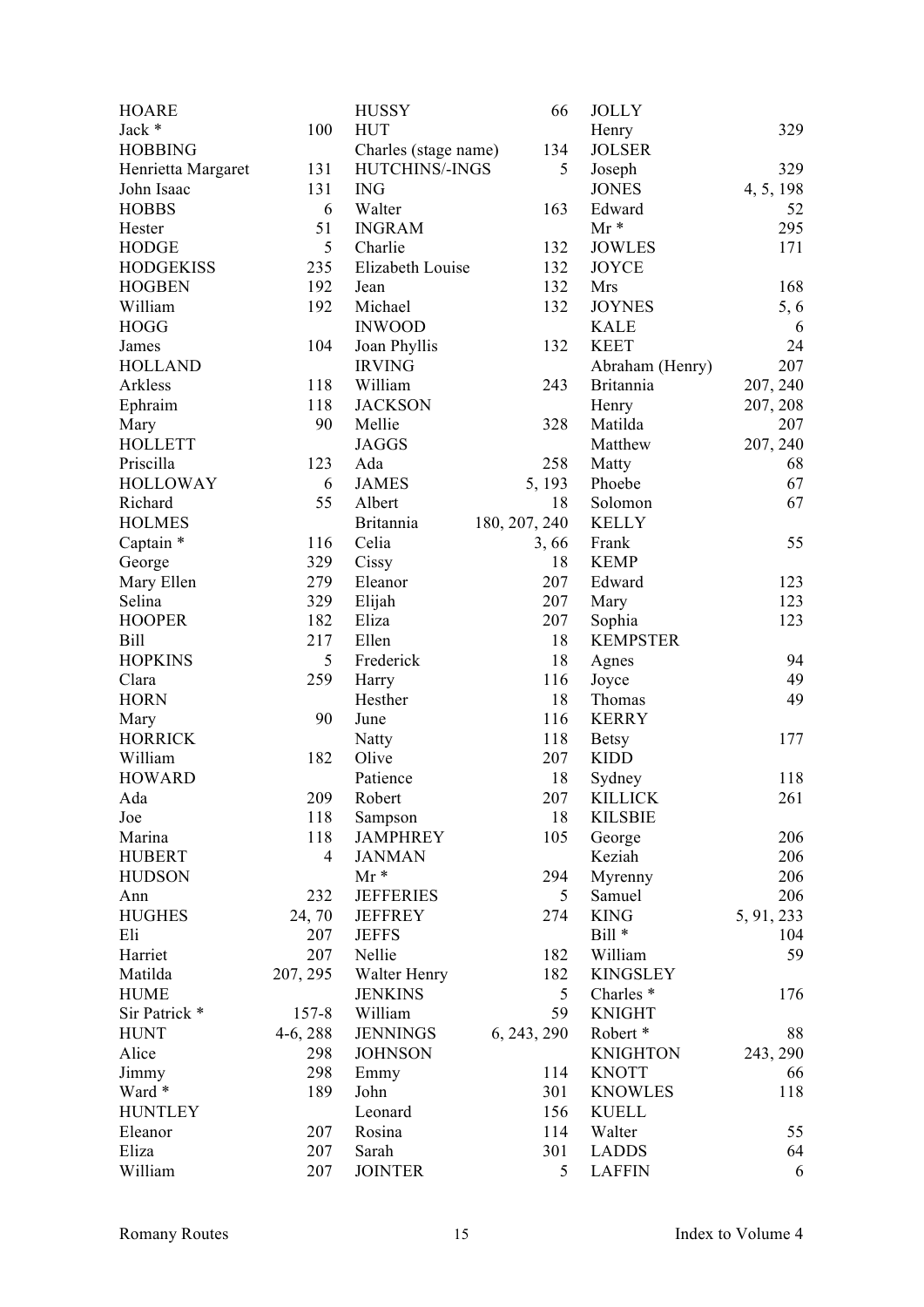| <b>LAMB</b>      |                         | Maria                | 118       | Yetta            | 331             |
|------------------|-------------------------|----------------------|-----------|------------------|-----------------|
| Mizelli/ Mizi    | 176                     | Martha               | 176-7     | Zaochous         | 331             |
| Polly            | 319                     | Mary                 | 118, 215  | Zebulon          | 331             |
| Ridey            | 319                     | Mary Ann             | 213       | Zillah           | 331             |
| Umbrella         | 319                     | Matilda              | 213       | Zipporah         | 331             |
| <b>LAMBERT</b>   |                         | Mayvene              | 331       | <b>LEESON</b>    |                 |
| Rhoda            | 137                     | Mazelia              | 331       | Ernest           | 170             |
| <b>LANE</b>      | 233                     | Medina E             | 331       | <b>LEGG</b>      | 5               |
| Jane             | 221                     | Mesi                 | 176       | <b>LEWIS</b>     |                 |
| <b>LANSDOWNE</b> |                         | Methuselah           | 238       | Belta            | 235             |
| Louisa           | 175                     | Mizelli/Mizi         | 176       | Darkis           | 176             |
| <b>LAW</b>       | 88                      | Moses                | 331       | Emma             | 176             |
| Aaron            | 182                     | Mossalina            | 331       | Sinfai           | 176             |
| Andrew           | 182                     | Napoleon W           | 331       | Tilaithi         | 176-7           |
| Lawrence         | 182                     | Nelson               | 118       | Tommy            | 176             |
| William          | 182                     | Ohers E              | 331       | <b>LIGHT</b>     |                 |
| <b>LAWFORD</b>   | 64                      | Oliver               | 331       | Charity          | 165             |
| <b>LAWRENCE</b>  | 5                       | Oliver <sub>G</sub>  | 331       | Mary Matilda     | 140             |
| <b>LAWSON</b>    |                         | Oliver N A           | 331       | Thomas           | 165             |
| Thomas           | 103                     | Onesiphorus          | 331       | William          | 140             |
| <b>LEE</b>       | 12, 30, 66, 88, 171,    | Orlando O            | 331       | <b>LINEKER</b>   |                 |
|                  | 197, 198, 237, 261, 308 | Othea                | 118       | James            | 328             |
| Adam             | 118                     | Parent D             | 331       | <b>LINWOOD</b>   |                 |
| Alice            | 289                     | Pat                  | 176-7     | Arthur           | $174 - 5$       |
| Becky            | 177                     | Penuel J             | 331       | Frederick        | 175             |
| <b>Britannia</b> | 177                     | Peron                | 118       | George           | 174             |
| Caroline         | 200                     | Phoebe               | 126       | Gladys           | 175             |
| Ceilvancer       | 177                     | Quinki               | 118       | Hilda            | 175             |
| Charles/Charlie  |                         |                      | 331       | James            | 174             |
| Clifford         | 176, 177<br>118         | Raby B               | 331       | John             | 174             |
| Damon/Demon      | 176-7                   | Raphael              | 164       |                  |                 |
|                  | 200                     | Repronia<br>Riotus R | 331       | Joseph<br>Lilian | 174, 175<br>175 |
| Deogernes<br>E   |                         | Roschille            |           |                  |                 |
|                  | 235                     |                      | 331<br>11 | Louisa           | 174-5           |
| Edward           | $13 - 14$               | Rose/Rosella         |           | Maisie           | 175             |
| Eldorai          | 177                     | Rosina               | 125       | <b>LITTLE</b>    | 5, 6            |
| Elizabeth        | 177                     | Rossetta             | 331       | LIVERMORE        |                 |
| Elizabeth Colt   | $13 - 14$               | Rossetta E           | 331       | Albert           | 319             |
| Ellen            | 275, 288-9              | Royal                | 331       | Annie            | 319             |
| Emma             | 176                     | Samuel               | 126       | Cocky            | 319             |
| Ferneti          | 177                     | Sarah                | 126       | Edward           | 319             |
| Genty            | 331                     | Seth                 | 331       | Florie           | 319             |
| George           | 118                     | Sophia               | 118       | Genty            | 319             |
| Harriet          | 200                     | Squire               | 331       | Louise           | 319             |
| Harry            | 176, 177                | Sylvester            | 331       | Mary             | 319             |
| Henry            | 118                     | Temperance R         | 331       | Matilda          | 319             |
| Ithal            | 118                     | Theodore G           | 331       | Nellie           | 319             |
| James            | 289                     | Theophilus           | 331       | Percy            | 319             |
| Jarv             | 118                     | Thomas               | 213       | Richard          | 319             |
| Jem              | 200                     | Tieni                | 177       | Sarah            | 319             |
| John             | 289                     | Tom                  | 118       | Stephen          | 319             |
| John William     | 288-9                   | Tryphena T           | 331       | <b>LLEWELLIN</b> |                 |
| Lazarus          | 331                     | Vansi                | 176-7     | Louisa           | 174             |
| Louisa           | 200                     | Vivien O             | 331       | <b>LLOYD</b>     |                 |
| Luceita          | 331                     | Walter               | 118       | Marie *          | 175, 193        |
| Maretta          | 331                     | William              | 118       |                  |                 |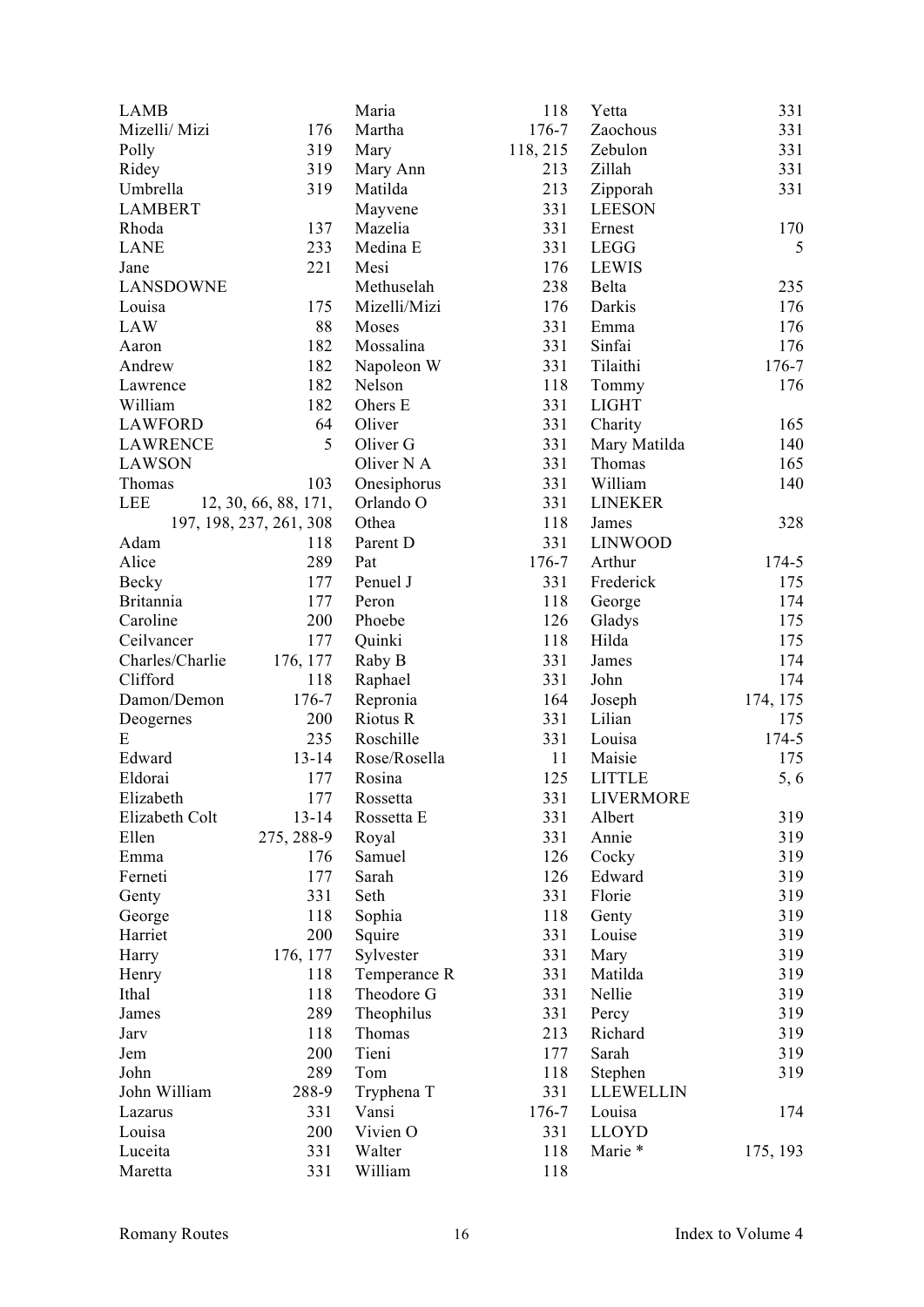| LOCK(E)          | 5, 154, 171, 326 | Ann            | 222                | <b>MACE</b>       | 6                  |
|------------------|------------------|----------------|--------------------|-------------------|--------------------|
| Adam             | 173              | Arthur         | 132                | Ann               | 203, 232           |
| Amy              | 118              | <b>Betty</b>   | 318                | Barnabus (Barney) | 203                |
| Arthur           | 39               | Charles        | 132, 318           | Jem               | 166, 203, 217, 232 |
| Becky            | 323              | Comfort        | 132                | Leopolius         | 203                |
| <b>Byron</b>     | 323              | Cornelius      | 173                | Melbourne         | 238                |
| Edward           | 323              | Denis          | 168-170            | Poley             | 166, 203, 232, 238 |
| Esmeralda        | 39, 261          | E              | 168                | William           | 203, 232           |
| Eve              | 173              | Edward         | 170                | McGLONE           | 66                 |
| Ezekiel          | 118              | Edwin          | 170                | McGOUGH           |                    |
| Homei            | 36-39            | Ellen          | 232                | Annie             | 318                |
| Jack             | 118              | Emily          | 232, 256           | <b>MACKEIG</b>    |                    |
| Joanna           | 173              | Enoch          | 169-170            | John              | 175                |
| John             | 323              | Esther         | 209                | Mary              | 175                |
| Leonard          | 37               | H              | 168                | Nicholas          | 175                |
| Lucas            | 173              | Harriet        | 222                | <b>MACKENZIE</b>  |                    |
| Lucy             | $320 - 1$        | Henry          | 170                | Arthur            | 182                |
| Mary             | 173              | Hezekiah       | 168-170, 232       | Charlotte         | 182                |
| Matthew          | 321              |                | 173                | <b>MACKLIN</b>    |                    |
| Maurice          | 323              | James          |                    |                   |                    |
|                  |                  | Job            | 145, 168-170, 219  | James             | 98<br>5            |
| Membrensi        | 321              | John           | 173                | <b>MAIG</b>       |                    |
| Merach           | 173              | Joseph         | 170                | <b>MAIR</b>       |                    |
| Myre             | 36               | Lena           | 132                | Micky             | 119                |
| Noah             | 230, 321         | Louis/Lewis    | 168-170            | Pol               | 119                |
| Phoebe           | 323              | Louise         | 318                | <b>MAISLEY</b>    | 5                  |
| Rodsime          | 36               | Mary           | 43, 222            | <b>MALEY</b>      |                    |
| Sarah            | 118, 173         | Mary Ann       | 173, 222           | John              | 55                 |
| Temperance       | 173              | Matthew        | 132                | <b>MANDER</b>     | 5                  |
| Tuttus           | 118              | Matty          | 119                | <b>MANDERS</b>    |                    |
| <b>LODER</b>     |                  | Mizzelli       | 219                | Ann               | 327                |
| Elizabeth        | 25               | Mrs            | 168-170            | John              | 327                |
| <b>LOFTUS</b>    |                  | Nobby          | 318                | <b>Nelly</b>      | 327                |
| Tinker           | 235              | Queenie        | 318                | <b>MANLEY</b>     | 46                 |
| <b>LOVAGE</b>    |                  | Richard        | 168-170            | <b>MANN</b>       |                    |
| Alice            | 222              | Rose           | 119                | Elizabeth         | 287                |
| Mary             | 222              | Sarah          | 173                | <b>MANNING</b>    | 88                 |
| Solomon          | 222              | Shedi          | 256                | Cushi             | 182                |
| <b>LOVELL</b>    | 171              | Signet/Sighnot | 219, 233           | George            | 182                |
| Adolphus         | 321              | Solomon        | 222                | Percy             | 182                |
| Hannah           | 11               | Sonny          | 318                | Samuel            | 182                |
| James            | 198              | Stephen        | 318                | William           | 182                |
| Joseph           | 11               | T E            | 168-169            | <b>MANSFIELD</b>  | 197                |
| Louisa           | 197, 259         | Thomas         | 132, 168-170, 213, | <b>MARKS</b>      | 66                 |
| Marjorie         | 321              |                | 219, 232, 233      | <b>MARTIN</b>     | 5, 6, 197, 198     |
| Peter            | 119              | W              | 168                | <b>MASON</b>      |                    |
| Riley            | 119              | Walter         | 170                | Mary              | 8                  |
| Thomas           | 197, 259         | William        | 168-170            | <b>MATSON</b>     |                    |
| Union            | 197, 259         | LOVERSEDGE     | 197                | $Mr*$             | 90                 |
| Uriah            | 198              | LOWFORD        | 5                  | <b>MATTHEWS</b>   | 5, 6, 64,          |
| <b>LOVERIDGE</b> | $4-6, 28, 88,$   | <b>LUCAS</b>   |                    |                   | 167, 233           |
|                  | 125, 172-3, 261  | Florence       | 257                | Ernestine         | 64                 |
| A                | 168-170          | LUDLOW         | 5                  | Harelip           | 300                |
| Alfred           | 168-170          | <b>MABBULT</b> |                    | Harriet           | 64                 |
| Alice            | 132, 222         | Thomas         | 59                 |                   | 261                |
|                  |                  |                |                    | Harry             |                    |
| Angelina         | 132              | <b>McCANN</b>  | 119                | Lauretta          | 64                 |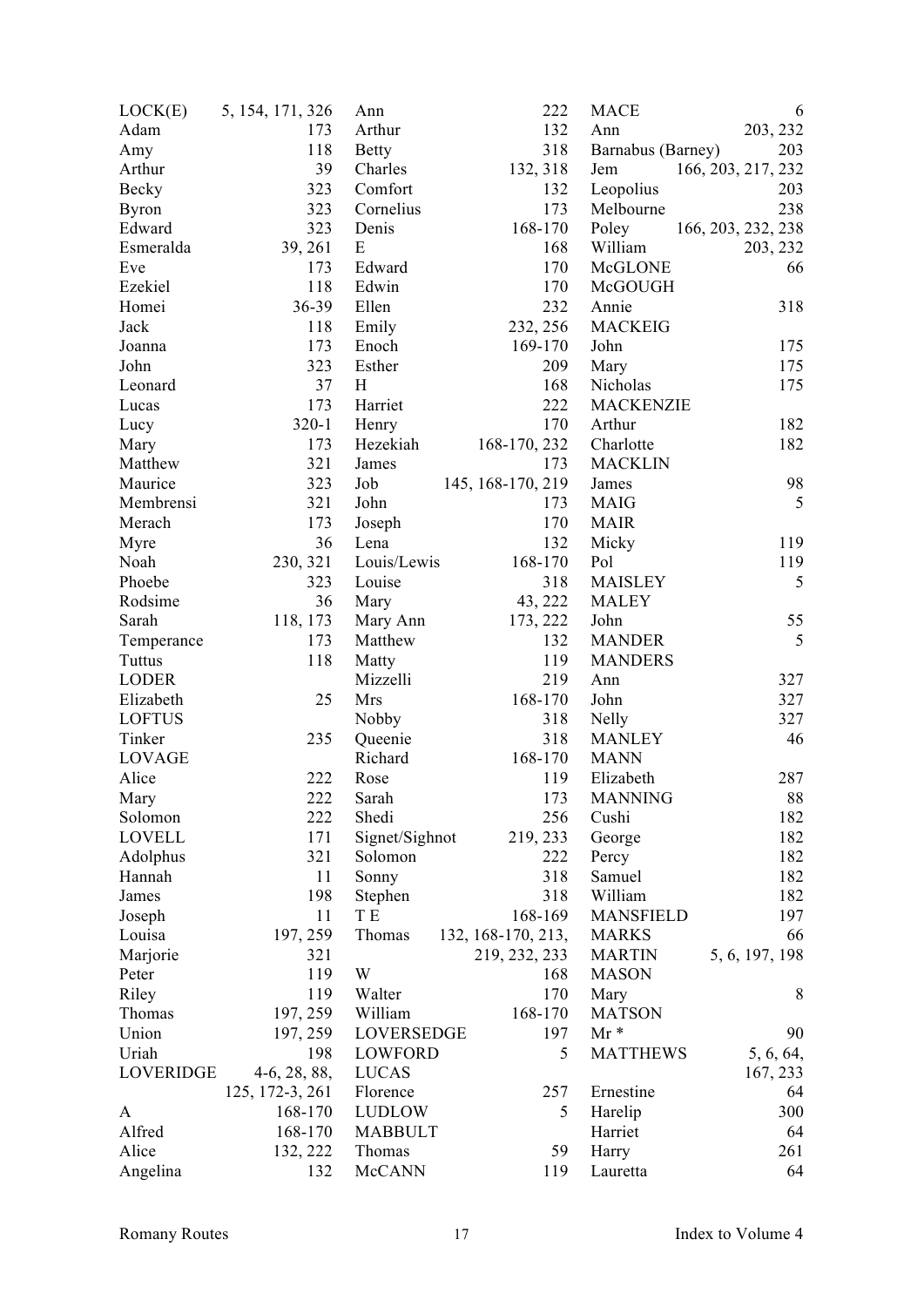| Laurina              | 64      | <b>MORSE</b>      | 6                 | Mary Florence    | 185, 193     |
|----------------------|---------|-------------------|-------------------|------------------|--------------|
| Leanora              | 64      | <b>MOSS</b>       | 6                 | <b>OTHEN</b>     |              |
| Nellie               | 182     | Celia             | 319               | Abraham Gilroy   | 298          |
| Phoebe               | 141     | John              | 319               | Annie            | 298          |
| Polenio              | 64      | Lily              | 319               | Beat             | 298          |
| Sam                  | 261     | Louise            | 319               | Mary Ann         | 298          |
| Ted                  | 261     | Rose              | 319               | <b>OWENS</b>     |              |
| Theodore             | 64      | <b>MOULDER</b>    | 5                 | Santalina        | 119          |
| William              | 64      | <b>MULVERDINE</b> | 119               | PAGE             |              |
| <b>MAUNDER</b>       | 5       | <b>NAYLOR</b>     |                   | Fountain         | 119          |
| <b>MEARS/MEERS</b>   |         | Elizabeth         | 94                | <b>PAISH</b>     | 4, 5, 6      |
| John                 | 207     | John              | 94                | <b>PALMER</b>    |              |
| Olive                | 207     | <b>NEALE</b>      |                   | Lancy            | 258          |
| Sarah Ann            | 207     | George            | 328               | William          | 258          |
| <b>MENDAY</b>        |         | Rebecca           | 328               | <b>PANNELL</b>   | 298, 305     |
| Ethel Lily May       | 131     | <b>NEWLAND</b>    |                   | Albert           | 249          |
| <b>MENDOZA</b>       |         | Fanny             | 248-251           | <b>Betsy</b>     | 250          |
| Daniel               | 166     | Jane              | 248               | Eliza            | 250          |
| <b>MERCHANT</b>      | 5       | <b>NICKLAS</b>    |                   | Emily            | 250          |
| <b>MERRY</b>         | 164     | Theofalos         | 99                |                  | 248-251      |
|                      |         |                   |                   | Fanny            |              |
| Ernest               | 26, 59  | NILTON?           |                   | James            | 248-251      |
| <b>MIDDLETON</b>     | 64      | Ethel             | 102               | Jane             | 248          |
| Caroline             | 327     | <b>NIXON</b>      |                   | <b>PARSLOW</b>   | 133          |
| <b>MIDMORE</b>       | 165     | Charles           | 55                | <b>PARSONS</b>   | 5            |
| Elizabeth            | 323     | Emily             | 55                | <b>PARTRIDGE</b> |              |
| <b>MIDWINTER</b>     | 5       | Emma              | 55                | Lisa             | 119          |
| <b>MILES</b>         |         | Ernest            | 55                | <b>PEARCE</b>    | 5            |
| Jane                 | 301     | Matilda           | 55                | $Mr*$            | 278          |
| Sarah                | 301     | <b>NOBLE</b>      |                   | <b>PEGLER</b>    | 5            |
| <b>MILLER</b>        | 5, 64   | Helen             | 131               | <b>PENFOLD</b>   | 28, 64       |
| Robert               | 327     | <b>NORTHAN</b>    |                   | Ada              | 221          |
| <b>MILLS</b>         | 4, 5, 6 | Albert            | 257               | Ada Caroline     | 221          |
| MILTON?              |         | Caroline Union    | 257-9             | Alfred           | 220          |
| Ethel                | 102     | Florence          | 257               | Alice            | 267, 292-3   |
| <b>MITCHELL</b>      |         | Hilda             | 257               | Anna             | 221          |
| Charles              | 207     | John Arthur (Jan) | 257               | <b>Betsy</b>     | 221          |
| Eleanor              | 207     | Joseph George     | $257 - 8$         | Charity          | 220          |
| Ena                  | 156     | Julia             | $257 - 8$         | Charles          | 221          |
| Lillian              | 207     | Louis             | 257               | Charlotte        | 301          |
| Rosie                | 156     | William           | 257               | Christopher      | 291          |
| <b>MOENSEIR</b>      |         | ORCHARD           | 5                 | Coralena         | 221          |
| Elizabeth            | 90      | Benjamin          | 153               | Edwin            | 293          |
| <b>MONINGTON</b>     |         | <b>Betsy</b>      | 100-101           | Elizabeth        | 221, 291     |
| $Mrs *$              | 94      | Charlotte         | 100-101, 153, 206 | Elsie            | 221          |
| <b>MONTGOMERY</b>    | 5       | Edwin             | 100-101           | Ernest           | 221          |
| <b>MONYPENNY</b>     |         | Fred              | 100-101           | Frank            | 221          |
| $Rev P H*$           | 56      | Harriet           | 129               | Frederick        | 221          |
| <b>MOON</b>          | 5       | James/Jim         | 100-101           | Harriet          | 291          |
| MOOR(E)              |         | Maurice           | 323               | Henry            | 221          |
| Arthur William James | 193     | Phoebe            | 323               | Hezekiah         | 291          |
| Lambert              | 327     | Sophie            | 100-101, 206      | James            | 221          |
| Mary Florence        | 193     | Susan             | 100-101           | Jane             | 220, 221     |
| <b>MOORMANS</b>      | 5       | Thomas            | 100-101, 206      | John             | 85, 291, 301 |
| <b>MORGAN</b>        | 5       | <b>OSBORNE</b>    |                   | Lavinia          | 100-101      |
| Puella               |         |                   |                   |                  | 221          |
|                      | 267     | Charles James     | 185, 193          | Leanda           |              |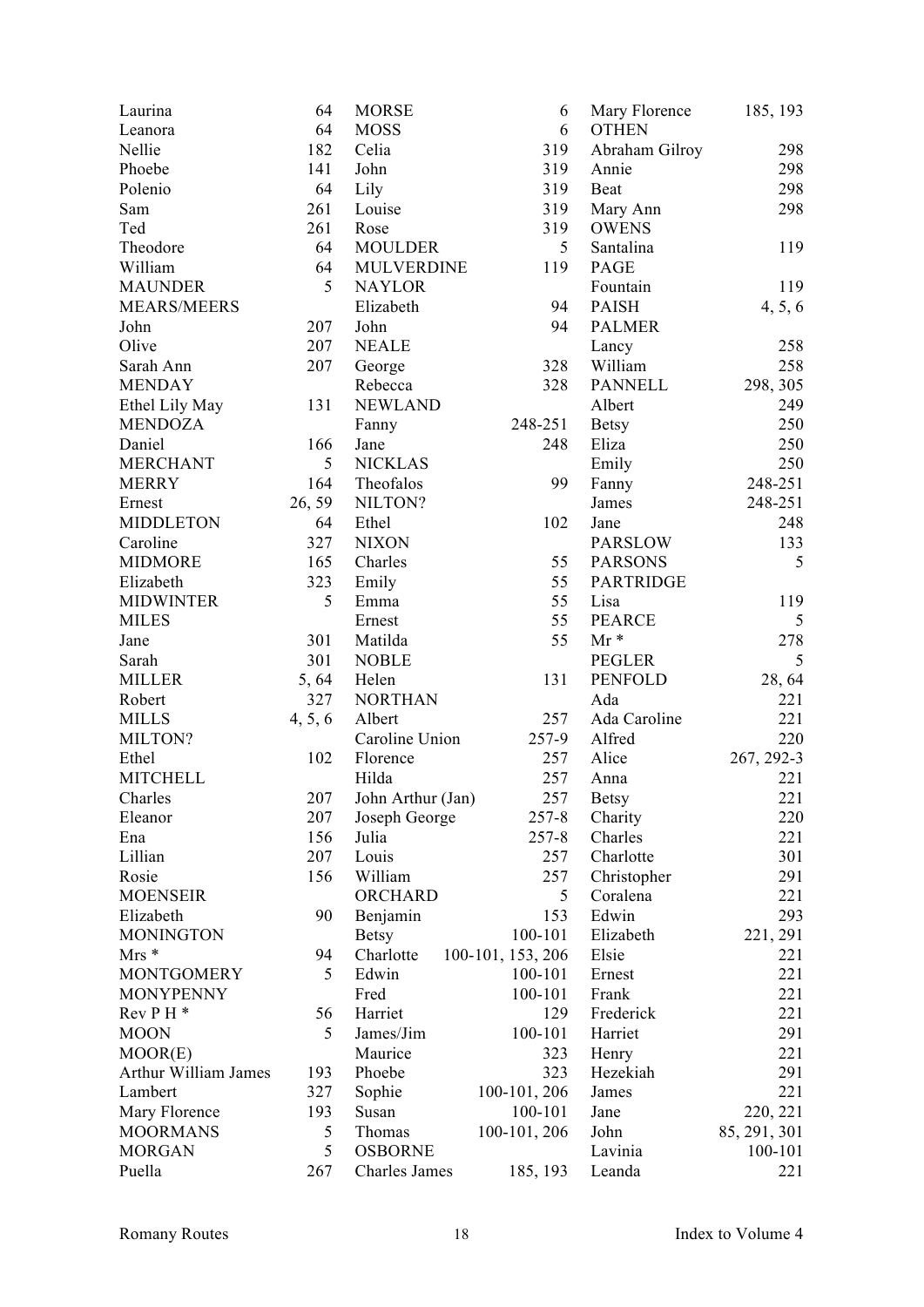| Lilian                | 221             | <b>POTTER</b>  |            | <b>PROUDLEY</b>   |          |
|-----------------------|-----------------|----------------|------------|-------------------|----------|
| Lily                  | 100-101         | Reuben         | 119        | <b>Betsy</b>      | 249      |
| Lydia                 | 221             | <b>POULING</b> | 5          | Phoebe            | 250      |
| Mary Ann              | 221, 291        | <b>POWELL</b>  |            | <b>PUGH</b>       |          |
| Mary Eliza            | 220             | Richard        | 301        | Samuel            | 256      |
| Moses                 | 9, 51, 220, 221 | <b>PRICE</b>   | 150, 288   | <b>PURCHAS</b>    | 5        |
| Nelson                | 100-101         | Agnes          | 119        | <b>PURDY</b>      | 66       |
| Noah                  | 119             | Archer Douglas | 119        | <b>QUINTON</b>    |          |
| Patience              | 85, 301         | Audrey         | 279        | Darkus            | 119      |
| Phoebe                | 85, 220         | Beryl          | 119        | Harry             | 119      |
| Polly                 | 51, 221         | Blackbird      | 119        | <b>RADFORD</b>    |          |
| Priscilla             | 221             | <b>Burley</b>  | 119        | George            | 327      |
| Richard               | 220, 221        | Caroline       | 119        | Julietta          | 327      |
| Richard Robert        | 220             | Chasey         | 119        | Lydia             | 327      |
| Robert                | 220, 221        | Craddock       | 119        | Marian            | 327      |
| Sophie                | 100-101         | Credi          | 119        | <b>RAFFERY</b>    |          |
| Tienni                | 119             | Doreen         | 279        | James             | 85       |
| Veenee                | 100-101         | Ellen          | 279        | <b>RATCLIFF</b>   | 6        |
| William               | 221             | Emily          | 278        | <b>RAWLINGS</b>   |          |
| <b>PENNOCK</b>        |                 | Frances Mary   | 279        | Albert            | 181      |
| Annie                 | 233             | Geraldine      | 119        | Arthur            | 181      |
| <b>PERKIN</b>         | 66              | Harry          | 119, 278   | <b>Britannia</b>  | 181      |
| <b>PHILLIPS</b>       |                 | Jack           | 119        | Diana             | 132      |
| Alfred                | 124             | Joe            | 119        | Esther            | 132, 181 |
| Charles               | 124             | John           | 278        | Freedom           | 180      |
| Elizabeth             | 124             | Joseph         | 278        | Hesther           | 18       |
| Henry                 | 8               | Mandrew        | 119        | John Ernest       | 132      |
| Isaac                 | 124             | Mandy (m)      | 119        | Louie             | 132      |
| Mary                  | 8               | Manfred        | 119        | Patience          | 18       |
| Rose                  | 124             | Marjory        | 119        | Reuben Henry      | 132      |
| Walter                | 124             | Maureen        | 119        | Sarah             | 181      |
| <b>PIDGLEY</b>        |                 | May            | 119        | <b>RAY</b>        |          |
| Ann                   | 91              | Michael        | 278        | Patience          | 301      |
| Richard               | 91              | Obadiah        | 119        | <b>REED</b>       |          |
| <b>PIKE</b>           |                 | Pearly         | 119        | Caroline Naomi    | 91-92    |
| Elizabeth             | 90              | Polly          | 119        | <b>REES</b>       |          |
| Unity                 | 136             | Reuben         | 279        | Thomas            | 55       |
| <b>PILKINGTON</b>     |                 | Rokky          | 119        | <b>RENALS</b>     |          |
| Sir Lyon <sup>*</sup> | 94              | Sam            | 119        | <b>Betsy</b>      | 100      |
| <b>PINK</b>           |                 | Shoshoi        | 119        | <b>Bob</b>        | 100      |
| E                     | 328             | Spidey         | 119        | Charlotte         | 100      |
| <b>PITCHFORD</b>      |                 | Star           | 119        | Jack              | 100      |
| James                 | 55              | Timothy        | 278        | <b>RICCON</b>     |          |
| <b>PLUNKETT</b>       | 197             | Tom            | 119, 278-9 | Walter *          | 62       |
| <b>PLYMPTON</b>       |                 | Tootsy         | 119        | <b>RICHARDS</b>   |          |
| Mary                  | 48              | William        | 278        | Andrew            | 100      |
| <b>PODALAZE</b>       | 64              | <b>PRIDE</b>   |            | Fiancé            | 100      |
| <b>POLLARD</b>        | 64              | Matthew        | 90         | Lavinia/Veenee    | 100-101  |
| <b>PONTING</b>        | 4, 5            | <b>PRIMLEY</b> |            | <b>RICHARDSON</b> | 64       |
| <b>PONTINS</b>        | 6               | Georgina       | 329        | <b>RICHMOND</b>   | 5        |
| <b>POOLE</b>          | 5               | <b>PROCTER</b> |            | <b>RIDDELL</b>    |          |
| <b>POPWORTH</b>       | 5               | Amy            | 150        | Francis           | 196      |
| <b>PORTER</b>         | 6, 198          | Joseph         | 150        | <b>RIDDICK</b>    | 6        |
| Deborah               | 165             | Phebe          | 150        | <b>RILETT</b>     |          |
| Richard               | 165             | Thomas         | 150        | James             | 329      |
|                       |                 |                |            |                   |          |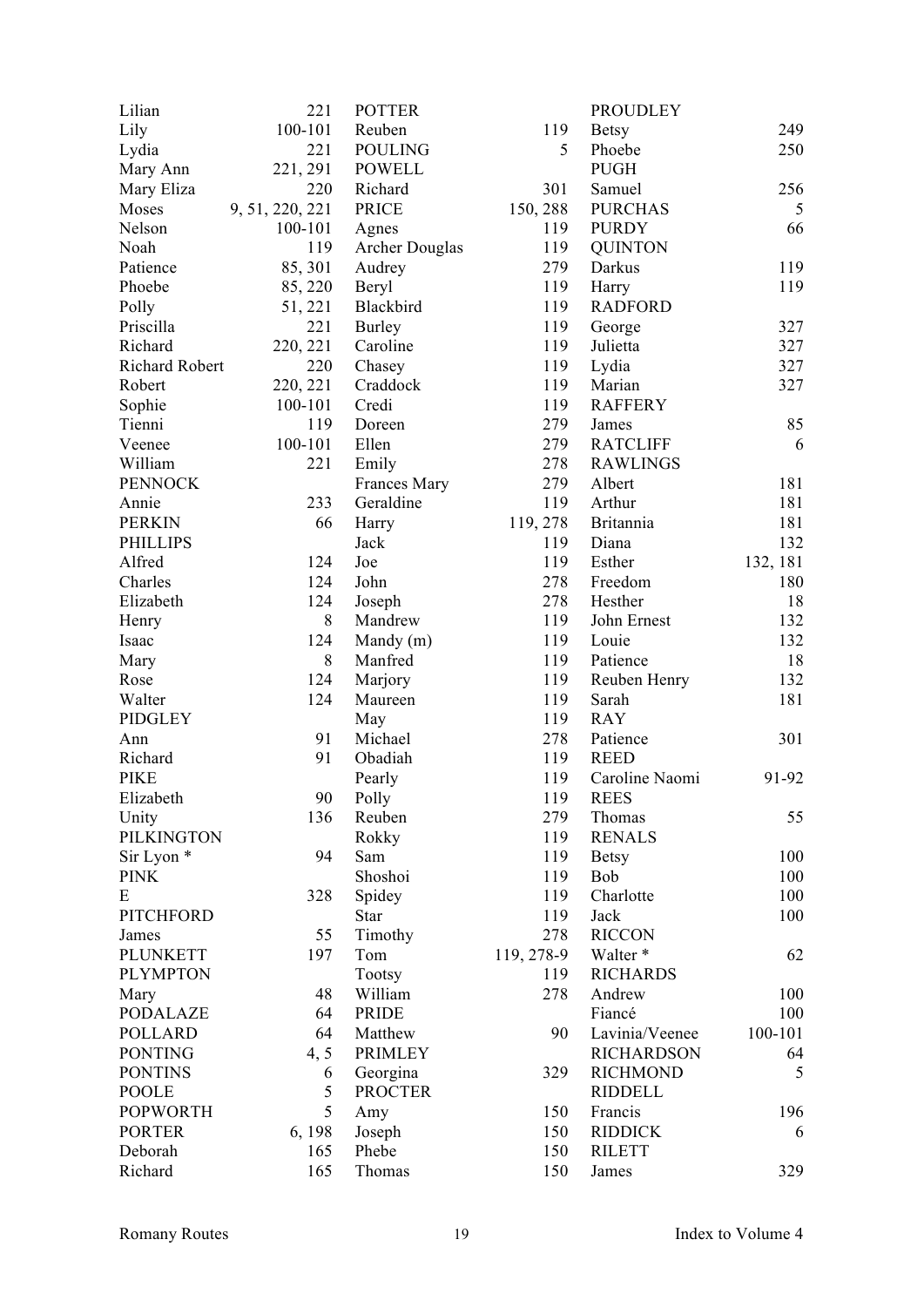| <b>RIPLEY</b>         | 261      | Ted                  | 261            | Barley           | 132                     |
|-----------------------|----------|----------------------|----------------|------------------|-------------------------|
| Ruth                  | 220      | Thomas               | 147            | Belcher          | 133, 176                |
| <b>ROBBINS/ROBINS</b> | 6        | William James        | 255            | Benny            | 132                     |
| Rev Arthur *          | 275      | <b>SCARROTT/-ETT</b> | 6, 44,         | <b>Bill</b>      | 176                     |
| <b>ROBERTS</b>        | 151, 307 |                      | 243, 290       | Carl             | 132                     |
| Amy                   | 206      | <b>SCOTT</b>         | 66             | Charles Albert   | 132                     |
| Ellen Sophia          | 134      | <b>Bill</b>          | 177            | Cinderella       | 132                     |
| Ezzie                 | 119      | Kai                  | 176            | Danny            | 132                     |
| George                | 329      | Jack *               | 100            | Ethela           | 132                     |
| Joe                   | 206      | Mary                 | 176            | Hezekiah         | 132                     |
| Jonathan              | 134      | Mesi                 | 176            | James            | 132                     |
| Mary                  | 329      | $Mr*$                | 100            | James Frederick  | 132                     |
| Samuel                | 329      | <b>SEED</b>          |                | John             | 132                     |
| <b>ROBINSON</b>       | 28       | Mary Ann             | 134            | Louisa           | 132                     |
| Ellen                 | 288-9    | <b>SENIOR</b>        | 6              | Mark             | 133                     |
| Isaac                 | 301      | <b>SEVIL</b>         |                | Mary             | 132, 133, 176           |
| <b>ROLF</b>           |          | Indiana              | 291            | Mary Jane        | 133                     |
| Agnes                 | 88       | <b>SEWELL</b>        | 288            | <b>SINFIELD</b>  | 198                     |
| John                  | 88       | <b>SHANKS</b>        |                | <b>SIVERS</b>    |                         |
| <b>ROSAIRE</b>        | 261      | Sarah                | 90             | Charles          | 301                     |
|                       |          |                      |                |                  |                         |
| <b>ROSE</b>           | 5, 6     | <b>SHAW</b>          | 28, 35, 88,    | Maria            | 301                     |
| William               | 296      |                      | 125, 191, 218  | <b>SKERRY</b>    |                         |
| <b>ROSSITER</b>       | 192      | Aaron                | 182            | Becky            | 177                     |
| Caroline              | 213      | Christopher          | 329            | SMALL(S)         |                         |
| George                | 301      | Eliza                | 329            | Caroline         | 236                     |
| James                 | 213      | Jeremiah             | 182            | Cinderella       | 188, 291                |
| Jane Elizabeth        | 213      | Rose                 | 329            | Ebenezer         | 291                     |
| John                  | 301      | Tobias               | 182            | Eliza            | 188                     |
| Lydia                 | 301      | <b>SHEFFIELD</b>     |                | Jane Gentle      | 188                     |
| <b>ROTHSCHILD</b>     |          | Max Vincent          | 119            | Louisa           | 236                     |
| Lord *                | 255      | <b>SHELLEY</b>       |                | Margaret         | 236                     |
| <b>ROWE</b>           | 6        | Sir John *           | 27             | Mary Jane        | 188                     |
| <b>RUDD</b>           |          | <b>SHEPHERD</b>      | 88             | Moses            | 236, 291                |
| Ann                   | 203      | Daniel               | 182            | Redos            | 188                     |
| <b>RUST</b>           |          | Isaac*               | $293 - 6$      | Ria              | 119                     |
| Emma                  | 327      | <b>SHEPPARD</b>      |                | Robert           | 188                     |
| Fred                  | 327      | Annie                | 56             | Rosella/Rose     | 11, 188                 |
| John                  | 327      | <b>SHERMAN</b>       |                | Sophia           | 236                     |
| <b>ST CLAIR</b>       |          | Thomas               | 88             | SMART            | 243, 290                |
| Hector*               | 215      | <b>SHERRIFF</b>      | 119, 326       | <b>SMITH</b>     | 5, 6, 24, 28,           |
| Robert/Robin *        | 215      | George Henry         | 117            |                  | 64, 66, 88, 125, 154,   |
| <b>SANDERS</b>        | 6        | Herbert David        | 118            |                  | 171, 197, 218, 261, 326 |
| Polly                 | 51       | Monty                | 117            | Alice May        | 133                     |
| <b>SCAMP</b>          | 120      | <b>SILVESTER</b>     |                | Ambrose          | 200, 228                |
| Catherine             | 254-5    | $Mrs *$              | 13             | Andrew           | 298-300                 |
| Cephry                | 254      | <b>SIMMONS</b>       | 66             | Ann              | 133, 256                |
| Elgana/Elgina         | 147      | Elizabeth            | 132            | Annie            | 233                     |
| George                | 255      | <b>SIMPSON</b>       | $\overline{4}$ | Arthur           | 133, 176-7              |
| Gilderoy              | 254-5    | <b>SINCLAIR</b>      |                | Bartholomew      | 233                     |
| James                 | 147      | Sir William *        | $157 - 8$      | Benjamin         | 213                     |
| Kitty                 | 254-5    | SINES/SYNES          |                | Bert             | 90, 133                 |
| Lily                  | 261      | Albert               | 132            | <b>Betsy</b>     | 299                     |
| Mary                  | 147      | Alfred               | 132            | Bob              | 119                     |
| Nighti                | 119      | Annie                | 132            | <b>Britannia</b> | 177, 266, 292           |
| Sam                   | 261      | Arthur               | 132            | Carnation        | 266                     |
|                       |          |                      |                |                  |                         |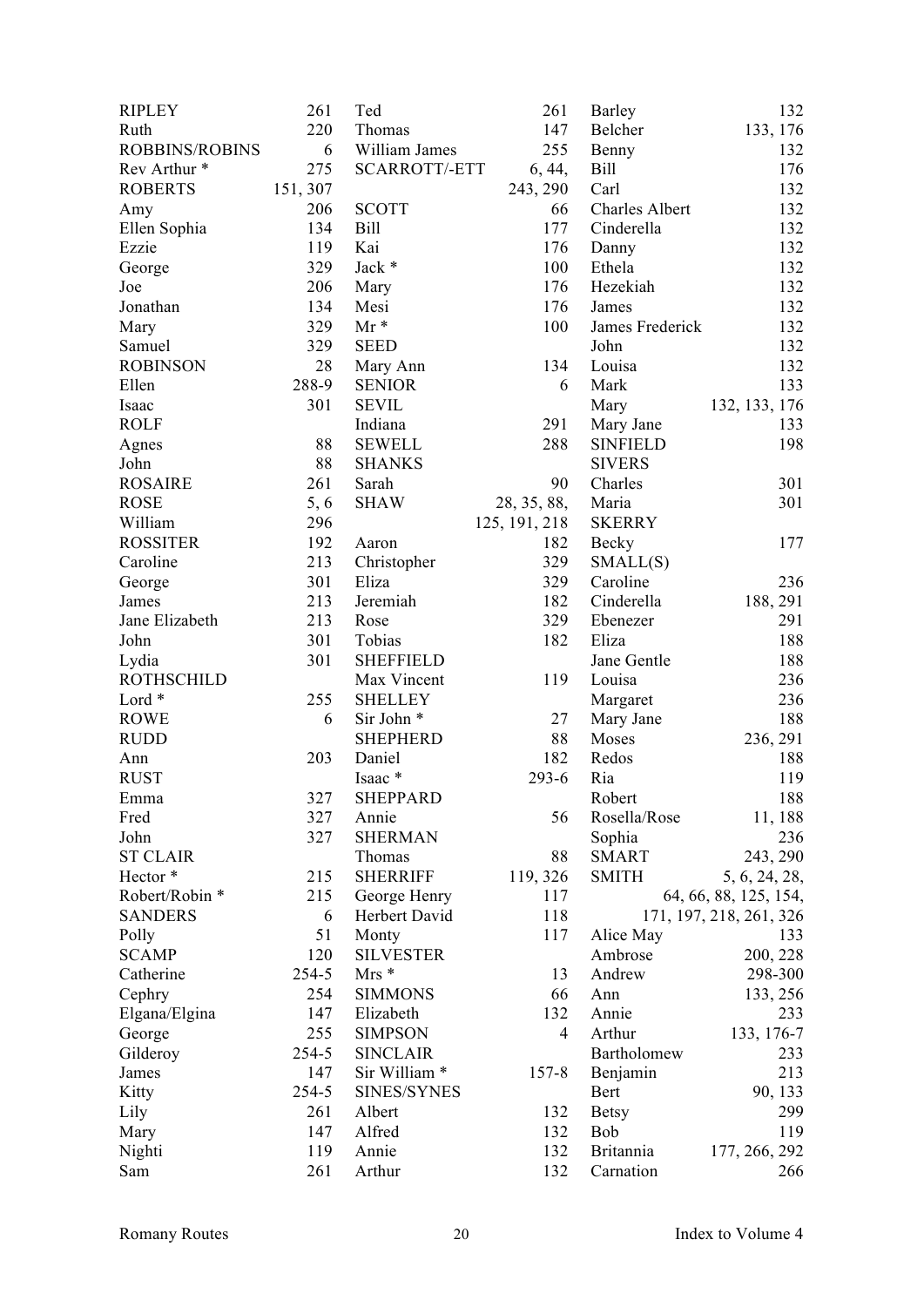| Ceilvancer        | 177                          | Neptune                    | 155                | Hagar               | 274           |
|-------------------|------------------------------|----------------------------|--------------------|---------------------|---------------|
| Charles           | 289                          | Owen                       | 275                | James               | 165, 275      |
| Charlotte         | 212                          | Pat                        | $176 - 7$          | Jeanette            | 274           |
| Christopher       | 90                           | Peggy                      | 119                | John                | 136-7         |
| Clement           | 255                          | Phoebe                     | 67, 298-300        | Julia               | 329           |
| Cokey             | 177                          | Pricey                     | 119                | Margaret            | 165           |
| Comfort           | 133                          | Priscilla                  | 298-300            | Marian              | 136           |
| Cornelius         | 182, 233, 317                | Rachael                    | 299                | Matilda             | 274-5         |
| Dennis            | 44                           | Reni (Urania)              | 232-3              | Mercy               | 291           |
| Edmond            | 233                          | Reservir/Risavoi           | 256                | Milley/Milicent     | 147           |
| Elizabeth         | 44, 255, 299, 301            | Rodney                     | 153, 233, 317      | Mrs                 | 324           |
| Ellen             | 44, 275                      | Rosina                     | 125                | Owen                | 291           |
| Emily             | 256                          | Samuel/Sammy               | 256                | Peter               | 147           |
| Emma              | 329                          | Sarah                      | 322                | Rhoda               | 137           |
| Fanny             | 44, 289                      | Selina                     | 232, 243           | Richard             | 147           |
| Frank             | 44                           | Shadrack                   | 256                | Sarah               | 137, 165      |
| George            | 44, 52, 55,                  | Shedi                      | 256                | Sugar               | 274           |
|                   | 67, 177, 182, 301, 329       | Sid                        | 256                | Vandelow/Vanlow     |               |
|                   | Gipsy (Rodney) 153, 233, 317 | Signet/Sighnot             | 219, 233           |                     | 137, 165, 218 |
| Gravelenni        | 119                          | Silena                     | 44                 | William             | 275           |
| Henry             | 44                           | Silvia                     | 301                | <b>STANLICK</b>     |               |
| Humphrey          | 212                          | Sinnenta                   | 44                 | Adam                | 251           |
| Isabel            | 119                          | Sophia                     | 59                 | Benjamin            | 251           |
| Isabella          | 256                          | Susannah                   | 54, 59             | Dentiful            | 251           |
| Izia              | 119                          | Sushanna                   | 299                | Hezekiah            | 251           |
| $\bf J$           | 289                          | Thomas                     | 67, 133, 219, 255  | July Filda?         | 251           |
| Jack              | 119, 176-7                   | Tieni                      | 177                | Levy                | 251           |
| James             | 44, 52, 182, 233             | Tin Tacks Group            | 119                | Lovedy              | 251           |
| Jane              | 67, 89                       | Trainette                  | 119                | Mary                | 251           |
| Jemima            | 44                           | Tutti                      | 119                | Matilda             | 251           |
| John              | 63, 256, 298-300             | Urania (Reni)              | $232 - 3$          | Paul                | 251           |
| Johnnie           | 119                          | Vansi                      | $176 - 7$          | <b>STANTON</b>      | 6             |
| Jonathan          | 266                          | Will                       | 63                 | <b>STEADMAN</b>     |               |
| Joseph            | 182, 299                     | Will (Dromengro)           | 262                | James *             | 27            |
| Keziah            | 177, 206                     | William                    | 133, 182, 289, 322 | <b>STEGGALL</b>     |               |
| Kizzy             | 119                          | Wisdom                     | 256                | John *              | 63            |
| Louisa            | 226                          | Woodlock                   | 233                | <b>STEPHENSON</b>   | 154           |
| Lovevinney (Loli) | 219                          | Woodvine                   | 119                | STEVENS/STEPHENS    |               |
|                   | 182                          |                            |                    |                     | 4,5           |
| Lucy              |                              | <b>SNELLING</b>            | 132                | Dennis<br>Sarah Ann | 133           |
| Margaret          | 63<br>90                     | Alice<br><b>SOBEY</b>      |                    |                     | 133           |
| Maria             |                              |                            |                    | Victoria            | 119           |
| Marianne          | 83                           | Francis <sup>*</sup>       | 100                | <b>STEWARD</b>      | 66            |
| Martha            | 176-7                        | <b>SODEN</b>               |                    | <b>STEWART</b>      | 66            |
| Mary              | 83, 256, 317                 | Thomas Richard             | 133                | <b>STOCKBRIDGE</b>  |               |
| Mary Ann          | 299                          | <b>SOUTHAM</b>             | 6                  | Elizabeth           | 25            |
| Matilda           | 133                          | <b>SPARKS</b>              |                    | <b>STOKES</b>       | 6             |
| Matthew (f)       | 63                           | William                    | 324                | Amy                 | 267           |
| Meshach           | 58,89                        | <b>SPENCER</b>             | 119                | <b>Betsy</b>        | 275           |
| Mignonette        | 52                           | <b>SPILLARD</b>            | 5                  | Elias               | 267           |
| Mirelli/Mirella   | 11                           | <b>STAMMERS</b>            | 66                 | Mary                | 275           |
| Mizelli/Mizi      | 176, 219                     | STANLEY 171, 197, 261, 274 |                    | William             | 275           |
| Nanny             | 256                          | Agnes                      | 137                | <b>STONE</b>        | 64            |
| Nathan            | 256                          | <b>Betsy</b>               | 264, 275           | Albert              | 318, 319      |
| Nation            | 176-7                        | Christie                   | 136                | Annie               | 318, 319      |
| Nelson            | 133                          | Claranda/Clarinda          | 147                | <b>Betty</b>        | 318, 319      |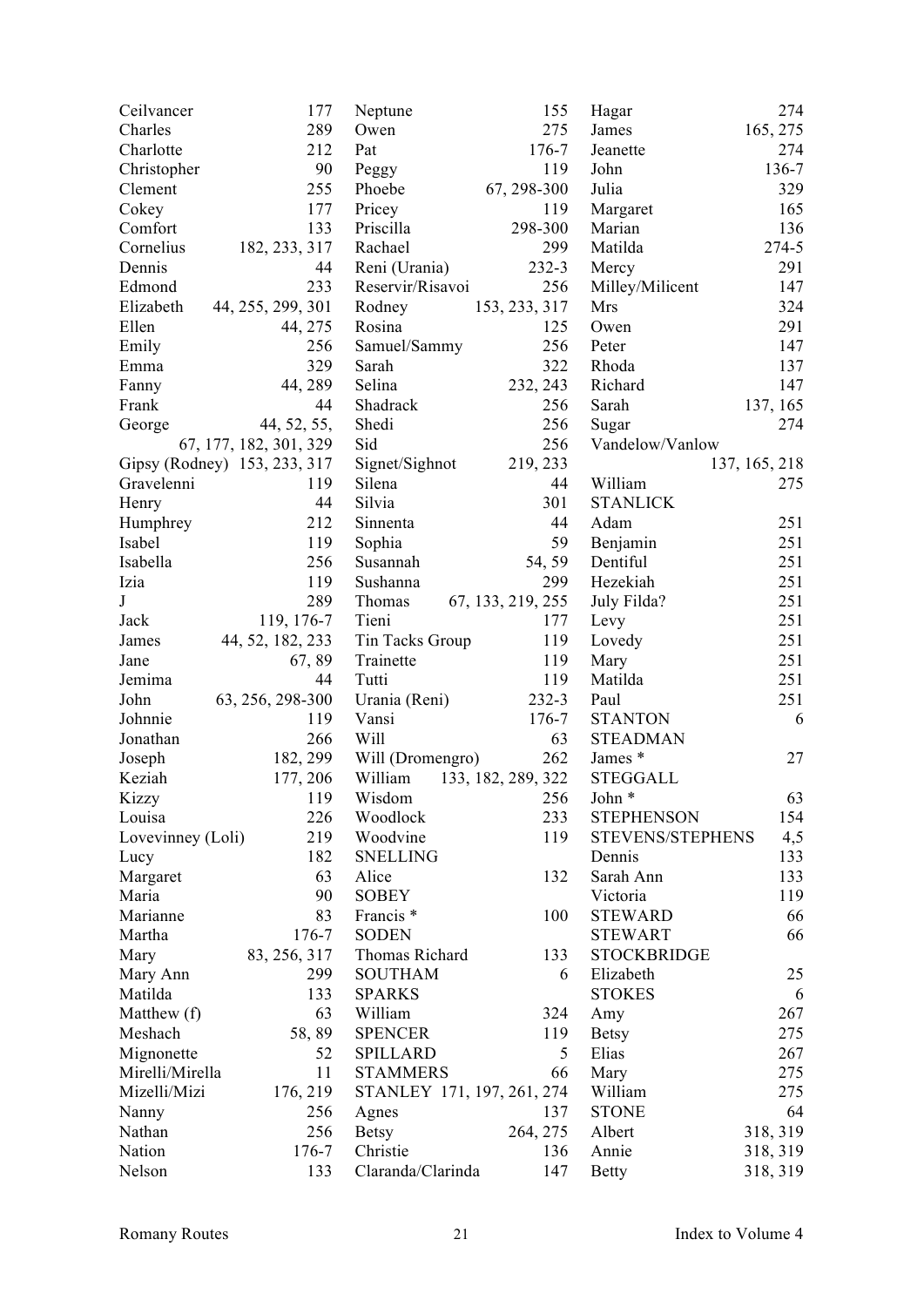| Celia              | 319           | Amy                | 118, 320       | Mark                   | 205            |
|--------------------|---------------|--------------------|----------------|------------------------|----------------|
| Charles            | 318           | Arthur W           | 328            | Sylvester              | 148            |
| Derek              | 319           | Benjamin           | 320            | <b>TIPPER</b>          | 5              |
| Dolly              | 319           | Bucheman           | 320            | <b>TODD</b>            |                |
| Dora               | 319           | Charles            | 328            | Alexander              | 287            |
| Eileen             | 319           | Dovel              | 119            | Ben                    | 287            |
| Elias              | 318, 319      | Edwin              | 328            | <b>Betsy</b>           | 287            |
| Elijah             | 319           | Ernest             | 320            | Elizabeth              | 287            |
| Elvina (Elvy)      | 319           | Frank              | 328            | Henry                  | 287            |
| Genty              | 319           | Fred               | 328            | James                  | 287            |
| Hilda              | 319           | Harriett           | 328            | John                   | 287            |
| James              | 319           | Harry G            | 328            | Maria                  | 287            |
| Jeanette (Jean)    | 319           | Henrietta          | 259            | Mary Ann               | 287            |
| Joyce              | 319           | Joe                | 119            | Moses                  | 287            |
| Kathleen           | 318           | Lucy               | $320 - 1$      | Nancy                  | 287            |
| Louise             | 318, 319      | Marjory            | 119            | Naomi                  | 287            |
| Mary               | 319           | Mary Ann           | 320            | Robert                 | 287            |
| Matilda            | 259, 318, 319 | Mushi              | 119            | Sarah                  | 55             |
| Nobby              | 318           | Phoenix            | 320            | Stephen                | 287            |
| Polly              | 319           | Richard            | 320            | William Jonah          | 287            |
| Priscilla          | 319           | Richard Edward     | 321            | <b>TONKIN</b>          |                |
| Queenie            | 318           | Sarah              | 56             | Rev Uriah <sup>*</sup> | 188-190        |
| Salome             | 318           | Solomon            | 320            | <b>TOOGOOD</b>         |                |
| Sonny              | 318           | Sylvester          | 119            | <b>Iher</b>            | 119            |
| Stephen            | 318-9         | Trout              | 119            | Mushi                  | 119            |
| Tony               | 319           | Vernon             | 320            | Nayli                  | 119            |
| Walter             | 318-9         | <b>TEAT</b>        |                | <b>TOPSEEL</b>         |                |
| William            | 318, 319      | David              | 170            | Alisa                  | 150            |
| <b>STORMAN</b>     |               | <b>TELLING</b>     |                | Amy                    | 150            |
| Mary Emma          | 134           | <b>Betsy</b>       | 282            | John                   | 150            |
| <b>STRANWICK</b>   | 66            |                    | 282            | Rebecca                | 150            |
| <b>STRATFORD</b>   |               | Mary Ann<br>Phoebe | 282            | <b>TOW</b>             | 6              |
| <b>STUBLEY</b>     | 5, 6          | Thomas             | 282            | <b>TOWNEND</b>         | $\overline{4}$ |
| <b>Bill</b>        | 119           | <b>TERRY</b>       |                | <b>TOWNSEND</b>        | $\overline{4}$ |
| Rhoda              | 119           | John *             | 294-5          | Eleanor                | 91             |
| <b>SUET</b>        |               | <b>THOMAS</b>      |                | William                | 91             |
|                    |               |                    | 6              | <b>TRANTER</b>         | 5              |
| Elizabeth          | 329           | Widow              | 301            |                        |                |
| Mary Ann           | 329           | <b>THOMPSON</b>    | 6, 66, 88, 154 | <b>TRIBE</b>           |                |
| Rachel             | 329           | Angelina           | 133            | Catherine              | 133            |
| William            | 329           | Henry              | 133            | Richender              | 133            |
| <b>SUGAR</b>       | 150           | John               | 133            | William                | 133            |
| <b>SUMMERFIELD</b> |               | Mercy May          | 133            | <b>TUGBY</b>           | 88             |
| Kenneth Alan       | 133           | William            | 329            | Alfred                 | 182            |
| <b>SWALE</b>       | 119           | <b>THORLEY</b>     |                | Andrew                 | 182            |
| <b>SWALLOW</b>     |               | Cecelia            | 235            | George                 | 182            |
| Fanny              | 329           | William            | 235            | Thomas                 | 182            |
| Louisa J           | 329           | <b>THORPE</b>      | 125            | <b>TURNER</b>          | 6              |
| William            | 329           | Alf                | 205            | <b>TWIGDON</b>         |                |
| SYNES - See SINES  |               | Ambrose            | 205            | Arthur                 | 328            |
| <b>TAMS</b>        | 119           | Bendigo            | 205            | Elizabeth              | 328            |
| <b>TAYLOR</b>      | 5, 28,        | Dolpherus          | 205            | George                 | 328            |
|                    | 197, 198, 290 | Emperor            | 205            | Mary                   | 328            |
| Ada                | 258           | Esau               | 205            | <b>TWINN</b>           | 88             |
| Albert C           | 328           | Leviathan (f)      | 205            | Asa                    | 182            |
| Alice              | 328           | Mackenzie (Kenzie) | 205            | Frederick              | 182            |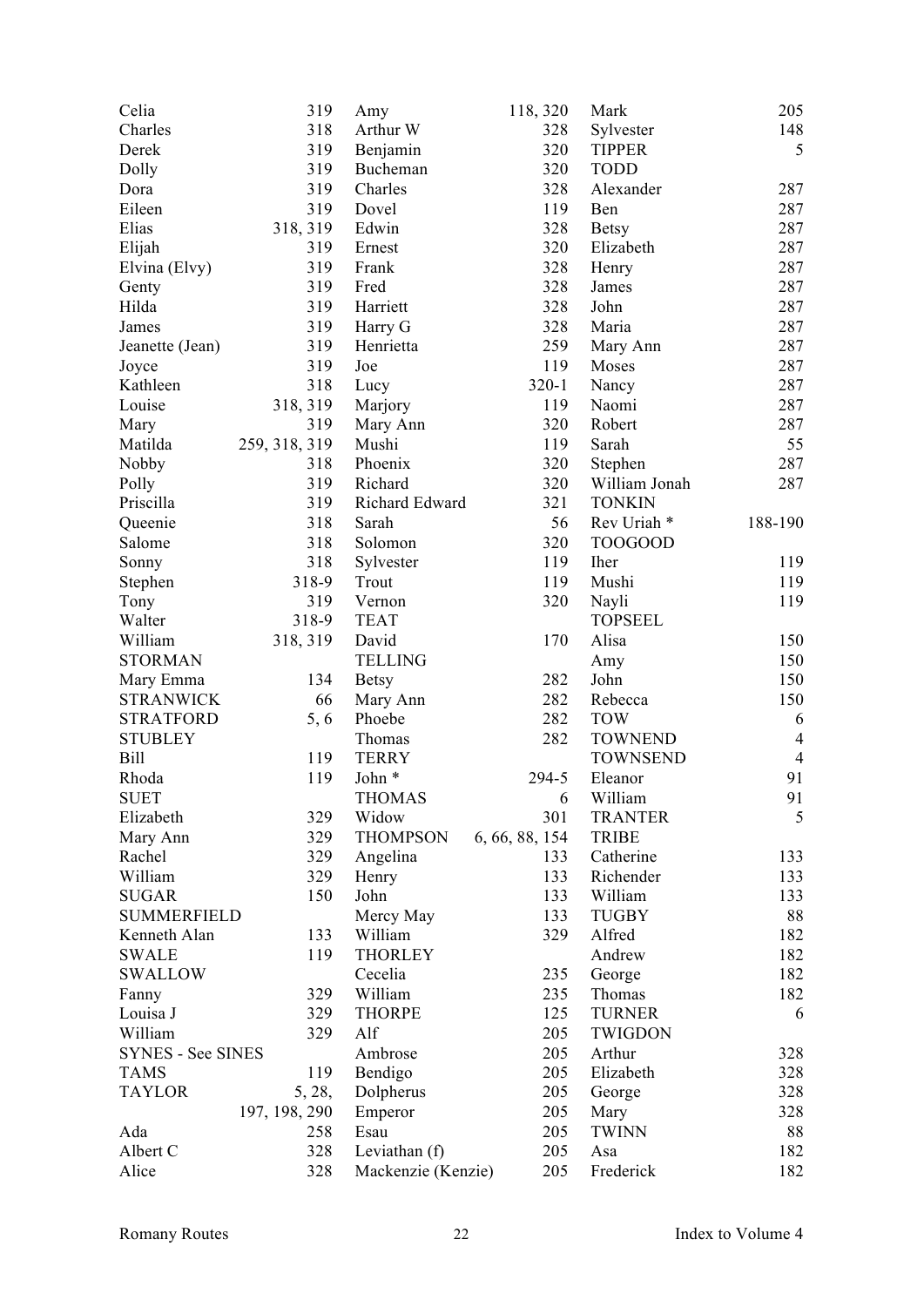| George                | 182             | Leviathan (f)          | 205       | <b>WILLIAMS</b>     | 6, 91, 119, 197 |
|-----------------------|-----------------|------------------------|-----------|---------------------|-----------------|
| <b>UPTON</b>          |                 | Mary                   | 317       | Ada Caroline        | 221             |
| Henry                 | 182             | <b>WENMAN</b>          |           | Andrew              | 329             |
| <b>UZZLE</b>          | 4, 6            | Nathan                 | 133       | Delinda             | 90              |
| <b>VALDER</b>         |                 | Nelson                 | 133       | Elizabeth           | 329             |
| Harry P               | 55              | WESSELDINE             |           | Frederick           | 55              |
| <b>VINCENT</b>        | 6               | Harriett               | 329       | George              | 55              |
| <b>WADHAM</b>         |                 | John                   | 329       | "Gypsy"             | 262             |
| Constance             | 123             | Joseph                 | 329       | Joseph              | 329             |
| Frederick             | 124             | <b>WEST</b>            |           | Louisa              | 329             |
| Laurence              | $123 - 4$       | H <sub>C</sub>         | 119       | Mary Ann            | 221             |
| <b>WAITE</b>          | 6               | <b>WESTROP</b>         |           | Randol              | 329             |
| WAKELEY               |                 | Arthur                 | 328       | <b>WILSON</b>       | 66              |
| Charles               | 133             | Ellen                  | 328       | Arthur              | 328             |
| Lucy                  | 133             | Frederick              | 328       | Caroline Naomi      | 91-92           |
| <b>WALKER</b>         | 6               | Harriett               | 328       | Edwin               | 91-92           |
| Annie                 | 298             | John                   | 328       | Eleanor             | 91              |
| John                  | 59, 114         | Mary                   | 328       | Ellen               | 328             |
|                       |                 | William                | 328       | Frank               | 328             |
| <b>WALLETT</b>        |                 |                        |           |                     |                 |
| Ada                   | 134             | <b>WHARTON</b>         |           | George              | 91-93           |
| Albert                | 134             | Maria                  | 119       | Grace               | 91              |
| Charles Albert        | 134             | <b>WHATNELL</b>        |           | Harry               | 92              |
| Ellen Sophia          | 134             | Carrie                 | 119       | Henrietta           | 328             |
| John                  | 134             | Michael                | 119       | Joan                | 91              |
| Joseph                | 134             | Micky $(f)$            | 119       | Lily                | 328             |
| Joseph Reuben         | 134             | <b>WHEELER</b>         | 5         | Mary                | 119             |
| Louisa                | 134             | WHITE - See also WHYTE |           | Minnie              | 328             |
| Mary Ann              | 134             | <b>WHITE</b>           | 64        | William             | 328             |
| Mary Emma             | 134             | Theodora               | 52        | WILTON?             |                 |
| Mary Louise           | 134             | WHITLOCK               |           | Ethel               | 102             |
| Nellie                | 134             | Constance              | 123       | <b>WILTSHIRE</b>    |                 |
| <b>WARD</b>           | 6,66            | Esther                 | 123       | Becka               | 119             |
| <b>WARDEN</b>         |                 | Fred                   | $123 - 4$ | Levi                | 119             |
| Charles James         | 132             | <b>WHITTLE</b>         |           | <b>WINFIELD</b>     |                 |
| <b>WARWICK</b>        |                 | Gentilia               | 291       | Mary                | 301             |
| Charles               | 327             | Sabra                  | 291       | Richard             | 301             |
| <b>WATERS</b>         |                 | Thomas                 | 291       | <b>WINTER</b>       | 8,120           |
| Edward John           | 133             | William <sup>*</sup>   | 26        | Andrew              | 120             |
| <b>WATKINS</b>        |                 | WHYTE - See also WHITE |           | Anna                | 120             |
| Len                   | 10              | <b>WHYTE</b>           |           | Isaac               | 120             |
| Pam                   | 10              | Bill                   | 60        | Jim                 | 120             |
| <b>WATNEY</b>         |                 |                        | 60        |                     |                 |
|                       |                 | Jack                   |           | <b>WITTS</b>        | 5, 6            |
| Daniel                | 199             | <b>WIGGINS</b>         |           | WOMBWELL            | 45, 64          |
| Frank                 | 199             | Henry Jessie           | 133       | <b>WOOD</b>         | 31              |
| <b>WATSON</b>         | 133             | Ronnie                 | 133       | Abram               | 3, 151          |
| <b>WEAVER</b>         |                 | William <sup>*</sup>   | 26        | Airus               | 120             |
| Jack                  | 119             | WILCOX                 | 6         | <b>Ernest Merry</b> | 54, 59          |
| <b>WEBB</b>           | 6, 88, 218, 261 | <b>WILKINS</b>         |           | <b>WOODAL</b>       |                 |
| Traiton               | 321             | William                | 165       | Sarah               | 301             |
| <b>WELLER</b>         |                 | <b>WILKS</b>           |           | <b>WOODWARD</b>     |                 |
| Henry Herbert Railton | 133             | Angelina               | 259       | <b>Bessie</b>       | 120             |
| <b>WELLS</b>          |                 | <b>WILLETT</b>         |           | <b>WOOLLS</b>       | 6               |
| John                  | 296             | Emmy                   | 114       | <b>WORRELL</b>      |                 |
| WELSH/WELCH           | 125, 218        | Fred                   | 114       | Jim                 | 120             |
| John                  | 205             | Rosina                 | 114, 156  | Tutti               | 120             |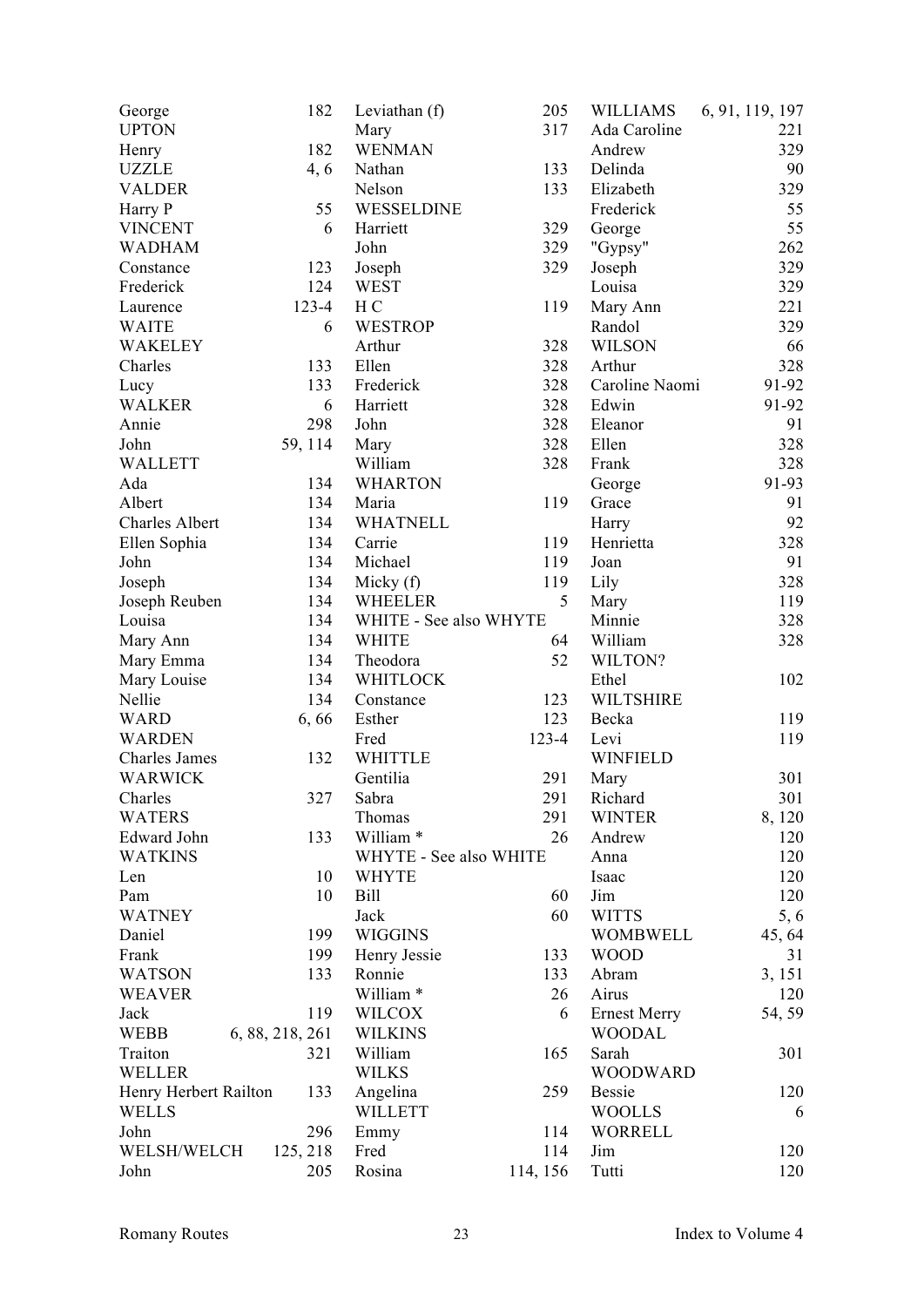| WRIGHT         | 133  |
|----------------|------|
| Elizabeth      | 327  |
| Johnny         | 327  |
| Nelly          | 327  |
| Thomas         | 327  |
| Tommy          | 45   |
| <b>WYATT</b>   | 13   |
| <b>YALDEN</b>  |      |
| Zillah         | 11   |
| <b>YELDING</b> |      |
| Rose/Rosella   | 11   |
| YOUNG          | 5,66 |
| Airus          | 120  |
| John           | 194  |
| ZACHARY        | 5    |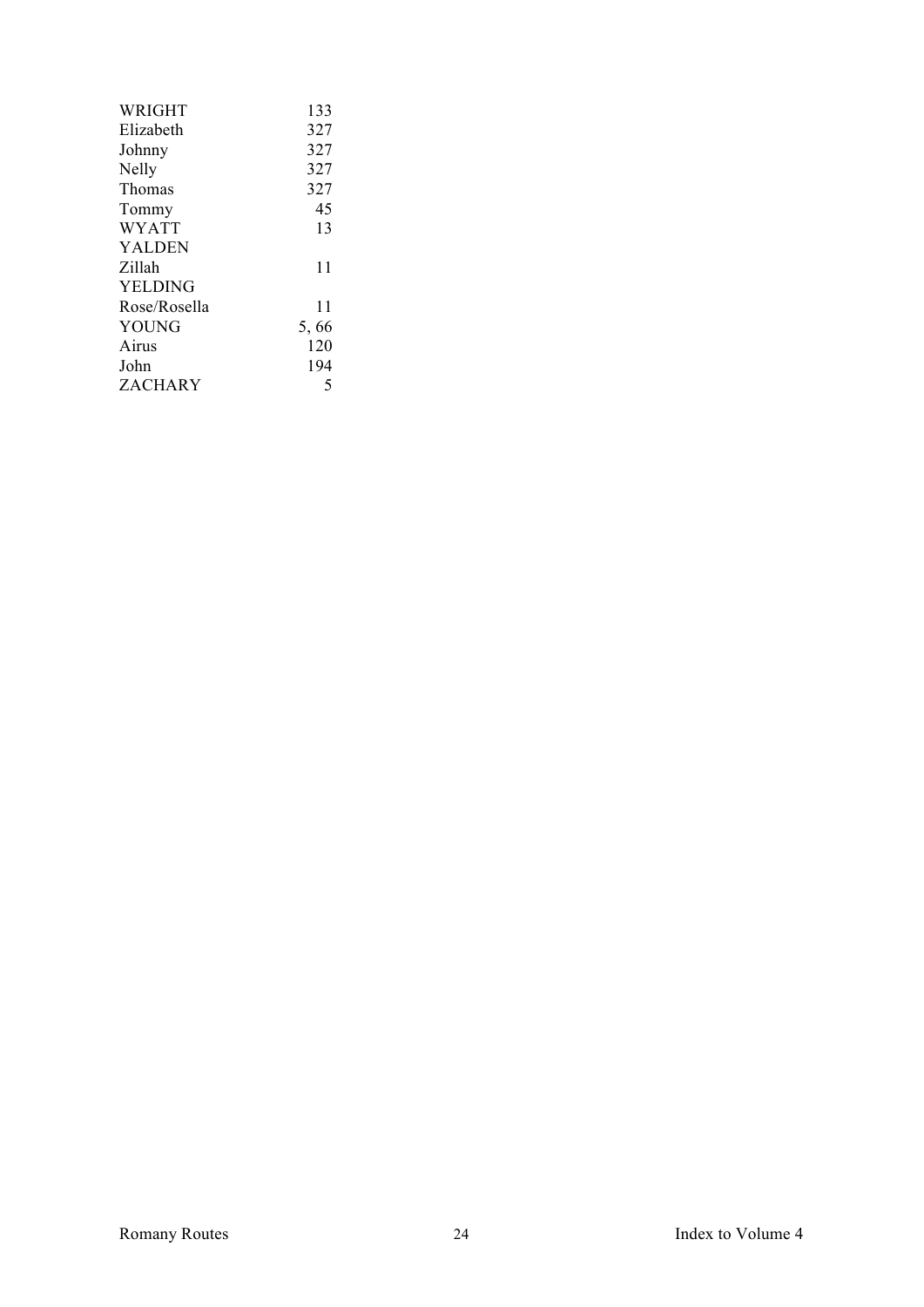#### **MEMBERS' INTERESTS**

| Acome            | 186                   | Boulton            | 74                    | Cushway        | 73               |
|------------------|-----------------------|--------------------|-----------------------|----------------|------------------|
| Adams            | 183                   | Bowden             | 109                   | Cutts          | 22               |
| Aldridge         | 145, 309              | <b>Bowers</b>      | 21,75                 | Dalton         | 308              |
| Alexander        | 19                    | Boyce              | 270                   | Davis          | 186, 269         |
| Allan/Allen      | 75, 272               | Braithwaite        | 19                    | Daw            | 20               |
| Allard           | 75                    | <b>Brazil</b>      | 75, 110               | Deacon         | 184              |
| Anning           | 110                   | Breeds/Breeze      | 72                    | Dear           | 226              |
| Appleyard        | 109                   | Broadway           | 311                   | Dennard/Denerd | 71, 144          |
| Archer/Archard   | 23                    | <b>Brockless</b>   | 186                   | Dennis         | 224              |
| Ashington        | 269                   | <b>Brook</b>       | 307                   | Diett          | 111              |
| Ayres            | 21, 73, 108, 307, 309 | <b>Brown</b>       | 19, 72, 225, 307, 308 | Dilaney        | 273              |
| Bacon            | 71                    | Buckland           | 22, 73, 307, 311      | Dixey/Dixie    | 71, 225          |
| Badcock          | 111                   | Buckley            | 23                    | Dobson         | 225              |
| <b>Bagley</b>    | 108                   | <b>Budd</b>        | 185                   | Doe            | 19, 20, 310      |
| Bailey           | 310                   | Bunce              | 71                    | Dormer         | 75               |
| Baker            | 21, 73, 144           | <b>Burrett</b>     | 226                   | Draper         | 71, 75           |
| Ballinger        | 272                   | <b>Burton</b>      | 21, 184, 311          | Duncan         | 310              |
| <b>Banks</b>     | 224                   | <b>Byles</b>       | 268                   | Eastwood       | 72               |
| Banning          | 19                    | Campbell           | 270                   | Elliott        | 271              |
| <b>Barker</b>    | 270                   | Carey              | 108, 269, 307         | Espigatt       | 111              |
| <b>Barlow</b>    | 184                   | Carr               | 110                   | Faa            | 309              |
| <b>Barnes</b>    | 20, 224, 225, 269     | Carroll            | 227                   | Faiers         | 225              |
| Barney           | 223, 224              | Carter             | 145, 307              | Fick           | 226              |
| Barringer        | 272                   | Cashmore           | 144                   | Flaherty       | 20               |
| Barry            | 109                   | Champion           | 269                   | Fletcher       | 22, 72, 73, 308  |
| <b>Barton</b>    | 19, 20, 111           | Chapman            | 21, 272               | Foord          | 146, 186         |
| <b>Bassett</b>   | 146                   | Chappell           | 310                   | Forrest        | 269              |
| Bateman          | 19                    | Charlott           | 145                   | Frankham       | 19, 75, 270, 308 |
| <b>Baxter</b>    | 273, 307              | Childs             | 146                   | Frankland      | 109              |
| Beach/Beech      | 146                   | Chipperfield       | 272                   | Freeman        | 21, 72           |
| Beaney           | 110, 146,             | Churcher           | 108                   | French         | 187              |
|                  | 185, 186, 187, 269    | Claridge           | 19                    | Fuller         | 223              |
| <b>Beckett</b>   | 270                   | Clark              | 223                   | Fulton         | 22               |
| Beeching         | 309                   | Clayton            | 185                   | Funnell        | 183              |
| Beldom           | 311                   | Coates             | 108, 311              | Gamester       | 20               |
| Bellwood         | 73                    | Cole               | 22, 74, 75, 224       | Gaskin         | 109              |
| Belmonte         | 72                    | Coleman            | 184, 226              | Gibbs          | 22               |
| Berriman         | 271, 272              | Collins            | 185                   | Giles          | 73, 185          |
| Berry            | 185                   | Connell            | 20                    | Godsmark       | 111              |
| <b>Betterley</b> | 20                    | Constance/Constant | 186                   | Golbey         | 108              |
| <b>Bibby</b>     | 273                   | Cook               | 270                   | Gossling       | 224              |
| Biddall/Biddle   | 21, 145               | Cooper             | 21, 111,              | Gray/Grey      | 20, 108,         |
| <b>Birch</b>     | 270                   |                    | 184, 269, 270, 311    |                |                  |
| <b>Bishop</b>    | 72                    |                    |                       |                | 146, 226, 309    |
|                  |                       | Corbett            | 224                   | Greaves        | 272              |
| <b>Black</b>     | 23, 183, 309          | Cordes             | 226                   | Green          | 306              |
| Blackham         | 271                   | Costa              | 186                   | Gregory        | 19               |
| Blaikie          | 308                   | Coulden            | 268                   | Gritt          | 226, 270         |
| <b>B</b> lyth    | 308, 309              | Cox                | 73                    | Gudgeon        | 184              |
| <b>Bonds</b>     | 111                   | Cramp              | 110                   | Guess          | 270              |
| Booth            | 110, 307              | Crawley            | 273                   | Guiver         | 22, 223          |
| <b>Boswell</b>   | 22, 108, 109,         | Crumpton           | 227                   | Gumble         | 73, 146          |
|                  | 145, 309, 311         | Crutcher           | 71                    | Hamilton       | 224              |
| Bosworth         | 223                   | Cuff               | 224                   | Harcourt       | 271              |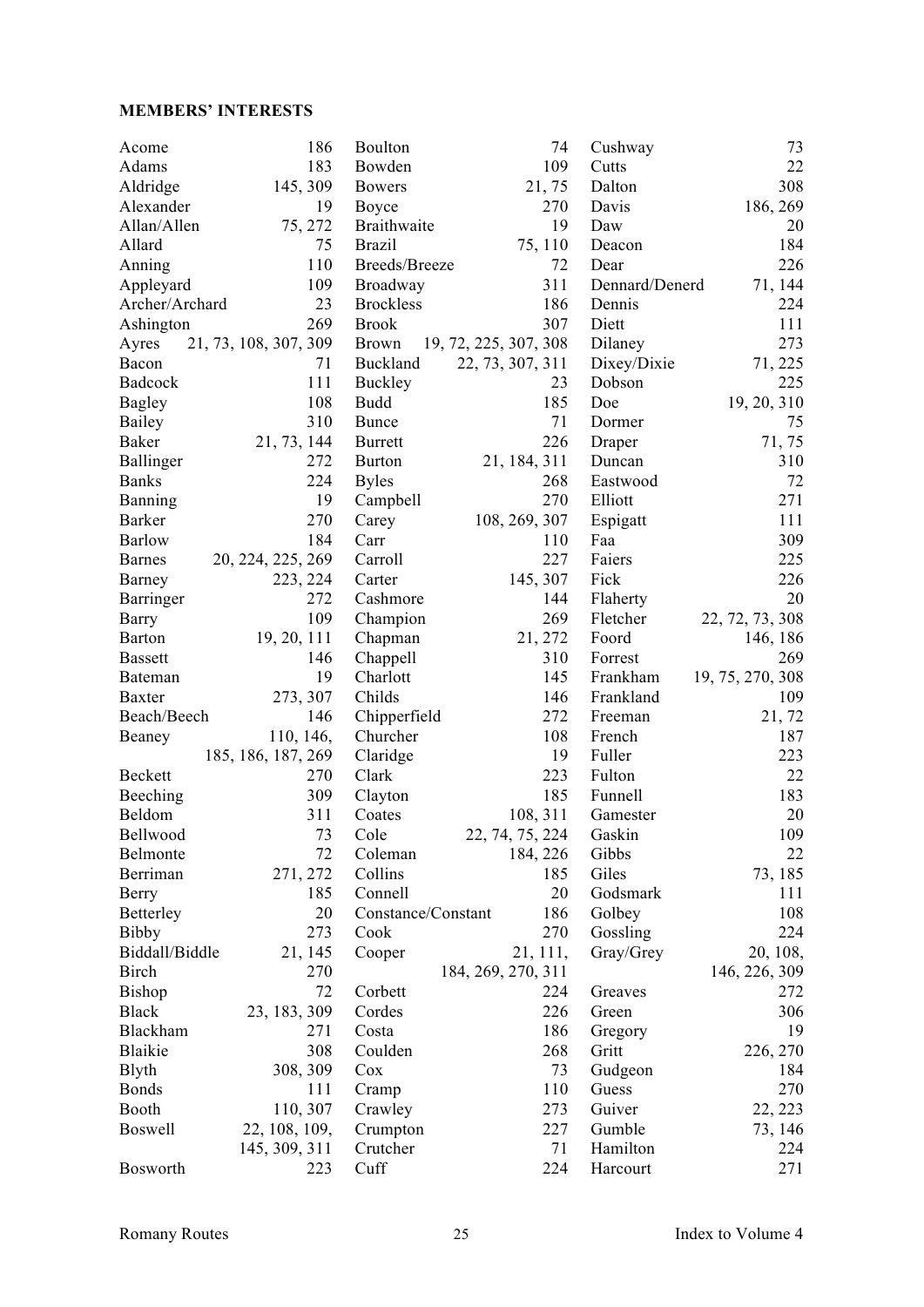| Hardcastle              | 20                 | Lawrence         | 108, 110                 | Peakman           | 22                |
|-------------------------|--------------------|------------------|--------------------------|-------------------|-------------------|
| Harding                 | 273                | Lawson           | 272                      | Pearce            | 183               |
| Harris                  | 72, 111, 269, 270  | Lee              | 19, 20, 23, 111, 144,    | Pegram            | 108               |
| Harrison                | 306, 311           |                  | 146, 183, 184, 224, 225, | Penfold           | 72, 145, 225      |
| Harvey                  | 23                 |                  | 226, 268, 273, 308, 311  | Peters            | 110               |
| Havelock                | 75                 | Le Neve          | 223                      | Pewtress          | 227               |
| Hayes                   | 111                | Leighton         | 19                       | Pezzey            | 184               |
| Head                    | 223                | Lewis            | 144                      | Phillips          | 73                |
| Heap                    | 227                | Light            | 146, 271                 | Pidgley           | 271, 310          |
| Hearne - See also Heron |                    | Linwood          | 73                       | Pike              | 19                |
| Hearne                  | 21, 109, 144, 183, | Llewellin        | 73                       | Porter            | 306               |
|                         | 187, 226, 268      | Lock(e)          | 184, 187, 269, 311       | Preston           | 19                |
| Heath                   | 185                | Loker            | 109                      | Price             | 21, 184, 185, 226 |
| Heeson                  | 307                | Long             | 144                      | Pugh              | 306               |
| Heron - See also Hearne |                    | Louth            | 145                      | Pullen            | 271               |
| Heron                   | 21, 109, 309       | Loveland         | 110                      | Putteich/Putich   | 224               |
| Herring                 | 307                | Lovell           | 19, 22, 146,             | Puzey             | 225               |
| Hicks                   | 224                |                  | 310, 311                 | Quick             | 184               |
| Hilden                  | 186                | Loveridge        | 22, 72, 108,             | Randall/Randell   | 183               |
| Hill                    | 187                |                  | 145, 226, 227, 268,      | Rawlings          | 19, 74, 270       |
| Hilton                  | 146, 307           |                  | 270, 271, 308, 309       | Ray               | 269, 307          |
| Hine                    | 73                 |                  | 308                      | Reid              | 309               |
|                         | 145                | McCarthy<br>Mace |                          |                   |                   |
| Hiscox                  |                    |                  | 21, 144                  | Richardson        | 109               |
| Hobbs                   | 110                | McChesney        | 270                      | Rickman           | 271               |
| Hodgkins                | 184                | McGuin           | 184                      | Ridley            | 74                |
| Hodson                  | 272                | Maitby           | 310                      | Ripley            | 75, 145, 187, 269 |
| Holland                 | 227, 268           | Marshall         | 110                      | Roberts           | 23, 307           |
| Holmewood               | 310                | Martin           | 71                       | Rollings          | 19, 270           |
| Hookings/Hookins        | 226                | Maslin           | 74                       | Roman             | 22                |
| Hopewell                | 226                | Mason            | 272                      | Rose              | 272               |
| Hoult                   | 272                | Mathis           | 186                      | Roser/Rosser      | 306               |
| How                     | 23                 | Matthews         | 74, 186, 271             | Rossiter          | 108               |
| Hughes                  | 23, 306            | Mears            | 308                      | Round             | 227               |
| Hutch                   | 110                | Mew              | 146                      | Royle             | 109               |
| Hutchins                | 223                | Middleton        | 21                       | Rutter            | 72                |
| Hutchison               | 110                | Milan            | 75                       | Santos            | 273               |
| Huxley                  | 225                | Miles            | 71, 75                   | Saunders          | 22, 183           |
| James                   | 21, 74, 109        | Miley            | 108                      | Sawyer            | 269               |
| Jennings                | 184                | Mitchell         | 186                      | Scamp             | 186, 308, 310     |
| Johnson                 | 19, 21, 108, 184,  | Moore            | 21                       | Scarratt/Scarrett | 72, 111           |
|                         | 224, 307, 311      | Mortimer         | 144                      | Searle            | 271               |
| Jones                   | 111, 271, 310, 311 | Mosely           | 307                      | Sedgwick          | 74                |
| Joyce                   | 309                | Musgreave        | 307                      | Severn            | 306               |
| Kelly                   | 22                 | Neal(e)/Niel     | 73, 185                  | Shane/Shave?      | 306               |
| Kercher                 | 71                 | <b>New</b>       | 23                       | Sharplin          | 108               |
| Kerr                    | 110                | Newman           | 109, 185                 | Shearing          | 273               |
| King                    | 306, 307           | Oldham           | 21                       | Shepherd          | 307               |
| Kinge                   | 187                | Onions           | 225                      | Sherred/Sherrard  | 269, 306          |
| Kirk                    | 185                | Orchard          | 23                       | Sherwood          | 108, 306          |
| Kitson                  | 144                | Osborne          | 185                      | Shoesmith         | 273               |
| Kitto                   | 272                | Palmer           | 273                      | Sibley            | 183               |
| Lacy                    | 72                 | Parker           | 111                      | Sinclair          | 111               |
| Lakey/Leakey            | 225                | Partington       | 109                      | Skinner           | 109               |
| Lamb                    | 21, 223            | Pateman          | 19                       | Slater            | 227               |
| Lane                    | 71, 75             | Pattinson        | 223                      | Small             | 111, 146, 223     |
|                         |                    |                  |                          |                   |                   |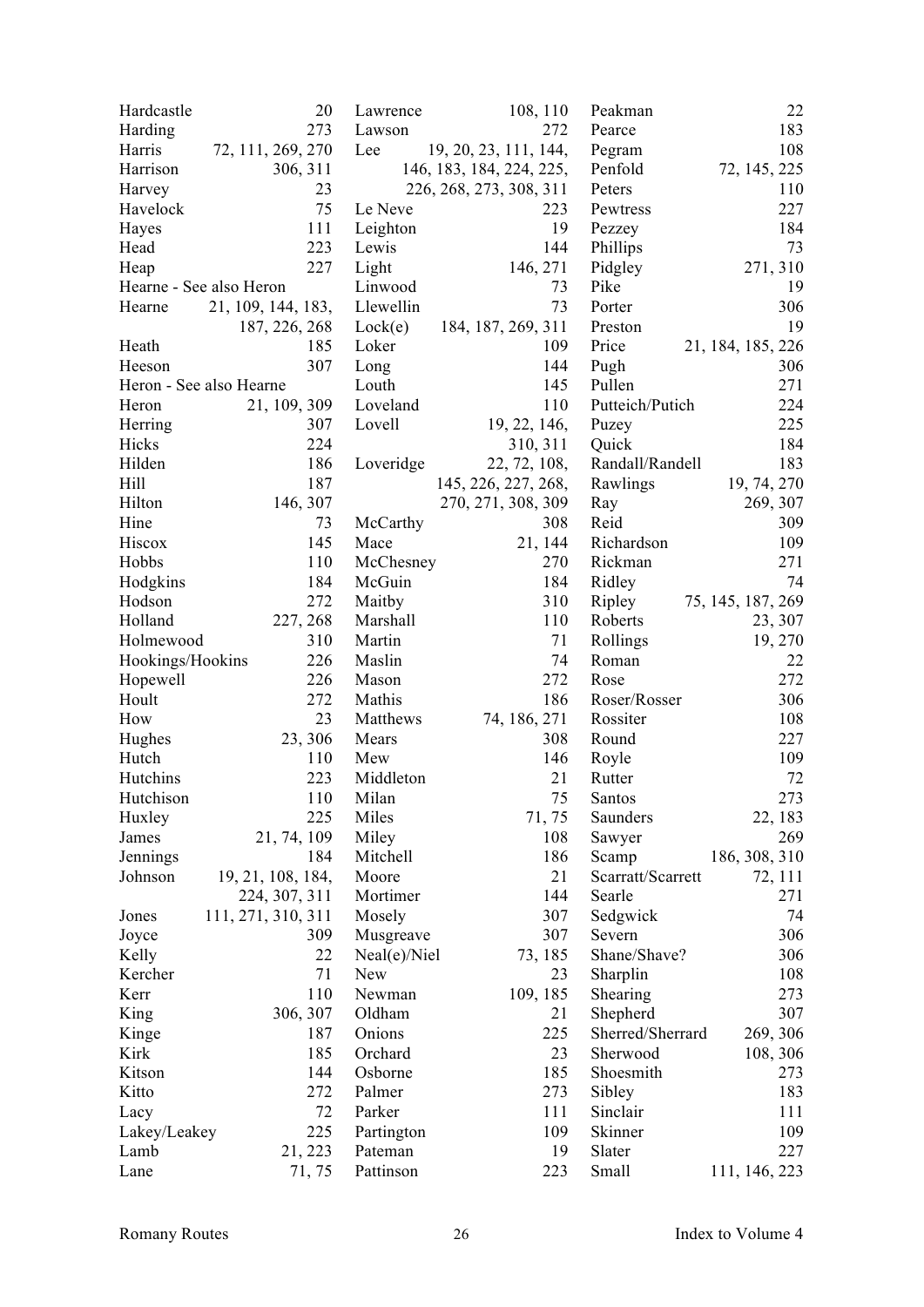| Smith<br>19, 21, 22, 71, 72, 73,     |     |
|--------------------------------------|-----|
| 74, 109, 110, 145, 146,              |     |
| 183, 224, 225, 226, 268,             |     |
| 271, 272, 273, 306, 310, 311         |     |
| Solomon                              | 272 |
| Spencer                              | 20  |
| Stanborough                          | 226 |
| Stanley<br>108, 144, 223,            |     |
| 225, 271, 311                        |     |
| Stephenson                           | 223 |
| 144, 268, 307, 309<br><b>Stevens</b> |     |
| 20, 309<br>Stewart                   |     |
| <b>Stokes</b>                        | 23  |
| 145, 225<br>Stone                    |     |
|                                      |     |
| Swales                               | 223 |
| Swift                                | 22  |
| Tanswell                             | 183 |
| Taylor<br>20, 225, 307               |     |
| Tenny                                | 22  |
| 72, 74, 185, 225<br>Thompson         |     |
| Thorpe                               | 109 |
| Tibbles                              | 23  |
| Tiffin                               | 19  |
| Titmus                               | 23  |
| Todd                                 | 186 |
| Tomlinson                            | 74  |
| Twitty                               | 20  |
| Vallis                               | 146 |
| Vellam                               | 272 |
| Veness                               | 21  |
| Wadey                                | 308 |
| Wall                                 | 271 |
| Walsh                                | 145 |
| Watson                               | 270 |
| Weatherhead                          | 72  |
| Webb                                 | 224 |
| Webber                               | 21  |
| 75, 187,<br>Welch/Welsh              |     |
| 225, 271                             |     |
| 223, 270, 306, 308<br>Wells          |     |
| Wenman                               | 144 |
| Weston                               | 224 |
| Whatnell/Wathnall                    | 74  |
| Wheatley                             | 75  |
| 145, 224, 226, 309<br>White          |     |
| Whitehouse                           | 73  |
| Whitelock                            | 224 |
| Wilks                                | 306 |
| Willett<br>21, 226                   |     |
| 19, 311<br>Williams                  |     |
| Wilshaw                              | 273 |
| 72, 185, 308<br>Wilson               |     |
| Witney<br>183, 225                   |     |
| Wood<br>306, 308                     |     |
| Woodward                             | 145 |

Woolford 19<br>Wyeth 308<br>Young 146, 224, 271, 306 Wyeth 308 Young 146, 224, 271, 306